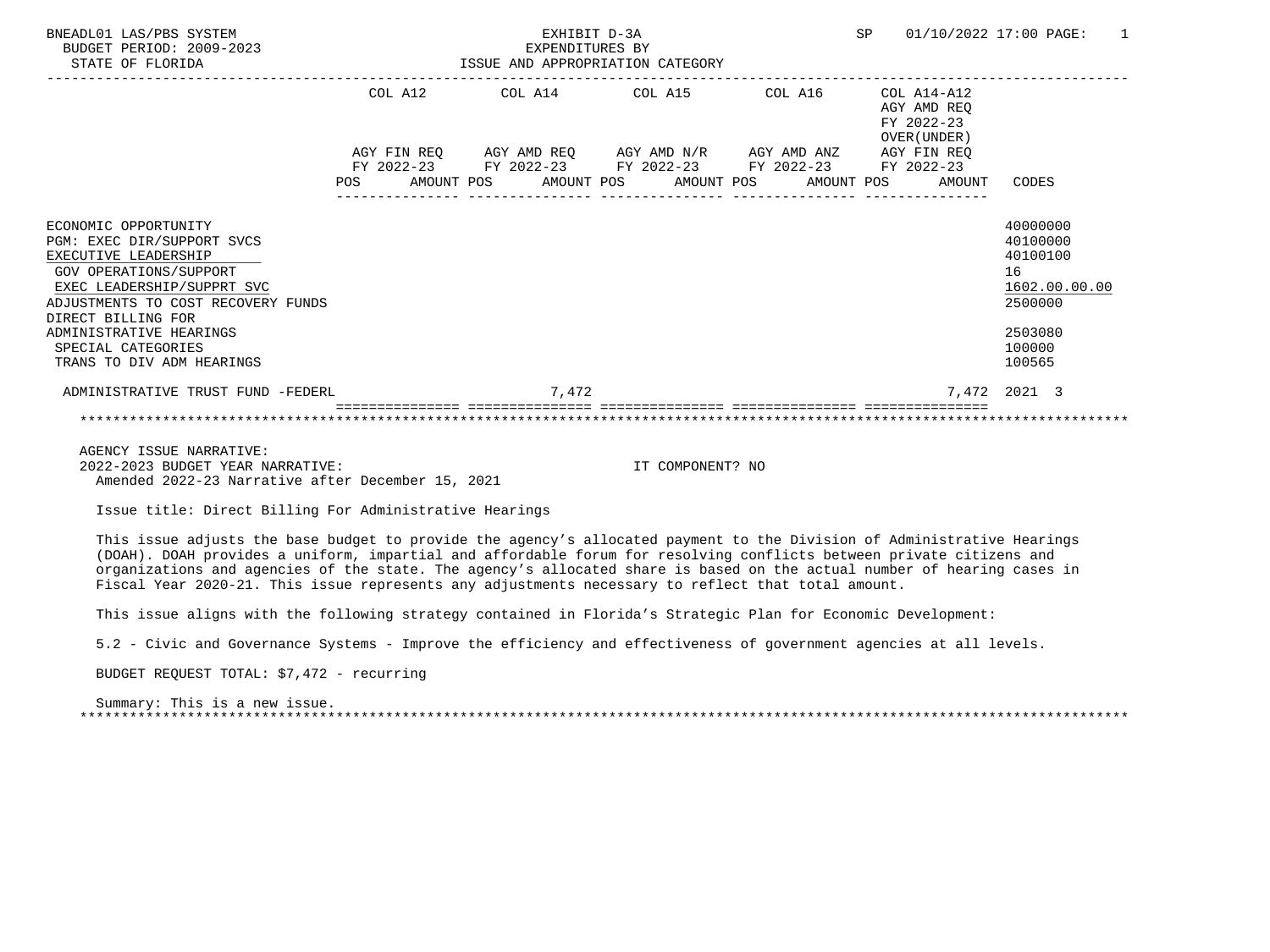| BNEADL01 LAS/PBS SYSTEM<br>BUDGET PERIOD: 2009-2023<br>STATE OF FLORIDA                                                                                                                                                                                      |           | ISSUE AND APPROPRIATION CATEGORY                                                                                                                         | EXHIBIT D-3A<br>EXPENDITURES BY |                   |            | SP |                                                                                   | 01/10/2022 17:00 PAGE:                                                                  |
|--------------------------------------------------------------------------------------------------------------------------------------------------------------------------------------------------------------------------------------------------------------|-----------|----------------------------------------------------------------------------------------------------------------------------------------------------------|---------------------------------|-------------------|------------|----|-----------------------------------------------------------------------------------|-----------------------------------------------------------------------------------------|
|                                                                                                                                                                                                                                                              | POS       | COL A12 COL A14 COL A15 COL A16<br>AGY FIN REQ AGY AMD REQ AGY AMD N/R AGY AMD ANZ AGY FIN REQ FY 2022-23 FY 2022-23 FY 2022-23<br>AMOUNT POS AMOUNT POS |                                 | AMOUNT POS        | AMOUNT POS |    | COL A14-A12<br>AGY AMD REQ<br>FY 2022-23<br>OVER (UNDER)<br>AGY FIN REQ<br>AMOUNT | CODES                                                                                   |
| ECONOMIC OPPORTUNITY<br>PGM: EXEC DIR/SUPPORT SVCS<br>EXECUTIVE LEADERSHIP<br>GOV OPERATIONS/SUPPORT<br>EXEC LEADERSHIP/SUPPRT SVC<br><b>WORKLOAD</b><br>EMPLOYMENT ELIGIBILITY VERIFICATION<br>SALARIES AND BENEFITS                                        |           |                                                                                                                                                          |                                 |                   |            |    |                                                                                   | 40000000<br>40100000<br>40100100<br>16<br>1602.00.00.00<br>3000000<br>3004A00<br>010000 |
| $-$ STATE<br>GENERAL REVENUE FUND                                                                                                                                                                                                                            |           |                                                                                                                                                          | 696,743                         |                   |            |    |                                                                                   | 696.743 1000 1                                                                          |
| <b>EXPENSES</b>                                                                                                                                                                                                                                              |           |                                                                                                                                                          |                                 |                   |            |    |                                                                                   | 040000                                                                                  |
| GENERAL REVENUE FUND                                                                                                                                                                                                                                         | $-$ STATE |                                                                                                                                                          |                                 | 500,000 250,000   |            |    |                                                                                   | 500,000 1000 1                                                                          |
| SPECIAL CATEGORIES<br>TR/DMS/HR SVCS/STW CONTRCT                                                                                                                                                                                                             |           |                                                                                                                                                          |                                 |                   |            |    |                                                                                   | 100000<br>107040                                                                        |
| GENERAL REVENUE FUND                                                                                                                                                                                                                                         | $-STATE$  |                                                                                                                                                          | 2,441                           |                   |            |    |                                                                                   | 2,441 1000 1                                                                            |
| TOTAL: EMPLOYMENT ELIGIBILITY VERIFICATION<br>TOTAL ISSUE                                                                                                                                                                                                    |           |                                                                                                                                                          |                                 | 1,199,184 250,000 |            |    | 1,199,184                                                                         | 3004A00                                                                                 |
| AGENCY ISSUE NARRATIVE:<br>2022-2023 BUDGET YEAR NARRATIVE:<br>Amended 2022-23 Narrative after December 15, 2021<br>Issue Title: Employment Eligibility Verification                                                                                         |           |                                                                                                                                                          |                                 | IT COMPONENT? NO  |            |    |                                                                                   |                                                                                         |
| Summary: The Department of Economic Opportunity (DEO) requests eight full-time equivalent (FTE) positions and \$1,199,184<br>(\$250,000 non-recurring) in General Revenue appropriation within the Executive Leadership / Support Services budget<br>entity. |           |                                                                                                                                                          |                                 |                   |            |    |                                                                                   |                                                                                         |

 Business Need / Problem Statement: Beginning January 1, 2021, a private employer shall, after making an offer of employment which has been accepted by a person, verify such a person's employment eligibility. A private employer shall verify a person's employment eligibility by using the E-Verify system, or requiring the person to provide the same documentation that is required by the United States Citizenship and Immigration Services on its Employment Eligibility Verification form (Form I-9). The private employer must retain a copy of the documentation provided for at least three years after the person's initial date of employment. The Employment Eligibility Verification program is to support the verification of employment eligibility pursuant to section 448.095(3)(e), Florida Statutes.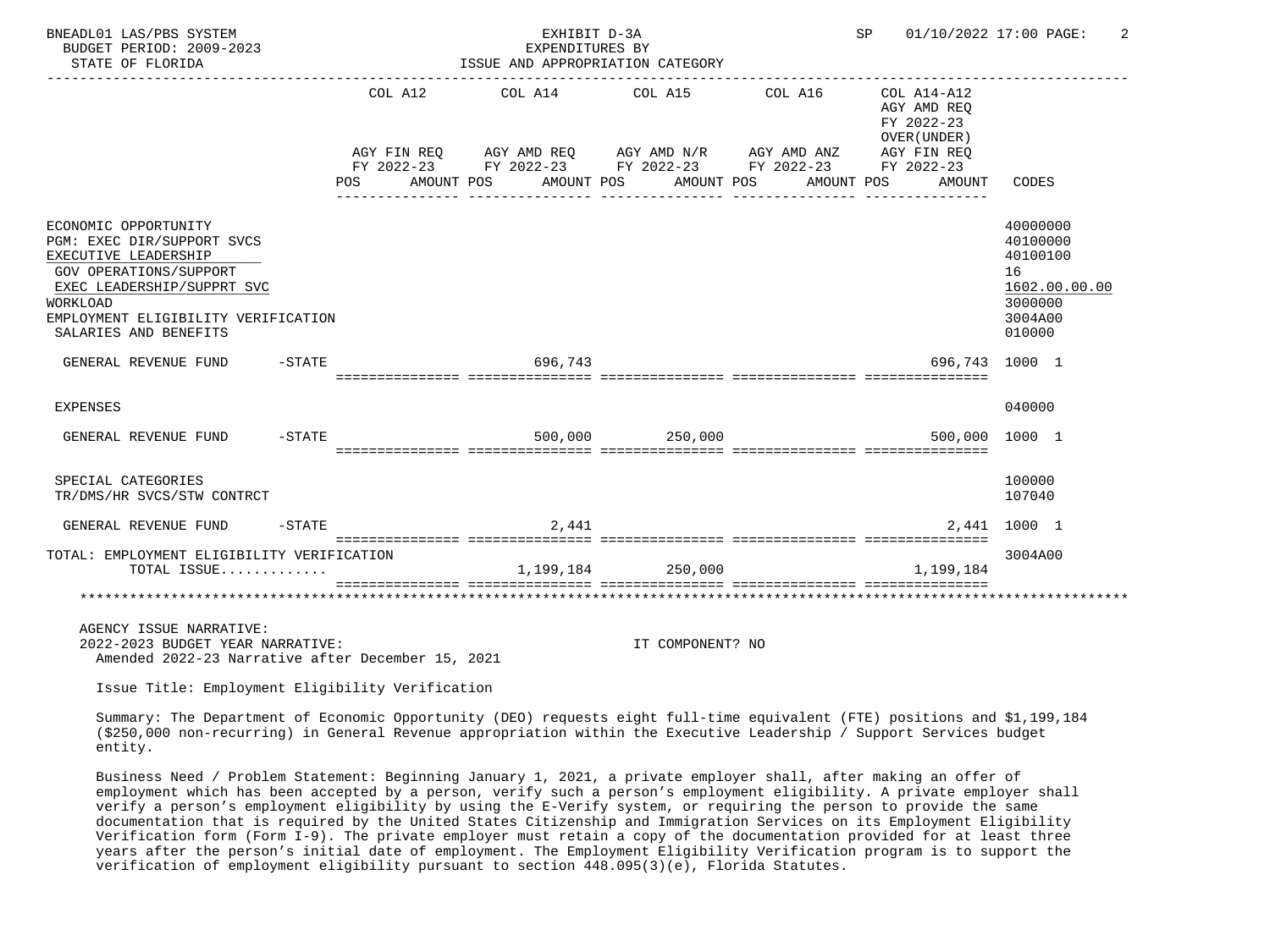| COL A14 COL A15 COL A16 COL A14-A12<br>COL A12<br>AGY AMD REQ<br>FY 2022-23<br>OVER (UNDER)<br>AGY FIN REQ AGY AMD REQ AGY AMD N/R AGY AMD ANZ AGY FIN REQ<br>FY 2022-23 FY 2022-23 FY 2022-23 FY 2022-23 FY 2022-23<br>AMOUNT POS<br>AMOUNT POS AMOUNT POS<br>POS<br>AMOUNT POS<br>AMOUNT<br>CODES<br>40000000<br>ECONOMIC OPPORTUNITY<br>PGM: EXEC DIR/SUPPORT SVCS<br>40100000<br>40100100<br>EXECUTIVE LEADERSHIP<br>GOV OPERATIONS/SUPPORT<br>16<br>EXEC LEADERSHIP/SUPPRT SVC<br>1602.00.00.00<br>WORKLOAD<br>3000000<br>EMPLOYMENT ELIGIBILITY VERIFICATION<br>3004A00<br>Proposed Solution: DEO requests eight positions, four Investigator II and four Sworn Law Enforcement Officers, 490,000 in<br>Salary Rate, \$696,743 in Salaries and Benefits, \$500,000 in Expenses and \$2,441 in Human Resources Services to support<br>the verification of employment eligibility pursuant to section $448.095(3)(e)$ , Florida Statutes.<br>Proposed Benefits / Risks: This funding will allow the Department to ensure compliance with Florida Statutes.<br>This issue aligns with the following strategy contained in Florida's Strategic Plan for Economic Development:<br>5.2 - Civic and Governance Systems - Improve the efficiency and effectiveness of government agencies at all levels.<br>BUDGET REQUEST TOTAL: \$1,199,184 of Operating Budget - \$949,184 recurring and \$250,000 nonrecurring<br>Summary: This is a new issue.<br>POSITION DETAIL OF SALARIES AND BENEFITS:<br>LAPSE LAPSED SALARIES<br>ETE<br>BASE RATE ADDITIVES BENEFITS<br>SUBTOTAL<br>ော ေ<br>AND BENEFITS<br>A14 - AGY AMD REO FY 2022-23<br>NEW POSITIONS<br>8515 LAW ENFORCEMENT OFFICER<br>100,892 228,416 0.00<br>N0005 001<br>4.00<br>127,524<br>228,416<br>8541 LAW ENFORCEMENT INVESTIGATOR II<br>4.00<br>158,240<br>269,433 0.00<br>N0001 001<br>111,193<br>269,433<br>_____________ _______<br>TOTALS FOR ISSUE BY FUND<br>497,849<br>1000 GENERAL REVENUE FUND<br>-------------- -----<br>285,764<br>497,849<br>212,085<br>497,849<br>8.00 | BNEADL01 LAS/PBS SYSTEM<br>BUDGET PERIOD: 2009-2023<br>STATE OF FLORIDA |  | EXHIBIT D-3A<br>EXPENDITURES BY<br>ISSUE AND APPROPRIATION CATEGORY | SP | 01/10/2022 17:00 PAGE:<br>3 |                |
|-----------------------------------------------------------------------------------------------------------------------------------------------------------------------------------------------------------------------------------------------------------------------------------------------------------------------------------------------------------------------------------------------------------------------------------------------------------------------------------------------------------------------------------------------------------------------------------------------------------------------------------------------------------------------------------------------------------------------------------------------------------------------------------------------------------------------------------------------------------------------------------------------------------------------------------------------------------------------------------------------------------------------------------------------------------------------------------------------------------------------------------------------------------------------------------------------------------------------------------------------------------------------------------------------------------------------------------------------------------------------------------------------------------------------------------------------------------------------------------------------------------------------------------------------------------------------------------------------------------------------------------------------------------------------------------------------------------------------------------------------------------------------------------------------------------------------------------------------------------------------------------------------------------------------------------------------------------------------------------------------------------------------------------------------|-------------------------------------------------------------------------|--|---------------------------------------------------------------------|----|-----------------------------|----------------|
|                                                                                                                                                                                                                                                                                                                                                                                                                                                                                                                                                                                                                                                                                                                                                                                                                                                                                                                                                                                                                                                                                                                                                                                                                                                                                                                                                                                                                                                                                                                                                                                                                                                                                                                                                                                                                                                                                                                                                                                                                                               |                                                                         |  |                                                                     |    |                             |                |
|                                                                                                                                                                                                                                                                                                                                                                                                                                                                                                                                                                                                                                                                                                                                                                                                                                                                                                                                                                                                                                                                                                                                                                                                                                                                                                                                                                                                                                                                                                                                                                                                                                                                                                                                                                                                                                                                                                                                                                                                                                               |                                                                         |  |                                                                     |    |                             |                |
|                                                                                                                                                                                                                                                                                                                                                                                                                                                                                                                                                                                                                                                                                                                                                                                                                                                                                                                                                                                                                                                                                                                                                                                                                                                                                                                                                                                                                                                                                                                                                                                                                                                                                                                                                                                                                                                                                                                                                                                                                                               |                                                                         |  |                                                                     |    |                             |                |
|                                                                                                                                                                                                                                                                                                                                                                                                                                                                                                                                                                                                                                                                                                                                                                                                                                                                                                                                                                                                                                                                                                                                                                                                                                                                                                                                                                                                                                                                                                                                                                                                                                                                                                                                                                                                                                                                                                                                                                                                                                               |                                                                         |  |                                                                     |    |                             |                |
|                                                                                                                                                                                                                                                                                                                                                                                                                                                                                                                                                                                                                                                                                                                                                                                                                                                                                                                                                                                                                                                                                                                                                                                                                                                                                                                                                                                                                                                                                                                                                                                                                                                                                                                                                                                                                                                                                                                                                                                                                                               |                                                                         |  |                                                                     |    |                             |                |
|                                                                                                                                                                                                                                                                                                                                                                                                                                                                                                                                                                                                                                                                                                                                                                                                                                                                                                                                                                                                                                                                                                                                                                                                                                                                                                                                                                                                                                                                                                                                                                                                                                                                                                                                                                                                                                                                                                                                                                                                                                               |                                                                         |  |                                                                     |    |                             |                |
|                                                                                                                                                                                                                                                                                                                                                                                                                                                                                                                                                                                                                                                                                                                                                                                                                                                                                                                                                                                                                                                                                                                                                                                                                                                                                                                                                                                                                                                                                                                                                                                                                                                                                                                                                                                                                                                                                                                                                                                                                                               |                                                                         |  |                                                                     |    |                             |                |
|                                                                                                                                                                                                                                                                                                                                                                                                                                                                                                                                                                                                                                                                                                                                                                                                                                                                                                                                                                                                                                                                                                                                                                                                                                                                                                                                                                                                                                                                                                                                                                                                                                                                                                                                                                                                                                                                                                                                                                                                                                               |                                                                         |  |                                                                     |    |                             |                |
|                                                                                                                                                                                                                                                                                                                                                                                                                                                                                                                                                                                                                                                                                                                                                                                                                                                                                                                                                                                                                                                                                                                                                                                                                                                                                                                                                                                                                                                                                                                                                                                                                                                                                                                                                                                                                                                                                                                                                                                                                                               |                                                                         |  |                                                                     |    |                             |                |
|                                                                                                                                                                                                                                                                                                                                                                                                                                                                                                                                                                                                                                                                                                                                                                                                                                                                                                                                                                                                                                                                                                                                                                                                                                                                                                                                                                                                                                                                                                                                                                                                                                                                                                                                                                                                                                                                                                                                                                                                                                               |                                                                         |  |                                                                     |    |                             |                |
|                                                                                                                                                                                                                                                                                                                                                                                                                                                                                                                                                                                                                                                                                                                                                                                                                                                                                                                                                                                                                                                                                                                                                                                                                                                                                                                                                                                                                                                                                                                                                                                                                                                                                                                                                                                                                                                                                                                                                                                                                                               |                                                                         |  |                                                                     |    |                             |                |
|                                                                                                                                                                                                                                                                                                                                                                                                                                                                                                                                                                                                                                                                                                                                                                                                                                                                                                                                                                                                                                                                                                                                                                                                                                                                                                                                                                                                                                                                                                                                                                                                                                                                                                                                                                                                                                                                                                                                                                                                                                               |                                                                         |  |                                                                     |    |                             |                |
|                                                                                                                                                                                                                                                                                                                                                                                                                                                                                                                                                                                                                                                                                                                                                                                                                                                                                                                                                                                                                                                                                                                                                                                                                                                                                                                                                                                                                                                                                                                                                                                                                                                                                                                                                                                                                                                                                                                                                                                                                                               |                                                                         |  |                                                                     |    |                             |                |
|                                                                                                                                                                                                                                                                                                                                                                                                                                                                                                                                                                                                                                                                                                                                                                                                                                                                                                                                                                                                                                                                                                                                                                                                                                                                                                                                                                                                                                                                                                                                                                                                                                                                                                                                                                                                                                                                                                                                                                                                                                               |                                                                         |  |                                                                     |    |                             |                |
|                                                                                                                                                                                                                                                                                                                                                                                                                                                                                                                                                                                                                                                                                                                                                                                                                                                                                                                                                                                                                                                                                                                                                                                                                                                                                                                                                                                                                                                                                                                                                                                                                                                                                                                                                                                                                                                                                                                                                                                                                                               |                                                                         |  |                                                                     |    |                             |                |
|                                                                                                                                                                                                                                                                                                                                                                                                                                                                                                                                                                                                                                                                                                                                                                                                                                                                                                                                                                                                                                                                                                                                                                                                                                                                                                                                                                                                                                                                                                                                                                                                                                                                                                                                                                                                                                                                                                                                                                                                                                               |                                                                         |  |                                                                     |    |                             |                |
|                                                                                                                                                                                                                                                                                                                                                                                                                                                                                                                                                                                                                                                                                                                                                                                                                                                                                                                                                                                                                                                                                                                                                                                                                                                                                                                                                                                                                                                                                                                                                                                                                                                                                                                                                                                                                                                                                                                                                                                                                                               |                                                                         |  |                                                                     |    |                             | ============== |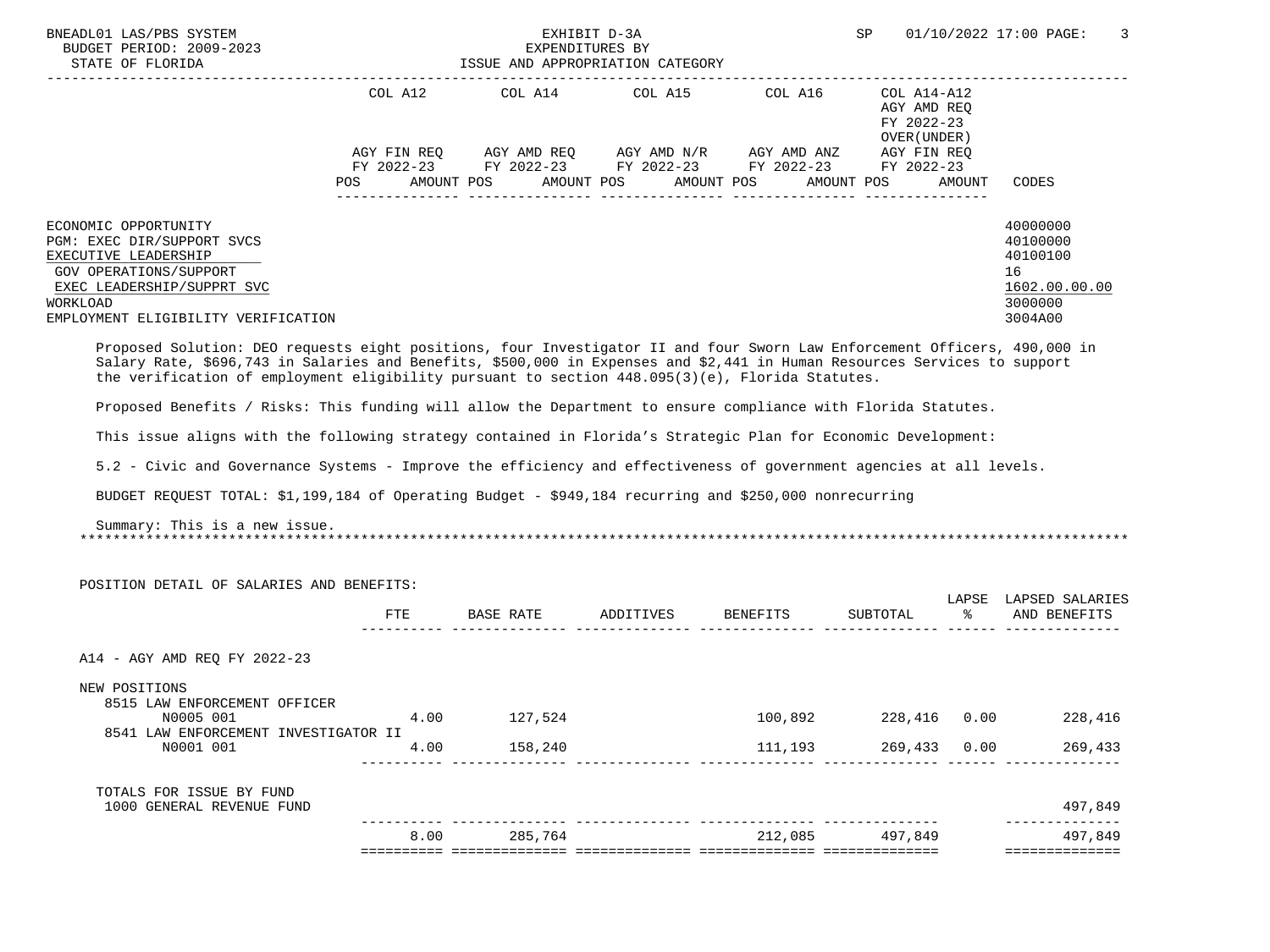| BNEADL01 LAS/PBS SYSTEM<br>BUDGET PERIOD: 2009-2023<br>STATE OF FLORIDA                                                                                                               |         | EXHIBIT D-3A<br>EXPENDITURES BY<br>------------------------------------ | ISSUE AND APPROPRIATION CATEGORY                                                                                                                  |                                  | SP<br>01/10/2022 17:00 PAGE:                                       | 4                                                                             |
|---------------------------------------------------------------------------------------------------------------------------------------------------------------------------------------|---------|-------------------------------------------------------------------------|---------------------------------------------------------------------------------------------------------------------------------------------------|----------------------------------|--------------------------------------------------------------------|-------------------------------------------------------------------------------|
|                                                                                                                                                                                       | COL A12 | COL A14 COL A15<br>POS AMOUNT POS AMOUNT POS                            | AGY FIN REQ AGY AMD REQ AGY AMD N/R AGY AMD ANZ AGY FIN REQ<br>FY 2022-23 FY 2022-23 FY 2022-23 FY 2022-23 FY 2022-23<br><u> Ludwaldudu Ludwa</u> | COL A16<br>AMOUNT POS AMOUNT POS | COL A14-A12<br>AGY AMD REO<br>FY 2022-23<br>OVER (UNDER)<br>AMOUNT | CODES                                                                         |
| ECONOMIC OPPORTUNITY<br>PGM: EXEC DIR/SUPPORT SVCS<br>EXECUTIVE LEADERSHIP<br>GOV OPERATIONS/SUPPORT<br>EXEC LEADERSHIP/SUPPRT SVC<br>WORKLOAD<br>EMPLOYMENT ELIGIBILITY VERIFICATION |         |                                                                         |                                                                                                                                                   |                                  |                                                                    | 40000000<br>40100000<br>40100100<br>16<br>1602.00.00.00<br>3000000<br>3004A00 |
| POSITION DETAIL OF SALARIES AND BENEFITS:                                                                                                                                             | FTE     | BASE RATE                                                               | ADDITIVES BENEFITS                                                                                                                                |                                  | SUBTOTAL<br>$\sim$ $\approx$                                       | LAPSE LAPSED SALARIES<br>AND BENEFITS                                         |
| A14 - AGY AMD REQ FY 2022-23                                                                                                                                                          |         |                                                                         |                                                                                                                                                   |                                  |                                                                    |                                                                               |
| NEW POSITIONS<br>OTHER SALARY AMOUNT<br>1000 GENERAL REVENUE FUND                                                                                                                     |         |                                                                         |                                                                                                                                                   |                                  |                                                                    | 198,894                                                                       |
|                                                                                                                                                                                       |         |                                                                         |                                                                                                                                                   |                                  |                                                                    | ------------<br>696,743<br>==============                                     |
|                                                                                                                                                                                       |         |                                                                         |                                                                                                                                                   |                                  |                                                                    |                                                                               |
| TOTAL: EXEC LEADERSHIP/SUPPRT SVC<br>BY FUND TYPE<br>GENERAL REVENUE FUND<br>TRUST FUNDS                                                                                              |         | 7,472                                                                   | 1,199,184 250,000                                                                                                                                 |                                  | 1,199,184 1000<br>7,472 2000                                       | 1602.00.00.00                                                                 |
| TOTAL PROG COMP                                                                                                                                                                       |         |                                                                         | 1,206,656 250,000                                                                                                                                 |                                  | 1,206,656                                                          |                                                                               |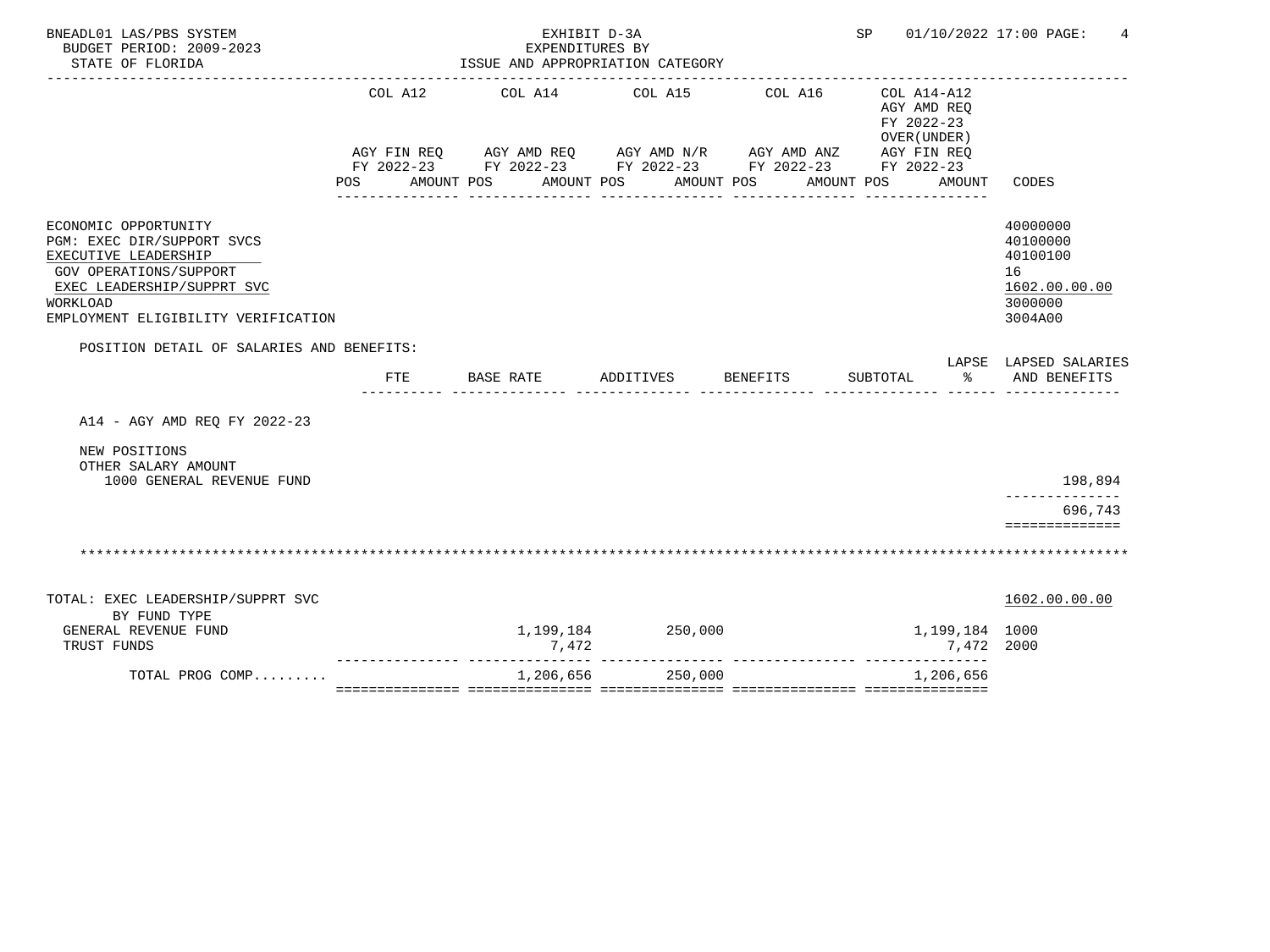| BNEADL01 LAS/PBS SYSTEM<br>BUDGET PERIOD: 2009-2023<br>STATE OF FLORIDA                                                                                                                                                                                              |                    | EXHIBIT D-3A<br>EXPENDITURES BY<br>ISSUE AND APPROPRIATION CATEGORY                                                                                                                                                                                                                                                                                                             |         |                  |         |            |                                                          | SP 01/10/2022 17:00 PAGE:                                          |
|----------------------------------------------------------------------------------------------------------------------------------------------------------------------------------------------------------------------------------------------------------------------|--------------------|---------------------------------------------------------------------------------------------------------------------------------------------------------------------------------------------------------------------------------------------------------------------------------------------------------------------------------------------------------------------------------|---------|------------------|---------|------------|----------------------------------------------------------|--------------------------------------------------------------------|
|                                                                                                                                                                                                                                                                      | COL A12<br>POS FOR | COL A14<br>$\begin{array}{lllllll} \textsc{AGY} & \textsc{FIN} & \textsc{REG} & \textsc{AGY} & \textsc{AND} & \textsc{NN} \textsc{N} \textsc{N} & \textsc{AGY} & \textsc{AND} & \textsc{ANZ} & \textsc{AGY} & \textsc{FIN} & \textsc{REG} \\ \textsc{FY} & 2022-23 & \textsc{FY} & 2022-23 & \textsc{FY} & 2022-23 & \textsc{FY} & 2022-23 & \textsc{FY} & 2022-23 \end{array}$ | COL A15 |                  | COL A16 |            | COL A14-A12<br>AGY AMD REO<br>FY 2022-23<br>OVER (UNDER) |                                                                    |
|                                                                                                                                                                                                                                                                      |                    | AMOUNT POS AMOUNT POS AMOUNT POS                                                                                                                                                                                                                                                                                                                                                |         |                  |         | AMOUNT POS | AMOUNT                                                   | CODES                                                              |
| ECONOMIC OPPORTUNITY<br>PGM: WORKFORCE SERVICES<br>WORKFORCE DEVELOPMENT<br>ECONOMIC OPPORTUNITIES<br>WORKFORCE SERVICES<br>FEDERAL FUNDING REDUCTIONS<br>REDUCE BUDGET AUTHORITY TO REFLECT<br>LOSS OF TEMPORARY ASSISTANCE TO<br>NEEDY FAMILIES (TANF) BLOCK GRANT |                    |                                                                                                                                                                                                                                                                                                                                                                                 |         |                  |         |            |                                                          | 40000000<br>40200000<br>40200100<br>11<br>1102.00.00.00<br>3200000 |
| FUNDING<br><b>EXPENSES</b>                                                                                                                                                                                                                                           |                    |                                                                                                                                                                                                                                                                                                                                                                                 |         |                  |         |            |                                                          | 3200100<br>040000                                                  |
| WELFARE TRANSITION TF - FEDERL                                                                                                                                                                                                                                       |                    | 161,023-                                                                                                                                                                                                                                                                                                                                                                        |         |                  |         |            | 161,023-2401 3                                           |                                                                    |
| SPECIAL CATEGORIES<br>G/A-CONTRACTED SERVICES                                                                                                                                                                                                                        |                    |                                                                                                                                                                                                                                                                                                                                                                                 |         |                  |         |            |                                                          | 100000<br>100778                                                   |
| WELFARE TRANSITION TF -FEDERL                                                                                                                                                                                                                                        |                    | $110,628-$                                                                                                                                                                                                                                                                                                                                                                      |         |                  |         |            |                                                          | $110,628 - 2401$ 3                                                 |
| TOTAL: REDUCE BUDGET AUTHORITY TO REFLECT<br>LOSS OF TEMPORARY ASSISTANCE TO<br>NEEDY FAMILIES (TANF) BLOCK GRANT<br>FUNDING                                                                                                                                         |                    |                                                                                                                                                                                                                                                                                                                                                                                 |         |                  |         |            |                                                          | 3200100                                                            |
| TOTAL ISSUE                                                                                                                                                                                                                                                          |                    | 271,651-                                                                                                                                                                                                                                                                                                                                                                        |         |                  |         |            | $271,651-$                                               |                                                                    |
|                                                                                                                                                                                                                                                                      |                    |                                                                                                                                                                                                                                                                                                                                                                                 |         |                  |         |            |                                                          |                                                                    |
| AGENCY ISSUE NARRATIVE:<br>2022-2023 BUDGET YEAR NARRATIVE:<br>Amended 2022-23 Narrative after December 15, 2021                                                                                                                                                     |                    |                                                                                                                                                                                                                                                                                                                                                                                 |         | IT COMPONENT? NO |         |            |                                                          |                                                                    |

Issue Title: Reduce Budget Authority To Reflect Loss Of Temporary Assistance To Needy Families (TANF) Block Grant Funding

 Federal Temporary Assistance for Needy Families (TANF) block grant funds provide assistance and work opportunities to qualified families. For Fiscal Year 2021-22, the Legislature provided operating budget authority in the Welfare Transition Trust Fund to the Department of Children and Family Services (DCF), the Department of Education (DOE), and the Department of Economic Opportunity (DEO) to spend Florida's TANF block grant allotment. DEO's workforce system was appropriated approximately \$57.9 million.

 The federal TANF block grant has an annual maintenance of effort (MOE) requirement. States are required to spend 80 percent of the state funds expended under the former Aid to Families with Dependent Children (AFDC) program or 75 percent if federal work participation requirements are met (50 percent all-family rate and 90 percent two-parent family rate). Because Florida has consistently met the work participation requirements since the inception of the TANF program, the required MOE has been 75 percent.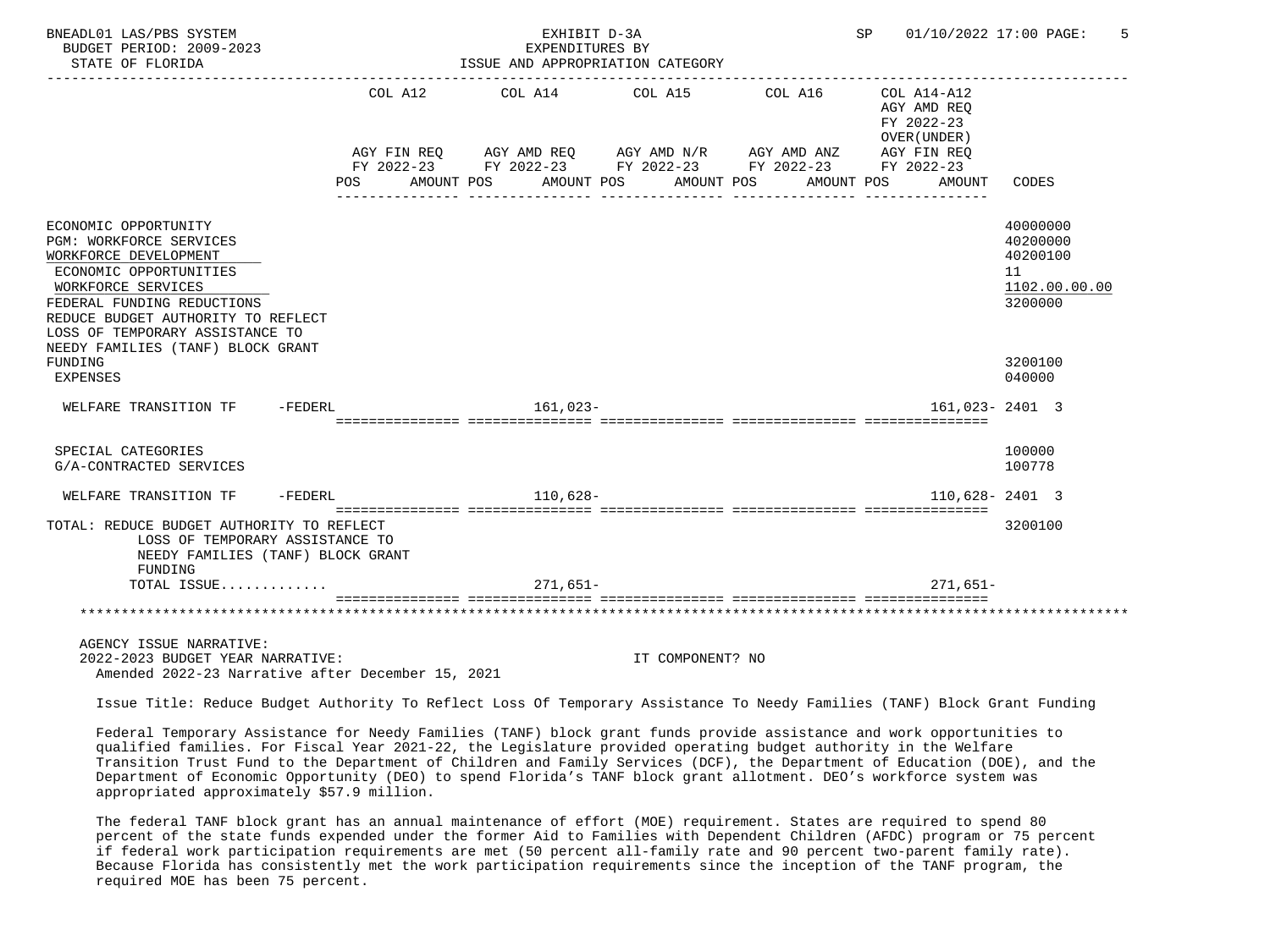| BNEADL01 LAS/PBS SYSTEM<br>BUDGET PERIOD: 2009-2023<br>STATE OF FLORIDA                                                                                                                                                                |     | EXHIBIT D-3A<br>EXPENDITURES BY<br>ISSUE AND APPROPRIATION CATEGORY                                                                                               |            |                                           | SP                                                  | 01/10/2022 17:00 PAGE:<br>6                                        |
|----------------------------------------------------------------------------------------------------------------------------------------------------------------------------------------------------------------------------------------|-----|-------------------------------------------------------------------------------------------------------------------------------------------------------------------|------------|-------------------------------------------|-----------------------------------------------------|--------------------------------------------------------------------|
|                                                                                                                                                                                                                                        | POS | COL A12 COL A14<br>AGY FIN REQ AGY AMD REQ AGY AMD N/R AGY AMD ANZ AGY FIN REQ<br>FY 2022-23 FY 2022-23 FY 2022-23 FY 2022-23 FY 2022-23<br>AMOUNT POS AMOUNT POS | AMOUNT POS | COL A15 COL A16 COL A14-A12<br>AMOUNT POS | AGY AMD REQ<br>FY 2022-23<br>OVER (UNDER)<br>AMOUNT | CODES                                                              |
| ECONOMIC OPPORTUNITY<br><b>PGM: WORKFORCE SERVICES</b><br>WORKFORCE DEVELOPMENT<br>ECONOMIC OPPORTUNITIES<br>WORKFORCE SERVICES<br>FEDERAL FUNDING REDUCTIONS<br>REDUCE BUDGET AUTHORITY TO REFLECT<br>LOSS OF TEMPORARY ASSISTANCE TO |     |                                                                                                                                                                   |            |                                           |                                                     | 40000000<br>40200000<br>40200100<br>11<br>1102.00.00.00<br>3200000 |
| NEEDY FAMILIES (TANF) BLOCK GRANT<br>FUNDING                                                                                                                                                                                           |     |                                                                                                                                                                   |            |                                           |                                                     | 3200100                                                            |
| This issue was included in the department's Schedule VIIIB-2 reduction exercise. Based on 2021-22, the reduction would<br>have a minimal impact to operations.                                                                         |     |                                                                                                                                                                   |            |                                           |                                                     |                                                                    |
| This issue aligns with the following strategy contained in Florida's Strategic Plan for Economic Development:                                                                                                                          |     |                                                                                                                                                                   |            |                                           |                                                     |                                                                    |
| 5.2 - Civic and Governance Systems - Improve the efficiency and effectiveness of government agencies at all levels.                                                                                                                    |     |                                                                                                                                                                   |            |                                           |                                                     |                                                                    |
| BUDGET REQUEST TOTAL: (\$271,651)                                                                                                                                                                                                      |     |                                                                                                                                                                   |            |                                           |                                                     |                                                                    |
| See companion issue in budget entity 40200600 for additional Temporary Assistance for Needy Families (TANF) reductions.                                                                                                                |     |                                                                                                                                                                   |            |                                           |                                                     |                                                                    |
| Summary: This is a new issue.                                                                                                                                                                                                          |     |                                                                                                                                                                   |            |                                           |                                                     |                                                                    |
| TOTAL: WORKFORCE SERVICES<br>BY FUND TYPE                                                                                                                                                                                              |     |                                                                                                                                                                   |            |                                           |                                                     | 1102.00.00.00                                                      |
| TRUST FUNDS                                                                                                                                                                                                                            |     | $271,651-$                                                                                                                                                        |            |                                           | 271,651-2000                                        |                                                                    |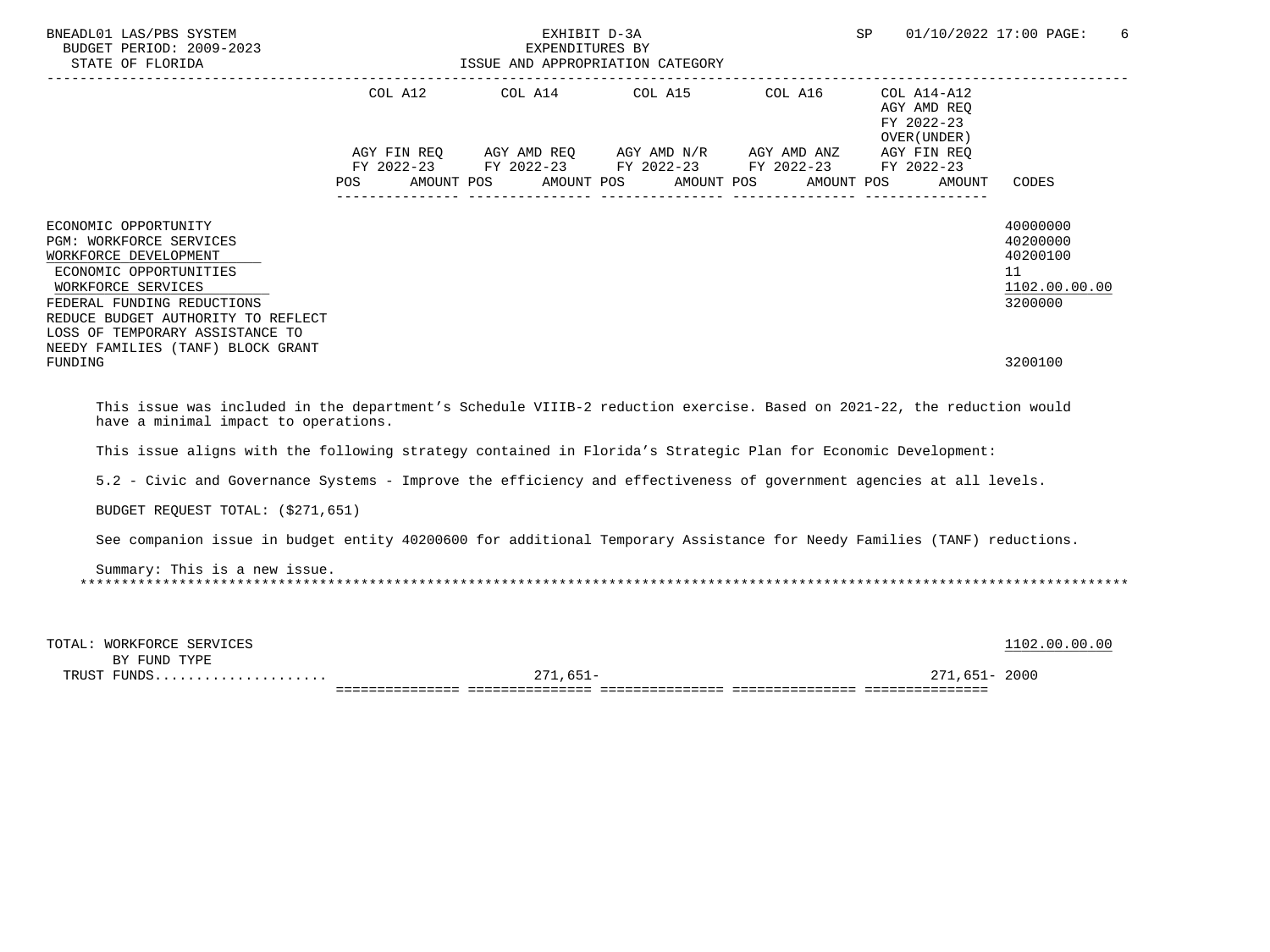| BNEADL01 LAS/PBS SYSTEM<br>BUDGET PERIOD: 2009-2023<br>STATE OF FLORIDA                                                                                                                                                                         |            |             | EXHIBIT D-3A<br>EXPENDITURES BY<br>ISSUE AND APPROPRIATION CATEGORY  |  |            | SP |                                                               | 01/10/2022 17:00 PAGE:                                                                            | 7 |
|-------------------------------------------------------------------------------------------------------------------------------------------------------------------------------------------------------------------------------------------------|------------|-------------|----------------------------------------------------------------------|--|------------|----|---------------------------------------------------------------|---------------------------------------------------------------------------------------------------|---|
|                                                                                                                                                                                                                                                 |            | COL A12     | COL A14 COL A15                                                      |  | COL A16    |    | $COL A14 - A12$<br>AGY AMD REO<br>FY 2022-23<br>OVER (UNDER ) |                                                                                                   |   |
|                                                                                                                                                                                                                                                 |            | AGY FIN REO | AGY AMD REO AGY AMD N/R AGY AMD ANZ                                  |  |            |    | AGY FIN REO                                                   |                                                                                                   |   |
|                                                                                                                                                                                                                                                 | <b>POS</b> | FY 2022-23  | FY 2022-23 FY 2022-23 FY 2022-23<br>AMOUNT POS AMOUNT POS AMOUNT POS |  | AMOUNT POS |    | FY 2022-23<br>AMOUNT                                          | CODES                                                                                             |   |
| ECONOMIC OPPORTUNITY<br><b>PGM: WORKFORCE SERVICES</b><br>REEMPLOYMENT ASST PRG<br>ECONOMIC OPPORTUNITIES<br>WORKFORCE SERVICES<br>WORKFORCE DEVELOPMENT PROGRAMS<br>STOP INMATE FRAUD PROGRAM<br>SPECIAL CATEGORIES<br>G/A-CONTRACTED SERVICES |            |             |                                                                      |  |            |    |                                                               | 40000000<br>40200000<br>40200200<br>11<br>1102.00.00.00<br>8100000<br>8100850<br>100000<br>100778 |   |
| GENERAL REVENUE FUND<br>$-$ STATE                                                                                                                                                                                                               |            |             | 4,200,000                                                            |  |            |    | 4,200,000 1000 1                                              |                                                                                                   |   |
|                                                                                                                                                                                                                                                 |            |             |                                                                      |  |            |    |                                                               |                                                                                                   |   |
| AGENCY ISSUE NARRATIVE:                                                                                                                                                                                                                         |            |             |                                                                      |  |            |    |                                                               |                                                                                                   |   |

 2022-2023 BUDGET YEAR NARRATIVE: IT COMPONENT? NO Amended 2022-23 Narrative after December 15, 2021

Issue Title: Stop Inmate Fraud Program

 Summary: The Department of Economic Opportunity (DEO) requests \$4,200,000 in General Revenue appropriation within the Reemployment Assistance Program for the Stop Inmate Fraud Program.

 Business Need / Problem Statement: The Stop Inmate Fraud Program established procedures for sharing public records not exempt from the public records law among social services agencies regarding the identities of persons incarcerated in state correctional institutions, as defined in s. 944.02, or in county, municipal, or regional jails or other detention facilities of local governments under chapter 950 or chapter 951 who are wrongfully receiving public assistance benefits or entitlement benefits.

 Pursuant to these procedures, the program shall have access to records containing correctional information not exempt from the public records law on incarcerated persons which have been generated as criminal justice information. As used in this paragraph, the terms "record" and "criminal justice information" have the same meanings as provided in s. 943.045.

 Database searches shall be conducted of the inmate population at each correctional institution or other detention facility. A correctional institution or a detention facility shall provide the Stop Inmate Fraud Program with the information necessary to identify persons wrongfully receiving benefits in the medium requested by the Stop Inmate Fraud Program if the correctional institution or detention facility maintains the information in that medium.

 Proposed Solution: DEO requests \$4,200,000 in recurring Contracted Services appropriation for the Department of Economic Opportunity to obtain and share data related to the Stop Inmate Fraud Program.

Proposed Benefits / Risks: This funding will allow the Department to ensure compliance with Florida Statutes.

This issue aligns with the following strategy contained in Florida's Strategic Plan for Economic Development: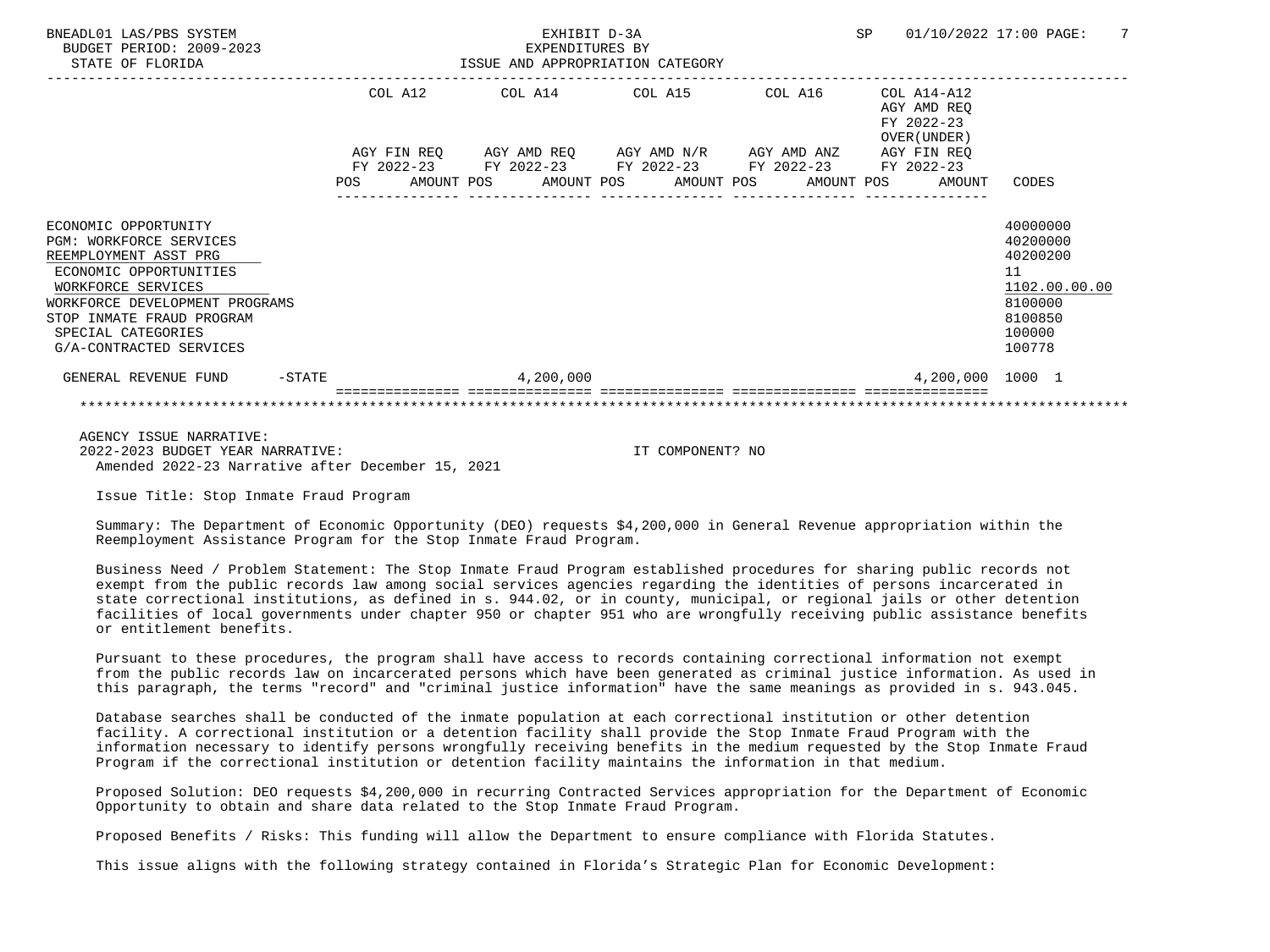| BNEADL01 LAS/PBS SYSTEM<br>BUDGET PERIOD: 2009-2023<br>STATE OF FLORIDA                                                                                                                                                                                                                                                                                                                                                                                                      |                                                                                                                                                                                                                                      | EXHIBIT D-3A<br>EXPENDITURES BY | ISSUE AND APPROPRIATION CATEGORY                                                                                                                                                                                                                                                                                                                                       | SP                                         | 01/10/2022 17:00 PAGE:<br>8                                                   |
|------------------------------------------------------------------------------------------------------------------------------------------------------------------------------------------------------------------------------------------------------------------------------------------------------------------------------------------------------------------------------------------------------------------------------------------------------------------------------|--------------------------------------------------------------------------------------------------------------------------------------------------------------------------------------------------------------------------------------|---------------------------------|------------------------------------------------------------------------------------------------------------------------------------------------------------------------------------------------------------------------------------------------------------------------------------------------------------------------------------------------------------------------|--------------------------------------------|-------------------------------------------------------------------------------|
|                                                                                                                                                                                                                                                                                                                                                                                                                                                                              |                                                                                                                                                                                                                                      |                                 |                                                                                                                                                                                                                                                                                                                                                                        | AGY AMD REQ<br>FY 2022-23<br>OVER (UNDER ) |                                                                               |
|                                                                                                                                                                                                                                                                                                                                                                                                                                                                              | POS AMOUNT POS AMOUNT POS AMOUNT POS                                                                                                                                                                                                 |                                 | $\begin{array}{lllllll} \textsc{AGY} & \textsc{FIN} & \textsc{REG} & \textsc{AGY} & \textsc{AND} & \textsc{NN} \textsc{N} / \textsc{R} & \textsc{AGY} & \textsc{AND} & \textsc{ANZ} & \textsc{AGY} & \textsc{FIN} & \textsc{REG} \\ \textsc{FY} & 2022-23 & \textsc{FY} & 2022-23 & \textsc{FY} & 2022-23 & \textsc{FY} & 2022-23 & \textsc{FY} & 2022-23 \end{array}$ | AMOUNT POS AMOUNT                          | CODES                                                                         |
| ECONOMIC OPPORTUNITY<br>PGM: WORKFORCE SERVICES<br>REEMPLOYMENT ASST PRG<br>ECONOMIC OPPORTUNITIES<br>WORKFORCE SERVICES<br>WORKFORCE DEVELOPMENT PROGRAMS<br>STOP INMATE FRAUD PROGRAM                                                                                                                                                                                                                                                                                      |                                                                                                                                                                                                                                      |                                 |                                                                                                                                                                                                                                                                                                                                                                        |                                            | 40000000<br>40200000<br>40200200<br>11<br>1102.00.00.00<br>8100000<br>8100850 |
| 5.2 - Civic and Governance Systems - Improve the efficiency and effectiveness of government agencies at all levels.                                                                                                                                                                                                                                                                                                                                                          |                                                                                                                                                                                                                                      |                                 |                                                                                                                                                                                                                                                                                                                                                                        |                                            |                                                                               |
| BUDGET REQUEST TOTAL: \$4,200,000 of Operating Budget - recurring                                                                                                                                                                                                                                                                                                                                                                                                            |                                                                                                                                                                                                                                      |                                 |                                                                                                                                                                                                                                                                                                                                                                        |                                            |                                                                               |
| Summary: This is a new issue.                                                                                                                                                                                                                                                                                                                                                                                                                                                |                                                                                                                                                                                                                                      |                                 |                                                                                                                                                                                                                                                                                                                                                                        |                                            |                                                                               |
| FEDERAL REEMPLOYMENT TAX SERVICES<br>CONTRACT<br>SPECIAL CATEGORIES<br>G/A-CONTRACTED SERVICES                                                                                                                                                                                                                                                                                                                                                                               |                                                                                                                                                                                                                                      |                                 |                                                                                                                                                                                                                                                                                                                                                                        |                                            | 8100910<br>100000<br>100778                                                   |
| SPEC EMPLOYMNT SECU ADM TF-STATE                                                                                                                                                                                                                                                                                                                                                                                                                                             |                                                                                                                                                                                                                                      | 3, 171, 527                     |                                                                                                                                                                                                                                                                                                                                                                        | 3, 171, 527 2648 1                         |                                                                               |
|                                                                                                                                                                                                                                                                                                                                                                                                                                                                              |                                                                                                                                                                                                                                      |                                 |                                                                                                                                                                                                                                                                                                                                                                        |                                            |                                                                               |
| AGENCY ISSUE NARRATIVE:<br>2022-2023 BUDGET YEAR NARRATIVE:<br>Amended 2022-23 Narrative after December 15, 2021                                                                                                                                                                                                                                                                                                                                                             |                                                                                                                                                                                                                                      |                                 | IT COMPONENT? NO                                                                                                                                                                                                                                                                                                                                                       |                                            |                                                                               |
| Issue Title: Federal Reemployment Tax Services Contract                                                                                                                                                                                                                                                                                                                                                                                                                      |                                                                                                                                                                                                                                      |                                 |                                                                                                                                                                                                                                                                                                                                                                        |                                            |                                                                               |
| Summary: The Department of Economic Opportunity (DEO) requests \$3,171,527 of Contracted Services appropriation in the<br>Special Employment Security Administrative Trust Fund within the Reemployment Assistance Program.                                                                                                                                                                                                                                                  |                                                                                                                                                                                                                                      |                                 |                                                                                                                                                                                                                                                                                                                                                                        |                                            |                                                                               |
| Business Need / Problem Statement: The Department of Economic Opportunity (DEO) is responsible for the overall<br>administration of the state's Reemployment Assistance program, including tax collections. Ch 443.1316, F.S. designates<br>the Department of Revenue (DOR) as the tax collection service provider for Reemployment Assistance Tax (RT). DEO and DOR<br>execute an annual service contract that provides a fixed amount of reimbursement for DOR's services. |                                                                                                                                                                                                                                      |                                 |                                                                                                                                                                                                                                                                                                                                                                        |                                            |                                                                               |
|                                                                                                                                                                                                                                                                                                                                                                                                                                                                              | $\mathbf{r}$ and $\mathbf{r}$ are the set of the set of the set of the set of the set of the set of the set of the set of the set of the set of the set of the set of the set of the set of the set of the set of the set of the set |                                 | and the state of the state of                                                                                                                                                                                                                                                                                                                                          |                                            |                                                                               |

 The current funding provided to DOR is insufficient to cover the costs accrued and allocated by DOR to RT services. DEO is requesting a \$3,171,527 appropriation to help absorb the shortfall from the RT Services contract.

 Proposed Solution: The Department requests \$3,171,527 in Contracted Services to provide for the Federal Reemployment Tax Collection Services contract between DEO and the Department of Revenue.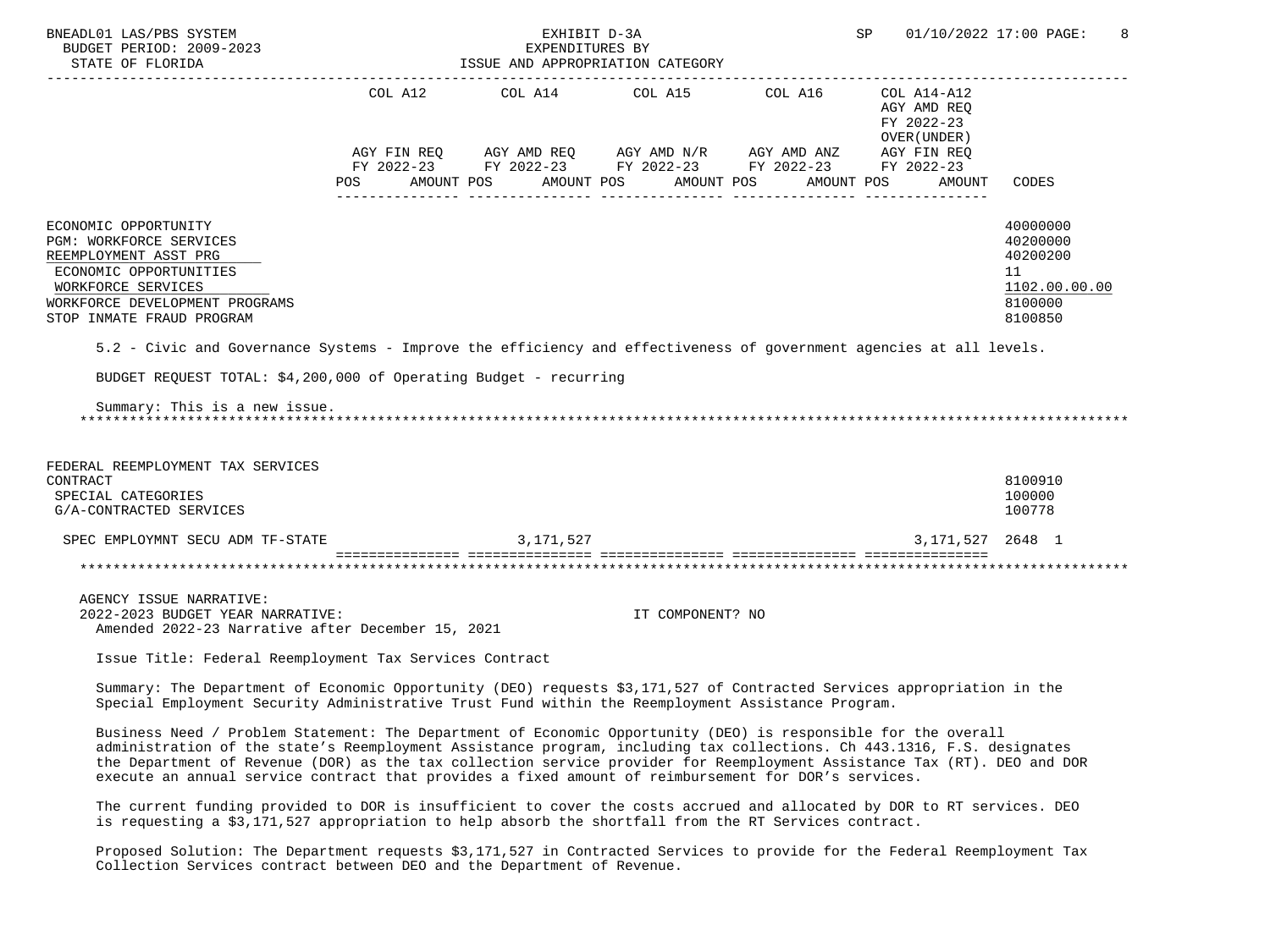| BNEADL01 LAS/PBS SYSTEM<br>BUDGET PERIOD: 2009-2023<br>STATE OF FLORIDA                                                                                                                                                                                                                               |                | EXHIBIT D-3A<br>EXPENDITURES BY<br>ISSUE AND APPROPRIATION CATEGORY                                                      |            |                                                     | SP                                                                               | 01/10/2022 17:00 PAGE:<br>9                                                   |
|-------------------------------------------------------------------------------------------------------------------------------------------------------------------------------------------------------------------------------------------------------------------------------------------------------|----------------|--------------------------------------------------------------------------------------------------------------------------|------------|-----------------------------------------------------|----------------------------------------------------------------------------------|-------------------------------------------------------------------------------|
|                                                                                                                                                                                                                                                                                                       | COL A12<br>POS | AGY FIN REQ AGY AMD REQ AGY AMD N/R AGY AMD ANZ AGY FIN REQ<br>FY 2022-23 FY 2022-23 FY 2022-23 FY 2022-23<br>AMOUNT POS | AMOUNT POS | COL A14 COL A15 COL A16<br>AMOUNT POS<br>AMOUNT POS | COL A14-A12<br>AGY AMD REO<br>FY 2022-23<br>OVER (UNDER)<br>FY 2022-23<br>AMOUNT | CODES                                                                         |
| ECONOMIC OPPORTUNITY<br>PGM: WORKFORCE SERVICES<br>REEMPLOYMENT ASST PRG<br>ECONOMIC OPPORTUNITIES<br>WORKFORCE SERVICES<br>WORKFORCE DEVELOPMENT PROGRAMS<br>FEDERAL REEMPLOYMENT TAX SERVICES<br>CONTRACT                                                                                           |                |                                                                                                                          |            |                                                     |                                                                                  | 40000000<br>40200000<br>40200200<br>11<br>1102.00.00.00<br>8100000<br>8100910 |
| Proposed Benefits / Risks: The request allows the Department to meet the obligation with the Department of Revenue for<br>the Federal Reemployment Tax Collection Services contract.<br>This issue aligns with the following strategy contained in Florida's Strategic Plan for Economic Development: |                |                                                                                                                          |            |                                                     |                                                                                  |                                                                               |
| 2.4 - Brand and consistently market Florida as the best state for business.                                                                                                                                                                                                                           |                |                                                                                                                          |            |                                                     |                                                                                  |                                                                               |
| 5.2 - Civic and Governance Systems - Improve the efficiency and effectiveness of government agencies at all levels.<br>BUDGET REQUEST TOTAL: \$3,171,527 of Operating Budget - recurring                                                                                                              |                |                                                                                                                          |            |                                                     |                                                                                  |                                                                               |
| Summary: This is a new issue.                                                                                                                                                                                                                                                                         |                |                                                                                                                          |            |                                                     |                                                                                  |                                                                               |
| FEDERAL FUNDING FOR REEMPLOYMENT<br>ASSISTANCE PROGRAM<br>SALARIES AND BENEFITS                                                                                                                                                                                                                       |                |                                                                                                                          |            |                                                     |                                                                                  | 8100920<br>010000                                                             |
| GENERAL REVENUE FUND<br>$-$ STATE                                                                                                                                                                                                                                                                     |                |                                                                                                                          |            |                                                     | 13,593,030                                                                       | 1000 1                                                                        |
| OTHER PERSONAL SERVICES                                                                                                                                                                                                                                                                               |                |                                                                                                                          |            |                                                     |                                                                                  | 030000                                                                        |
| GENERAL REVENUE FUND<br>$-STATE$                                                                                                                                                                                                                                                                      |                | 5,937,064                                                                                                                | 5,937,064  |                                                     | 5,937,064 1000 1                                                                 |                                                                               |
| <b>EXPENSES</b>                                                                                                                                                                                                                                                                                       |                |                                                                                                                          |            |                                                     |                                                                                  | 040000                                                                        |
| $-$ STATE<br>GENERAL REVENUE FUND                                                                                                                                                                                                                                                                     |                | 5,217,751                                                                                                                | 5,217,751  |                                                     | 5, 217, 751 1000 1                                                               |                                                                               |
|                                                                                                                                                                                                                                                                                                       |                |                                                                                                                          |            |                                                     |                                                                                  |                                                                               |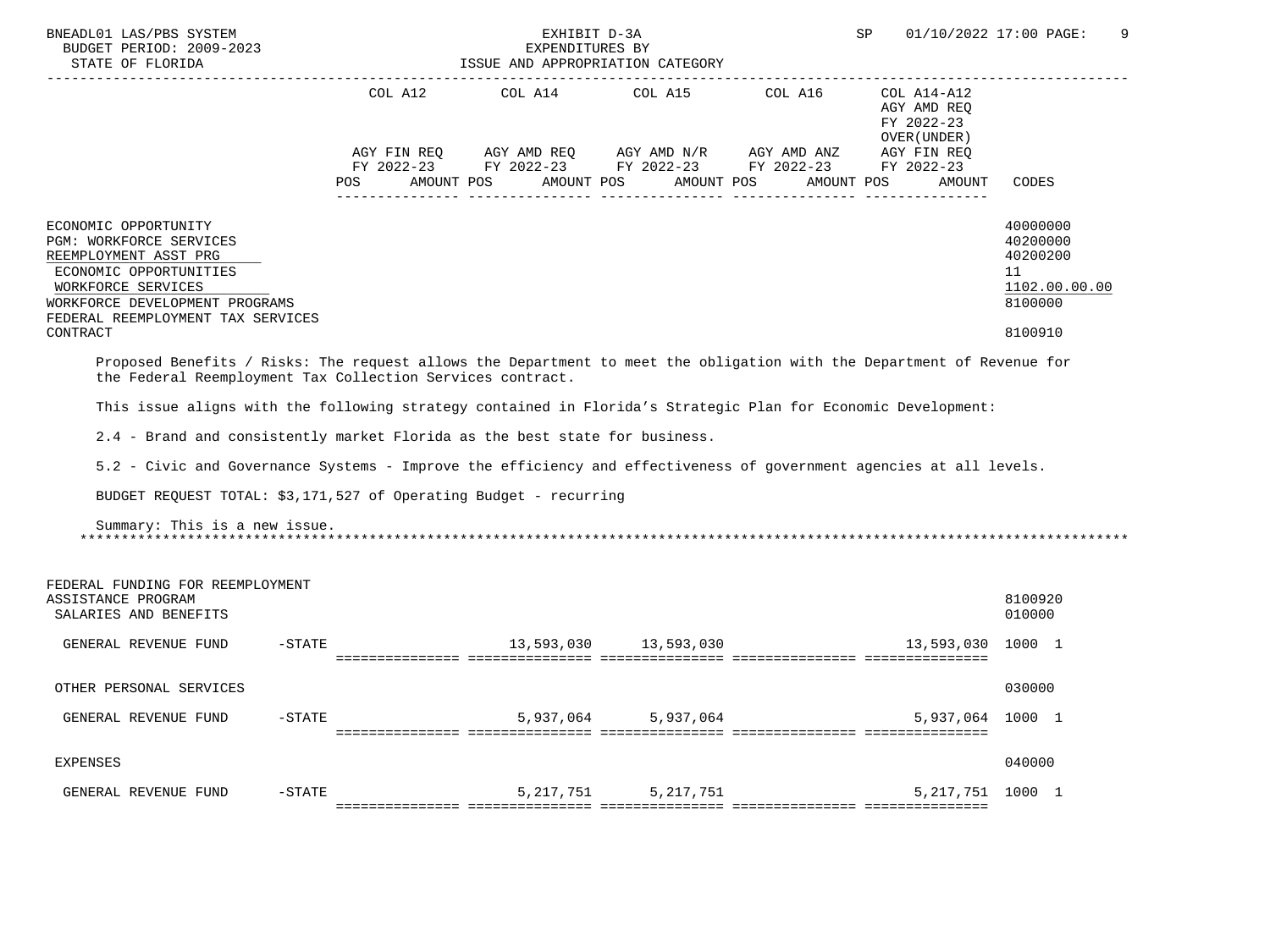| BNEADL01 LAS/PBS SYSTEM<br>BUDGET PERIOD: 2009-2023<br>STATE OF FLORIDA | EXHIBIT D-3A<br>EXPENDITURES BY<br>ISSUE AND APPROPRIATION CATEGORY |                         |                  | SP                                                           | 01/10/2022 17:00 PAGE:<br>10 |
|-------------------------------------------------------------------------|---------------------------------------------------------------------|-------------------------|------------------|--------------------------------------------------------------|------------------------------|
|                                                                         | COL A12 COL A14 COL A15 COL A16                                     |                         |                  | COL A14-A12<br>AGY AMD REO<br>FY 2022-23<br>OVER (UNDER)     |                              |
|                                                                         | AGY FIN REQ AGY AMD REQ AGY AMD N/R AGY AMD ANZ AGY FIN REQ         |                         |                  |                                                              |                              |
|                                                                         | FY 2022-23 FY 2022-23 FY 2022-23 FY 2022-23 FY 2022-23              |                         |                  |                                                              |                              |
|                                                                         |                                                                     |                         | ________________ | POS AMOUNT POS AMOUNT POS AMOUNT POS AMOUNT POS AMOUNT CODES |                              |
| ECONOMIC OPPORTUNITY                                                    |                                                                     |                         |                  |                                                              | 40000000                     |
| <b>PGM: WORKFORCE SERVICES</b>                                          |                                                                     |                         |                  |                                                              | 40200000                     |
| REEMPLOYMENT ASST PRG                                                   |                                                                     |                         |                  |                                                              | 40200200                     |
| ECONOMIC OPPORTUNITIES                                                  |                                                                     |                         |                  |                                                              | 11                           |
| WORKFORCE SERVICES                                                      |                                                                     |                         |                  |                                                              | 1102.00.00.00                |
| WORKFORCE DEVELOPMENT PROGRAMS                                          |                                                                     |                         |                  |                                                              | 8100000                      |
| FEDERAL FUNDING FOR REEMPLOYMENT<br>ASSISTANCE PROGRAM                  |                                                                     |                         |                  |                                                              | 8100920                      |
| SPECIAL CATEGORIES                                                      |                                                                     |                         |                  |                                                              | 100000                       |
| G/A-CONTRACTED SERVICES                                                 |                                                                     |                         |                  |                                                              | 100778                       |
| GENERAL REVENUE FUND -STATE                                             |                                                                     | 5, 252, 155 5, 252, 155 |                  | 5, 252, 155 1000 1                                           |                              |
|                                                                         |                                                                     |                         |                  |                                                              |                              |
| TOTAL: FEDERAL FUNDING FOR REEMPLOYMENT<br>ASSISTANCE PROGRAM           |                                                                     |                         |                  |                                                              | 8100920                      |
| TOTAL ISSUE                                                             |                                                                     | 30,000,000 30,000,000   |                  | 30.000.000                                                   |                              |
|                                                                         |                                                                     |                         |                  |                                                              |                              |

AGENCY ISSUE NARRATIVE:

 2022-2023 BUDGET YEAR NARRATIVE: IT COMPONENT? NO Amended 2022-23 Narrative after December 15, 2021

Issue Title: Funding for Reemployment Assistance Program

 Summary: The Department of Economic Opportunity (DEO) requests \$30,000,000 in non-recurring General Revenue appropriation within the Reemployment Assistance Program to process Reemployment claims for Floridians.

 Business Need / Problem Statement: The Reemployment Assistance (RA) Program administers the unemployment program by providing assistance to eligible claimants and managing federal awards of operational grants and benefit programs as defined by Ch 443, F.S. The RA Program has been the most heavily impacted are of the Department during the pandemic.

 Proposed Solution: The Department is requesting \$30,000,000 in non-recurring General Revenue to fund the ongoing programmatic operations of the RA program that have significantly increased due to the pandemic. These resources are necessary in order to continue to address the increased adjudication staffing, appeals staffing, program integrity and quality assurance staffing, staff augmentation services, etc.

 Proposed Benefits / Risks: This funding will allow the Department to continue to meet the current demands on the Reemployment Assistance program. These resources are necessary to continue performing timely adjudication determinations and appeal hearings, and maintaining system performance and reliability.

This issue aligns with the following strategy contained in Florida's Strategic Plan for Economic Development:

5.2 - Civic and Governance Systems - Improve the efficiency and effectiveness of government agencies at all levels.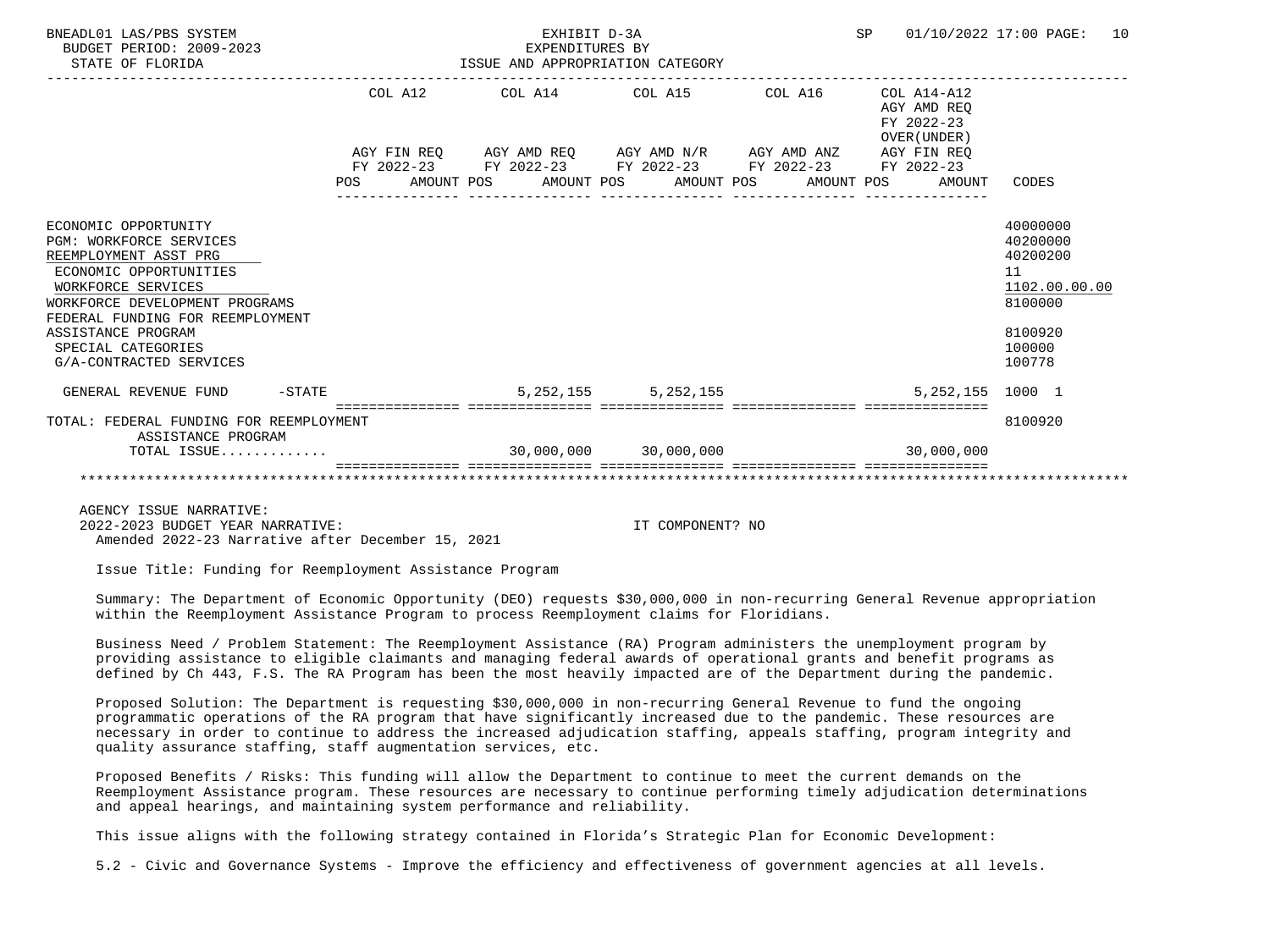| BNEADL01 LAS/PBS SYSTEM<br>BUDGET PERIOD: 2009-2023<br>STATE OF FLORIDA                                                                                                                                              |                | EXHIBIT D-3A<br>EXPENDITURES BY<br>ISSUE AND APPROPRIATION CATEGORY<br>--------------------------------------                                                                     |                       |                                                          |        | SP 01/10/2022 17:00 PAGE: 11                                                  |
|----------------------------------------------------------------------------------------------------------------------------------------------------------------------------------------------------------------------|----------------|-----------------------------------------------------------------------------------------------------------------------------------------------------------------------------------|-----------------------|----------------------------------------------------------|--------|-------------------------------------------------------------------------------|
|                                                                                                                                                                                                                      | COL A12        | COL A14 COL A15 COL A16                                                                                                                                                           |                       | COL A14-A12<br>AGY AMD REQ<br>FY 2022-23<br>OVER (UNDER) |        |                                                                               |
|                                                                                                                                                                                                                      | POS AMOUNT POS | AGY FIN REQ        AGY AMD REQ        AGY AMD N/R        AGY AMD ANZ         AGY FIN REQ<br>FY 2022-23         FY 2022-23         FY 2022-23         FY 2022-23        FY 2022-23 | AMOUNT POS AMOUNT POS | AMOUNT POS                                               | AMOUNT | CODES                                                                         |
| ECONOMIC OPPORTUNITY<br>PGM: WORKFORCE SERVICES<br>REEMPLOYMENT ASST PRG<br>ECONOMIC OPPORTUNITIES<br>WORKFORCE SERVICES<br>WORKFORCE DEVELOPMENT PROGRAMS<br>FEDERAL FUNDING FOR REEMPLOYMENT<br>ASSISTANCE PROGRAM |                |                                                                                                                                                                                   |                       |                                                          |        | 40000000<br>40200000<br>40200200<br>11<br>1102.00.00.00<br>8100000<br>8100920 |
| BUDGET REQUEST TOTAL: \$30,000,000 of Operating Budget - nonrecurring                                                                                                                                                |                |                                                                                                                                                                                   |                       |                                                          |        |                                                                               |
| Summary: This is a new issue.                                                                                                                                                                                        |                |                                                                                                                                                                                   |                       |                                                          |        |                                                                               |
| POSITION DETAIL OF SALARIES AND BENEFITS:                                                                                                                                                                            |                | FTE BASE RATE ADDITIVES BENEFITS                                                                                                                                                  |                       | SUBTOTAL                                                 |        | LAPSE LAPSED SALARIES<br>% AND BENEFITS                                       |
| A14 - AGY AMD REQ FY 2022-23                                                                                                                                                                                         |                |                                                                                                                                                                                   |                       |                                                          |        |                                                                               |
| CHANGES TO CURRENTLY AUTHORIZED POSITIONS                                                                                                                                                                            |                |                                                                                                                                                                                   |                       |                                                          |        |                                                                               |
| OTHER SALARY AMOUNT                                                                                                                                                                                                  |                |                                                                                                                                                                                   |                       |                                                          |        |                                                                               |
| 1000 GENERAL REVENUE FUND                                                                                                                                                                                            |                |                                                                                                                                                                                   |                       |                                                          |        | 13,593,030<br>--------------<br>13,593,030                                    |
|                                                                                                                                                                                                                      |                |                                                                                                                                                                                   |                       |                                                          |        | ==============                                                                |
| A15 - AGY AMD N/R FY 2022-23                                                                                                                                                                                         |                |                                                                                                                                                                                   |                       |                                                          |        |                                                                               |
| CHANGES TO CURRENTLY AUTHORIZED POSITIONS<br>OTHER SALARY AMOUNT                                                                                                                                                     |                |                                                                                                                                                                                   |                       |                                                          |        |                                                                               |
| 1000 GENERAL REVENUE FUND                                                                                                                                                                                            |                |                                                                                                                                                                                   |                       |                                                          |        | 13,593,030<br>13,593,030                                                      |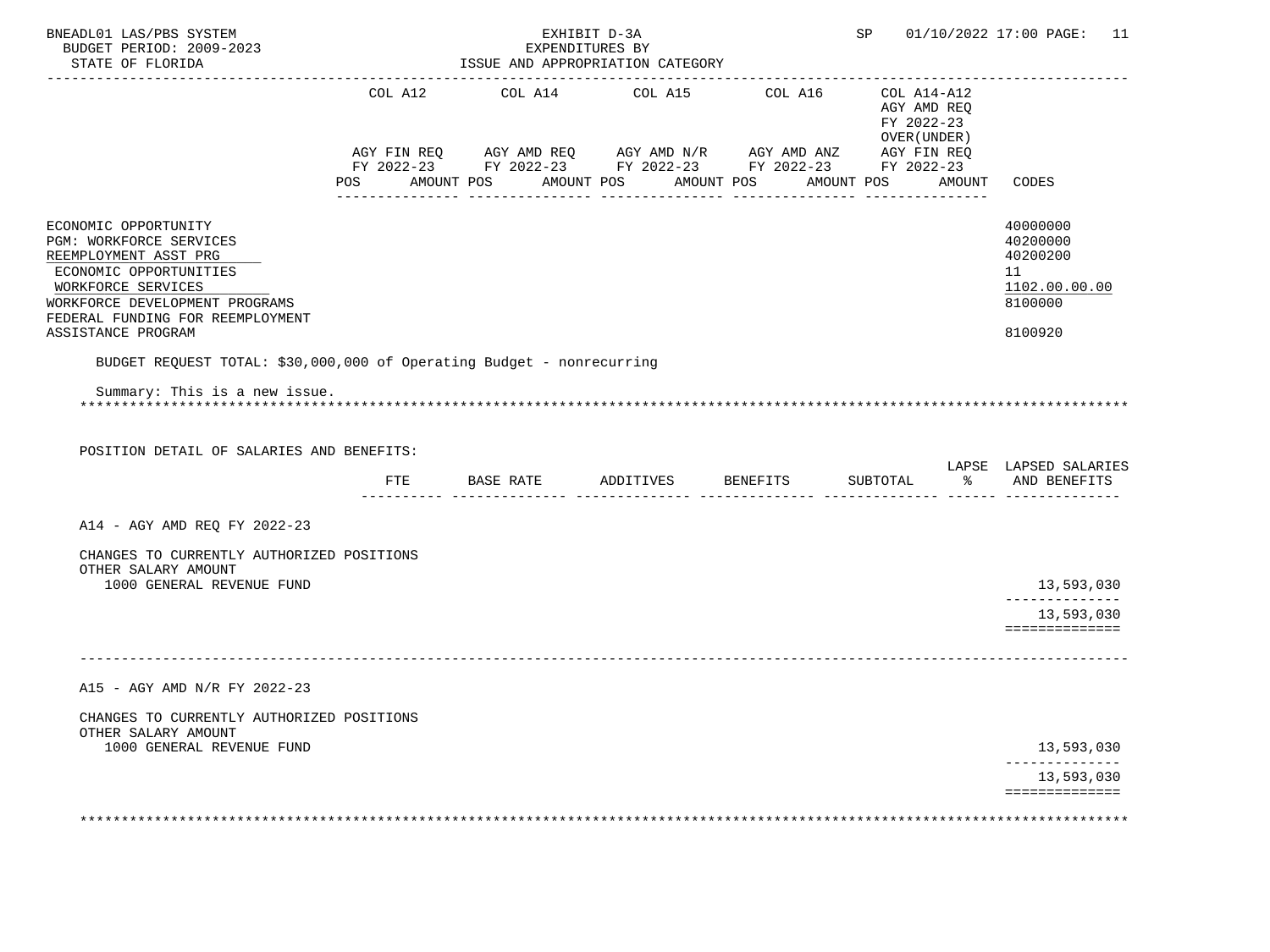| BNEADL01 LAS/PBS SYSTEM<br>BUDGET PERIOD: 2009-2023<br>STATE OF FLORIDA                                                  |            | EXHIBIT D-3A<br>EXPENDITURES BY<br>ISSUE AND APPROPRIATION CATEGORY                                                                           | SP                    | 01/10/2022 17:00 PAGE:<br>12 |                                                          |                                                         |
|--------------------------------------------------------------------------------------------------------------------------|------------|-----------------------------------------------------------------------------------------------------------------------------------------------|-----------------------|------------------------------|----------------------------------------------------------|---------------------------------------------------------|
|                                                                                                                          | COL A12    | COL A14 COL A15                                                                                                                               |                       | COL A16                      | COL A14-A12<br>AGY AMD REQ<br>FY 2022-23<br>OVER (UNDER) |                                                         |
|                                                                                                                          | <b>POS</b> | AGY FIN REQ AGY AMD REQ AGY AMD N/R AGY AMD ANZ<br>FY 2022-23 FY 2022-23 FY 2022-23 FY 2022-23<br>AMOUNT POS AMOUNT POS AMOUNT POS AMOUNT POS |                       |                              | AGY FIN REQ<br>FY 2022-23<br>AMOUNT                      | CODES                                                   |
| ECONOMIC OPPORTUNITY<br>PGM: WORKFORCE SERVICES<br>REEMPLOYMENT ASST PRG<br>ECONOMIC OPPORTUNITIES<br>WORKFORCE SERVICES |            |                                                                                                                                               |                       |                              |                                                          | 40000000<br>40200000<br>40200200<br>11<br>1102.00.00.00 |
| TOTAL: WORKFORCE SERVICES<br>BY FUND TYPE<br>GENERAL REVENUE FUND                                                        |            |                                                                                                                                               | 34,200,000 30,000,000 |                              | 34,200,000 1000                                          | 1102.00.00.00                                           |
| TRUST FUNDS<br>TOTAL PROG COMP                                                                                           |            | 3,171,527                                                                                                                                     | 37,371,527 30,000,000 |                              | 3,171,527 2000<br>37, 371, 527                           |                                                         |
|                                                                                                                          |            |                                                                                                                                               |                       |                              |                                                          |                                                         |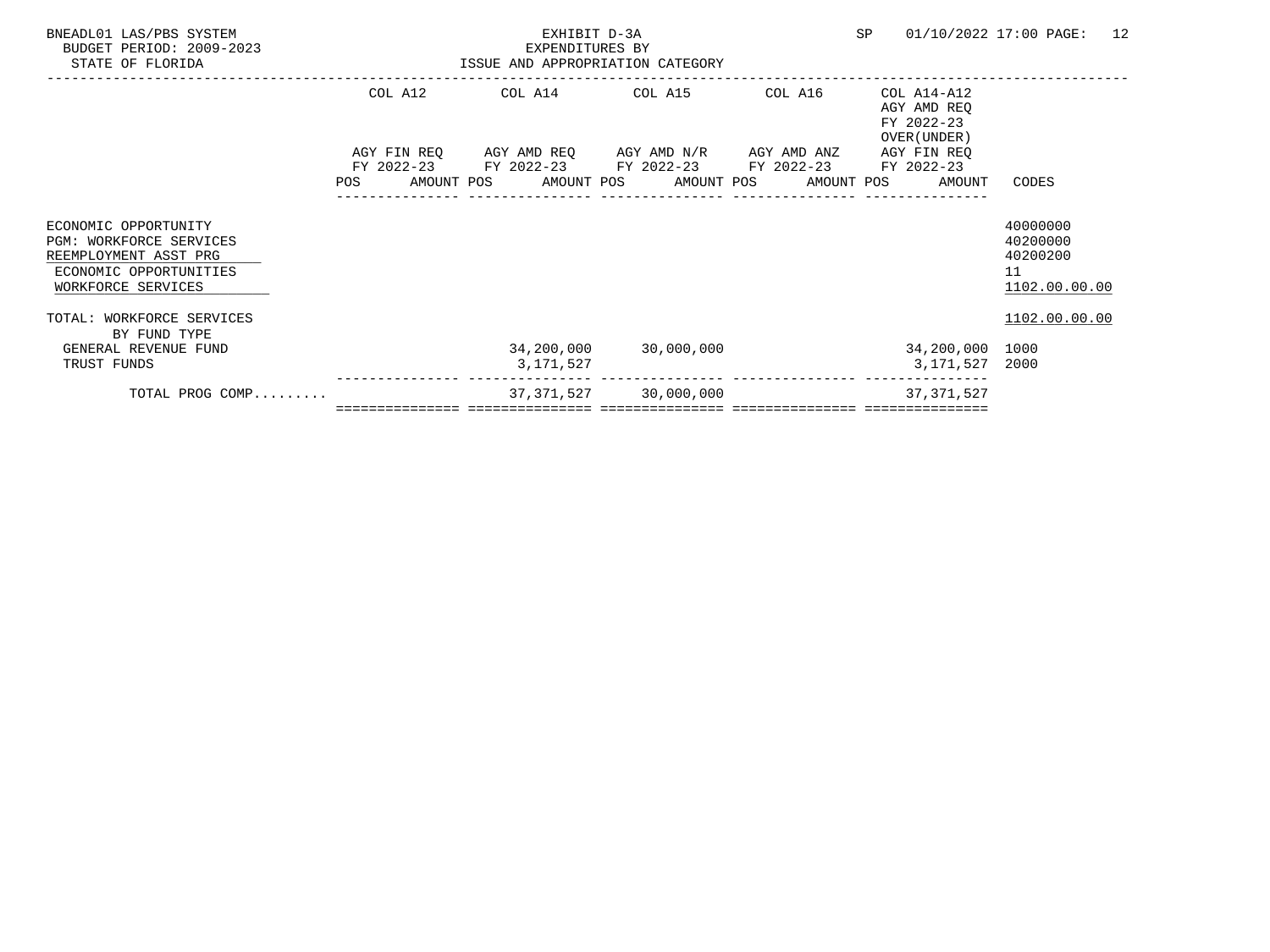| BNEADL01 LAS/PBS SYSTEM<br>BUDGET PERIOD: 2009-2023<br>STATE OF FLORIDA                                                                                                                                                               |         |         | EXHIBIT D-3A<br>EXPENDITURES BY<br>ISSUE AND APPROPRIATION CATEGORY | <b>SP</b>                                                                                                                                                            |  | 01/10/2022 17:00 PAGE: 13 |                                                          |                                                                    |  |
|---------------------------------------------------------------------------------------------------------------------------------------------------------------------------------------------------------------------------------------|---------|---------|---------------------------------------------------------------------|----------------------------------------------------------------------------------------------------------------------------------------------------------------------|--|---------------------------|----------------------------------------------------------|--------------------------------------------------------------------|--|
|                                                                                                                                                                                                                                       |         | COL A12 |                                                                     | COL A14 COL A15 COL A16                                                                                                                                              |  |                           | COL A14-A12<br>AGY AMD REO<br>FY 2022-23<br>OVER (UNDER) |                                                                    |  |
|                                                                                                                                                                                                                                       |         |         |                                                                     | $\begin{tabular}{lllllllllll} \bf AGY & \tt FIN & \tt REG & \tt AGY & \tt AMD & \tt REG & \tt AGY & \tt AMD & \tt NY & \tt AGY & \tt AMD & \tt ANZ \\ \end{tabular}$ |  |                           | AGY FIN REO                                              |                                                                    |  |
|                                                                                                                                                                                                                                       |         |         |                                                                     | FY 2022-23 FY 2022-23 FY 2022-23 FY 2022-23 FY 2022-23<br>POS AMOUNT POS AMOUNT POS AMOUNT POS AMOUNT POS AMOUNT CODES                                               |  |                           |                                                          |                                                                    |  |
| ECONOMIC OPPORTUNITY<br><b>PGM: WORKFORCE SERVICES</b><br>CAREERSOURCE FLORIDA<br>ECONOMIC OPPORTUNITIES<br>WORKFORCE SERVICES<br>FEDERAL FUNDING REDUCTIONS<br>REDUCE BUDGET AUTHORITY TO REFLECT<br>LOSS OF TEMPORARY ASSISTANCE TO |         |         |                                                                     |                                                                                                                                                                      |  |                           |                                                          | 40000000<br>40200000<br>40200600<br>11<br>1102.00.00.00<br>3200000 |  |
| NEEDY FAMILIES (TANF) BLOCK GRANT<br>FUNDING<br>SPECIAL CATEGORIES<br>CAREERSOURCE FLA OPERTNS                                                                                                                                        |         |         |                                                                     |                                                                                                                                                                      |  |                           |                                                          | 3200100<br>100000<br>100825                                        |  |
| WELFARE TRANSITION TF                                                                                                                                                                                                                 | -FEDERL |         | $75.326 -$                                                          |                                                                                                                                                                      |  |                           |                                                          | $75.326 - 2401$ 3                                                  |  |
|                                                                                                                                                                                                                                       |         |         |                                                                     |                                                                                                                                                                      |  |                           |                                                          |                                                                    |  |

 AGENCY ISSUE NARRATIVE: 2022-2023 BUDGET YEAR NARRATIVE: IT COMPONENT? NO Amended 2022-23 Narrative after December 15, 2021

Issue title: Reduce Budget Authority To Reflect Loss Of Temporary Assistance To Needy Families (TANF) Block Grant Funding

 Federal Temporary Assistance for Needy Families (TANF) block grant funds provide assistance and work opportunities to qualified families. For Fiscal Year 2021-22, the Legislature provided operating budget authority in the Welfare Transition Trust Fund to the Department of Children and Family Services (DCF), the Department of Education (DOE), and the Department of Economic Opportunity (DEO) to spend Florida's TANF block grant allotment. DEO's workforce system was appropriated approximately \$57.9 million.

 The federal TANF block grant has an annual maintenance of effort (MOE) requirement. States are required to spend 80 percent of the state funds expended under the former Aid to Families with Dependent Children (AFDC) program or 75 percent if federal work participation requirements are met (50 percent all-family rate and 90 percent two-parent family rate). Because Florida has consistently met the work participation requirements since the inception of the TANF program, the required MOE has been 75 percent.

 This issue was included in the department's Schedule VIIIB-2 reduction exercise. Based on 2021-22, the reduction would have a minimal impact to operations.

This issue aligns with the following strategy contained in Florida's Strategic Plan for Economic Development:

5.2 - Civic and Governance Systems - Improve the efficiency and effectiveness of government agencies at all levels.

BUDGET REQUEST TOTAL: (\$75,326)

See companion issue in budget entity 40200100 for additional Temporary Assistance for Needy Families (TANF) reductions.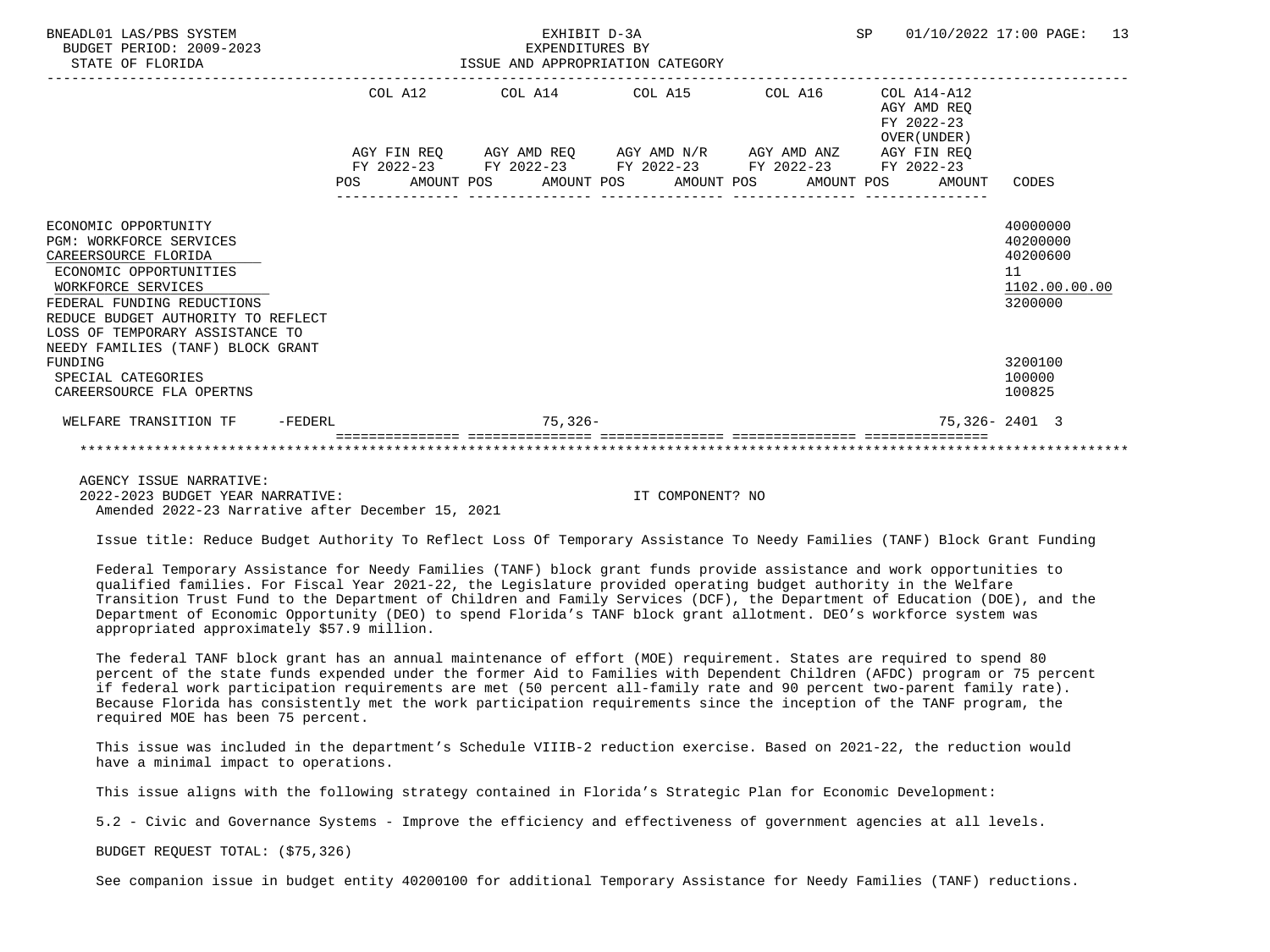| BNEADL01 LAS/PBS SYSTEM<br>BUDGET PERIOD: 2009-2023<br>STATE OF FLORIDA                                                                                                                                                        | EXHIBIT D-3A<br>EXPENDITURES BY<br>ISSUE AND APPROPRIATION CATEGORY |  |  |  |                                                                                                                        |  |  |  |                                                           | 01/10/2022 17:00 PAGE: 14                                          |  |
|--------------------------------------------------------------------------------------------------------------------------------------------------------------------------------------------------------------------------------|---------------------------------------------------------------------|--|--|--|------------------------------------------------------------------------------------------------------------------------|--|--|--|-----------------------------------------------------------|--------------------------------------------------------------------|--|
|                                                                                                                                                                                                                                |                                                                     |  |  |  | COL A12 COL A14 COL A15 COL A16                                                                                        |  |  |  | COL A14-A12<br>AGY AMD REO<br>FY 2022-23<br>OVER (UNDER ) |                                                                    |  |
|                                                                                                                                                                                                                                |                                                                     |  |  |  | AGY FIN REQ 6 AGY AMD REQ 6 AGY AMD N/R 66 AGY AMD ANZ                                                                 |  |  |  | AGY FIN REQ                                               |                                                                    |  |
|                                                                                                                                                                                                                                |                                                                     |  |  |  | FY 2022-23 FY 2022-23 FY 2022-23 FY 2022-23 FY 2022-23<br>POS AMOUNT POS AMOUNT POS AMOUNT POS AMOUNT POS AMOUNT CODES |  |  |  |                                                           |                                                                    |  |
| ECONOMIC OPPORTUNITY<br>PGM: WORKFORCE SERVICES<br>CAREERSOURCE FLORIDA<br>ECONOMIC OPPORTUNITIES<br>WORKFORCE SERVICES<br>FEDERAL FUNDING REDUCTIONS<br>REDUCE BUDGET AUTHORITY TO REFLECT<br>LOSS OF TEMPORARY ASSISTANCE TO |                                                                     |  |  |  |                                                                                                                        |  |  |  |                                                           | 40000000<br>40200000<br>40200600<br>11<br>1102.00.00.00<br>3200000 |  |
| NEEDY FAMILIES (TANF) BLOCK GRANT<br>FUNDING                                                                                                                                                                                   |                                                                     |  |  |  |                                                                                                                        |  |  |  |                                                           | 3200100                                                            |  |

 Summary: This is a new issue. \*\*\*\*\*\*\*\*\*\*\*\*\*\*\*\*\*\*\*\*\*\*\*\*\*\*\*\*\*\*\*\*\*\*\*\*\*\*\*\*\*\*\*\*\*\*\*\*\*\*\*\*\*\*\*\*\*\*\*\*\*\*\*\*\*\*\*\*\*\*\*\*\*\*\*\*\*\*\*\*\*\*\*\*\*\*\*\*\*\*\*\*\*\*\*\*\*\*\*\*\*\*\*\*\*\*\*\*\*\*\*\*\*\*\*\*\*\*\*\*\*\*\*\*\*\*\*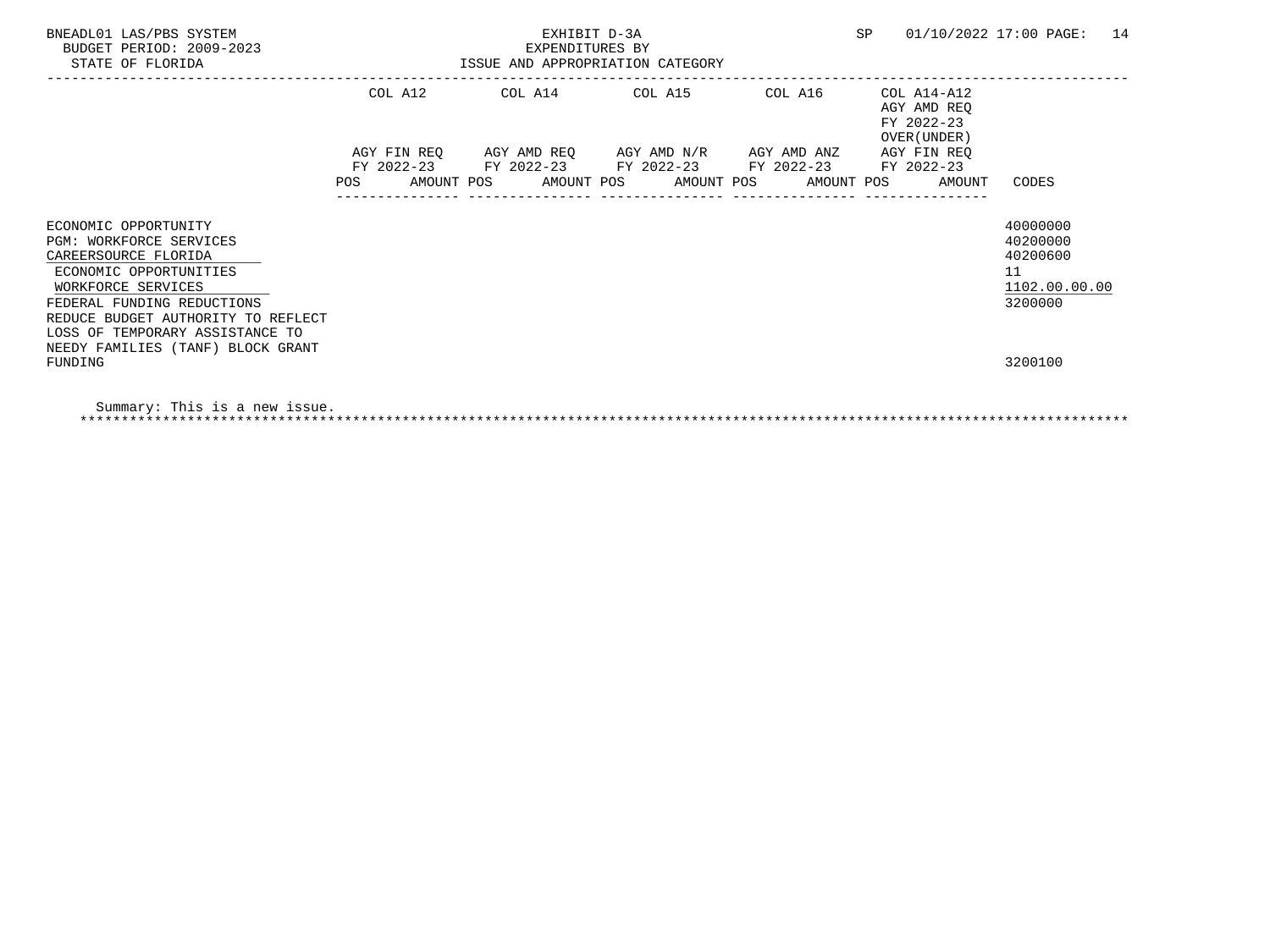| BNEADL01 LAS/PBS SYSTEM<br>BUDGET PERIOD: 2009-2023<br>STATE OF FLORIDA                                                                                                    |            |                           | EXHIBIT D-3A<br>EXPENDITURES BY<br>ISSUE AND APPROPRIATION CATEGORY                              |  |            |  |            | SP |                                                          | 01/10/2022 17:00 PAGE:                                  | 15 |
|----------------------------------------------------------------------------------------------------------------------------------------------------------------------------|------------|---------------------------|--------------------------------------------------------------------------------------------------|--|------------|--|------------|----|----------------------------------------------------------|---------------------------------------------------------|----|
|                                                                                                                                                                            | COL A12    |                           | COL A14 COL A15 COL A16                                                                          |  |            |  |            |    | COL A14-A12<br>AGY AMD REO<br>FY 2022-23<br>OVER (UNDER) |                                                         |    |
|                                                                                                                                                                            | <b>POS</b> | AGY FIN REQ<br>FY 2022-23 | AGY AMD REQ AGY AMD N/R AGY AMD ANZ<br>FY 2022-23 FY 2022-23 FY 2022-23<br>AMOUNT POS AMOUNT POS |  | AMOUNT POS |  | AMOUNT POS |    | AGY FIN REQ<br>FY 2022-23<br>AMOUNT                      | CODES                                                   |    |
| ECONOMIC OPPORTUNITY<br>PGM: COMMUNITY DEVELOPMENT<br>HOUSING & COMM DEVELOPMENT<br>ECONOMIC OPPORTUNITIES<br>COMMUN DEV/REVITALIZATION<br>RURAL, URBAN AND SMALL BUSINESS |            |                           |                                                                                                  |  |            |  |            |    |                                                          | 40000000<br>40300000<br>40300200<br>11<br>1104.00.00.00 |    |
| ASSISTANCE AND ECONOMIC DEVELOPMENT<br>REVOLVING LOAN FUND PROGRAM<br>SPECIAL CATEGORIES<br>FED DISASTER-REV LOAN PROG                                                     |            |                           |                                                                                                  |  |            |  |            |    |                                                          | 6300000<br>6300070<br>100000<br>100329                  |    |
| TRIUMPH GULF COAST TF<br>$-STATE$                                                                                                                                          |            |                           |                                                                                                  |  |            |  |            |    | 16,000,000 2043 1                                        |                                                         |    |
|                                                                                                                                                                            |            |                           |                                                                                                  |  |            |  |            |    |                                                          |                                                         |    |

 AGENCY ISSUE NARRATIVE: 2022-2023 BUDGET YEAR NARRATIVE: IT COMPONENT? NO Amended 2022-23 Narrative after December 15, 2021

Issue Title: Revolving Loan Fund Program

 Summary: The Department requests \$16,000,000 of nonrecurring appropriation from the Triumph Gulf Coast Trust Fund for the Revolving Loan Fund (RLF) to provide additional funding in the Housing and Community Development budget entity for areas recovering from Hurricane Michael.

 Business Need/Problem Statement: The purpose of the Rebuild Florida Business Loan fund is to encourage economic diversification, resiliency and stability, as well as job creation and retention. The Rebuild Florida Business Loan Fund provides access to affordable capital through financing loans for new business start-up or expansion.

 The Rebuild Florida Business Loan Fund focuses on creating and enhancing the diversification and resiliency of Florida's economy. Its purpose is to address the current gap in available, affordable capital for businesses by providing longer term loans with higher funding levels at market interest rates. The Rebuild Florida Business Loan Fund is available to assist businesses statewide with economic development and resiliency. Funding is available to assist businesses that were impacted by Hurricane Michael in Bay, Calhoun, Franklin, Gadsden, Gulf, Holmes, Jackson, Leon, Liberty, Taylor, Wakulla and Washington counties.

 Proposed Solution: The Department requests \$16,000,000 in nonrecurring appropriation from the Triumph Gulf Coast Trust Fund as state match for the Rebuild Florida Business Loan Fund Program awarded to the state by the U.S. Economic Development Administration. These funds are to be used for small businesses in the region impacted by Hurricane Michael.

 Proposed Benefits/Risks: This request allows the Department to maximize the use of federal funds provided to encourage economic diversification, resiliency and stability, as well as job creation and retention. The Rebuild Florida Business Loan Fund provides access to affordable capital through financing loans for new business start-up or expansion.

This issue aligns with the following strategy contained in Florida's Strategic Plan for Economic Development: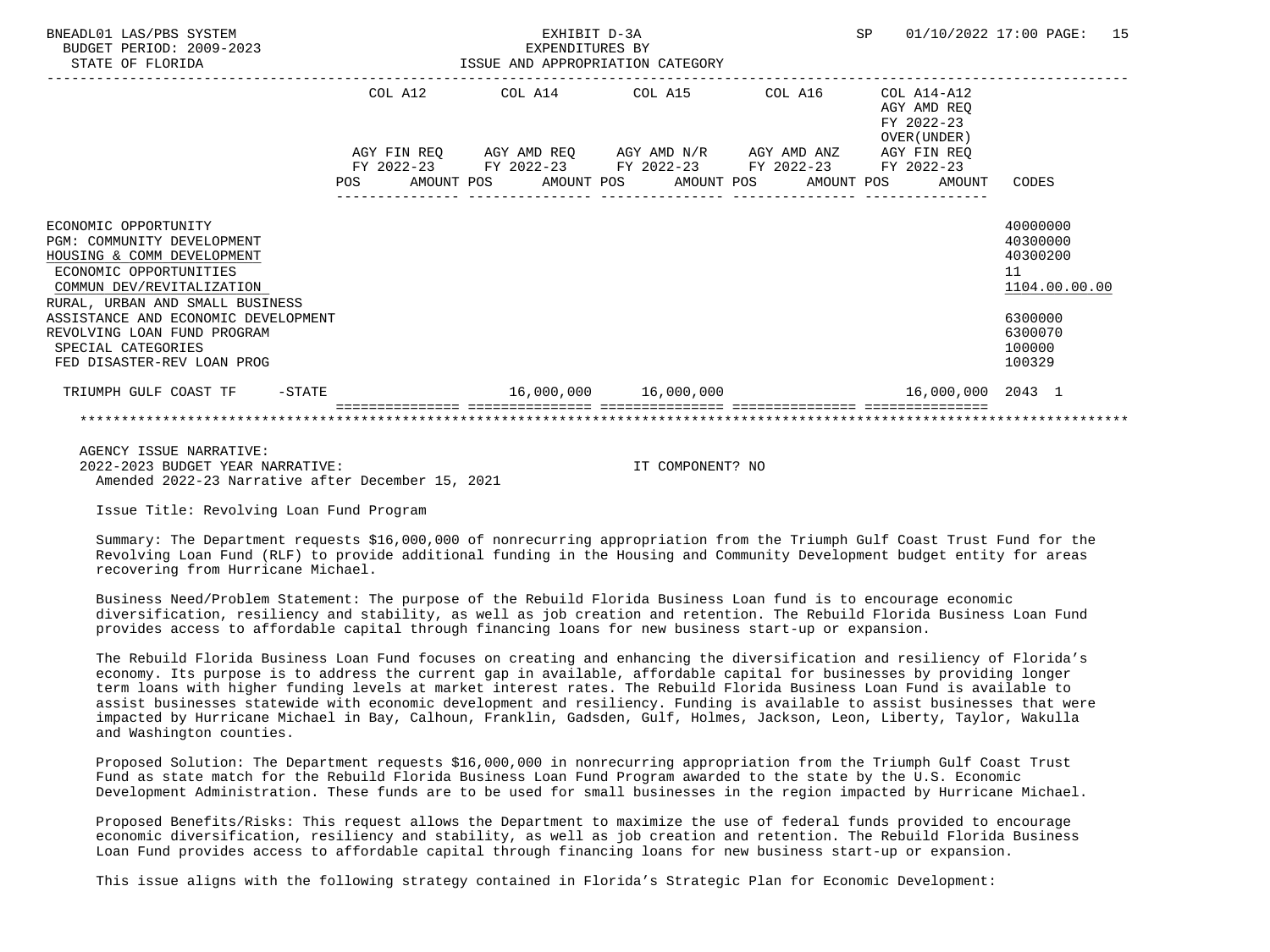| BNEADL01 LAS/PBS SYSTEM<br>BUDGET PERIOD: 2009-2023<br>STATE OF FLORIDA                                                                                                    |                                                                                                                                                                                                                 | EXHIBIT D-3A<br>EXPENDITURES BY<br>ISSUE AND APPROPRIATION CATEGORY                                                                 |                  | SP         | 01/10/2022 17:00 PAGE: 16                  |                                                         |
|----------------------------------------------------------------------------------------------------------------------------------------------------------------------------|-----------------------------------------------------------------------------------------------------------------------------------------------------------------------------------------------------------------|-------------------------------------------------------------------------------------------------------------------------------------|------------------|------------|--------------------------------------------|---------------------------------------------------------|
|                                                                                                                                                                            |                                                                                                                                                                                                                 | COL A12 $COL$ A14 $COL$ A15 $COL$ A16 $COL$ A14-A12                                                                                 |                  |            | AGY AMD REO<br>FY 2022-23<br>OVER (UNDER ) |                                                         |
|                                                                                                                                                                            | POS                                                                                                                                                                                                             | AGY FIN REQ AGY AMD REQ AGY AMD N/R AGY AMD ANZ AGY FIN REQ<br>FY 2022-23 FY 2022-23 FY 2022-23 FY 2022-23 FY 2022-23<br>AMOUNT POS | AMOUNT POS       | AMOUNT POS | AMOUNT POS<br>AMOUNT                       | CODES                                                   |
| ECONOMIC OPPORTUNITY<br>PGM: COMMUNITY DEVELOPMENT<br>HOUSING & COMM DEVELOPMENT<br>ECONOMIC OPPORTUNITIES<br>COMMUN DEV/REVITALIZATION<br>RURAL, URBAN AND SMALL BUSINESS |                                                                                                                                                                                                                 |                                                                                                                                     |                  |            |                                            | 40000000<br>40300000<br>40300200<br>11<br>1104.00.00.00 |
| ASSISTANCE AND ECONOMIC DEVELOPMENT<br>REVOLVING LOAN FUND PROGRAM                                                                                                         |                                                                                                                                                                                                                 |                                                                                                                                     |                  |            |                                            | 6300000<br>6300070                                      |
| Summary: This is a new issue.                                                                                                                                              | BUDGET REQUEST TOTAL: \$16,000,000 of Operating Budget - nonrecurring                                                                                                                                           |                                                                                                                                     |                  |            |                                            |                                                         |
| HOUSING AND COMMUNITY DEVELOPMENT<br>HOUSING AND COMMUNITY DEVELOPMENT                                                                                                     |                                                                                                                                                                                                                 |                                                                                                                                     |                  |            |                                            | 6400000                                                 |
| PROJECTS<br>SPECIAL CATEGORIES<br>G/A- COMMUNITY DEVELOPMENT                                                                                                               |                                                                                                                                                                                                                 |                                                                                                                                     |                  |            |                                            | 6400100<br>100000<br>100931                             |
| SEED TRUST FUND                                                                                                                                                            | $-$ STATE                                                                                                                                                                                                       | $10,000,000$ $10,000,000$ $10,000,000$ $10,000,000$ $2041$ $1$                                                                      |                  |            |                                            |                                                         |
|                                                                                                                                                                            |                                                                                                                                                                                                                 |                                                                                                                                     |                  |            |                                            |                                                         |
| AGENCY ISSUE NARRATIVE:<br>2022-2023 BUDGET YEAR NARRATIVE:                                                                                                                | Amended 2022-23 Narrative after December 15, 2021                                                                                                                                                               |                                                                                                                                     | IT COMPONENT? NO |            |                                            |                                                         |
|                                                                                                                                                                            | Issue Title: Housing and Community Development Projects                                                                                                                                                         |                                                                                                                                     |                  |            |                                            |                                                         |
|                                                                                                                                                                            | Summary: The Department requests \$10,000,000 in non-recurring appropriation in the State Economic Enhancement and<br>Development Trust Fund (SEED) within the Housing and Community Development budget entity. |                                                                                                                                     |                  |            |                                            |                                                         |
| campus in West Palm Beach, Florida.                                                                                                                                        | Business Need / Problem Statement: The South Florida Science Center and Aquarium requires a major expansion of its main                                                                                         |                                                                                                                                     |                  |            |                                            |                                                         |

 Proposed Solution: The Department requests \$10,000,000 in non-recurring appropriation in the Grants and Aids - Housing and Community Development Projects category for the major expansion of the South Florida Science and Aquarium's main campus in West Palm Beach, Florida.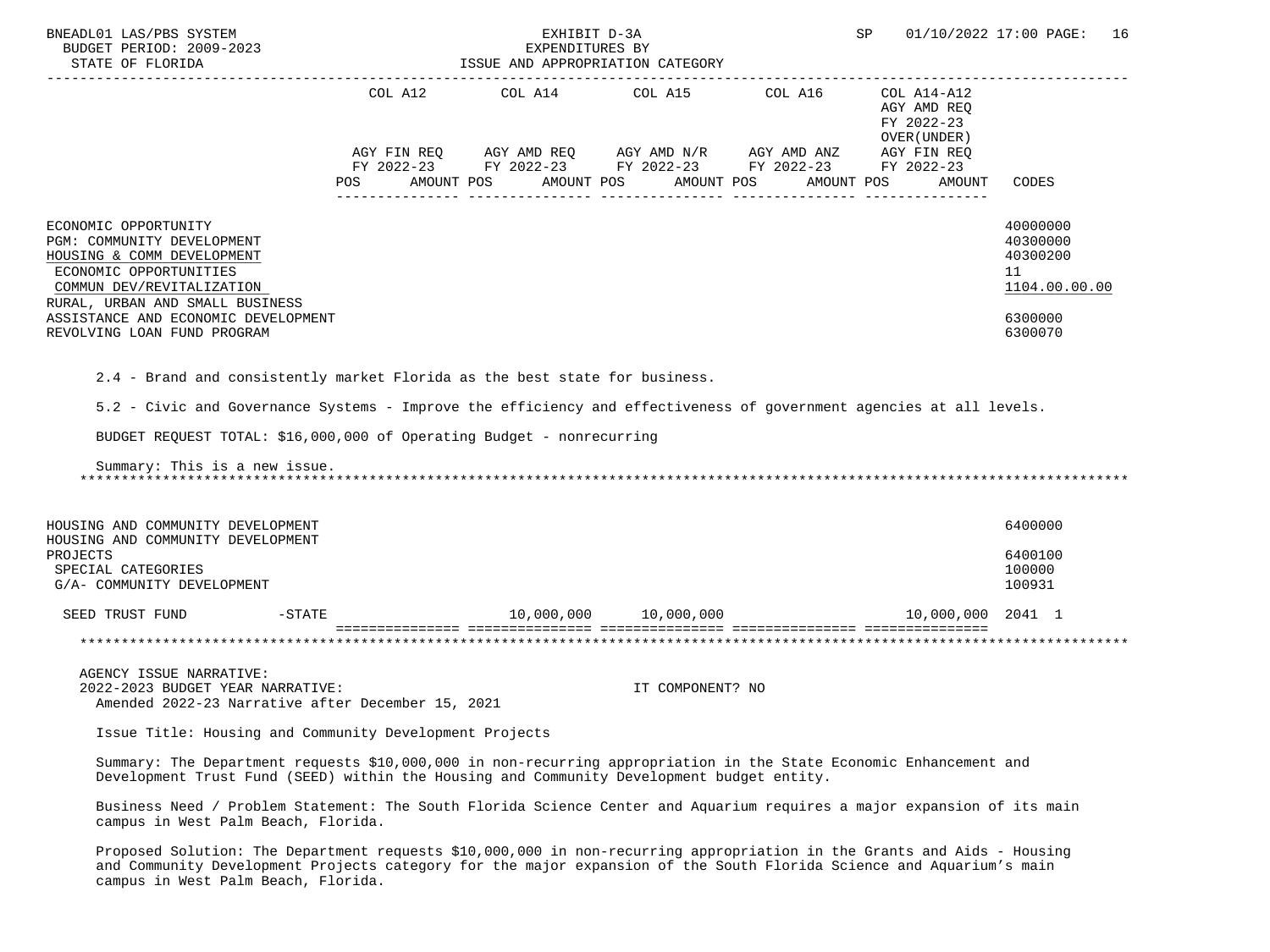| BNEADL01 LAS/PBS SYSTEM<br>BUDGET PERIOD: 2009-2023<br>STATE OF FLORIDA                                                                                                                                           |         | EXHIBIT D-3A<br>EXPENDITURES BY<br>ISSUE AND APPROPRIATION CATEGORY |  |  |  |                                              |  |         | SP |                                                          | 01/10/2022 17:00 PAGE:                                             | 17 |
|-------------------------------------------------------------------------------------------------------------------------------------------------------------------------------------------------------------------|---------|---------------------------------------------------------------------|--|--|--|----------------------------------------------|--|---------|----|----------------------------------------------------------|--------------------------------------------------------------------|----|
|                                                                                                                                                                                                                   | COL A12 |                                                                     |  |  |  | COL A14 COL A15                              |  | COL A16 |    | COL A14-A12<br>AGY AMD REQ<br>FY 2022-23<br>OVER (UNDER) |                                                                    |    |
|                                                                                                                                                                                                                   |         | AGY FIN REO                                                         |  |  |  | AGY AMD REQ      AGY AMD N/R     AGY AMD ANZ |  |         |    | AGY FIN REO                                              |                                                                    |    |
|                                                                                                                                                                                                                   |         | FY 2022-23 FY 2022-23 FY 2022-23 FY 2022-23                         |  |  |  |                                              |  |         |    | FY 2022-23                                               |                                                                    |    |
|                                                                                                                                                                                                                   | POS     |                                                                     |  |  |  | AMOUNT POS AMOUNT POS AMOUNT POS AMOUNT POS  |  |         |    | AMOUNT                                                   | CODES                                                              |    |
| ECONOMIC OPPORTUNITY<br>PGM: COMMUNITY DEVELOPMENT<br>HOUSING & COMM DEVELOPMENT<br>ECONOMIC OPPORTUNITIES<br>COMMUN DEV/REVITALIZATION<br>HOUSING AND COMMUNITY DEVELOPMENT<br>HOUSING AND COMMUNITY DEVELOPMENT |         |                                                                     |  |  |  |                                              |  |         |    |                                                          | 40000000<br>40300000<br>40300200<br>11<br>1104.00.00.00<br>6400000 |    |
| PROJECTS                                                                                                                                                                                                          |         |                                                                     |  |  |  |                                              |  |         |    |                                                          | 6400100                                                            |    |
| Proposed Benefits / Risks: This funding will allow for the expansion of the South Florida Science Center and Aquarium's<br>main campus. Without these funds the campus expansion may not take place.              |         |                                                                     |  |  |  |                                              |  |         |    |                                                          |                                                                    |    |
| This issue aligns with the following strategy contained in Florida's Strategic Plan for Economic Development:                                                                                                     |         |                                                                     |  |  |  |                                              |  |         |    |                                                          |                                                                    |    |

 1.1 - Talent Supply and Education - Continue to align education and workforce development programs to foster employment opportunities and develop and retain talented workers with the skills to meet current and future employer needs.

2.4 Brand and consistently market Florida as the best state for business.

BUDGET REQUEST TOTAL: \$10,000,000 of Operating Budget - nonrecurring

 Summary: This is a new issue. \*\*\*\*\*\*\*\*\*\*\*\*\*\*\*\*\*\*\*\*\*\*\*\*\*\*\*\*\*\*\*\*\*\*\*\*\*\*\*\*\*\*\*\*\*\*\*\*\*\*\*\*\*\*\*\*\*\*\*\*\*\*\*\*\*\*\*\*\*\*\*\*\*\*\*\*\*\*\*\*\*\*\*\*\*\*\*\*\*\*\*\*\*\*\*\*\*\*\*\*\*\*\*\*\*\*\*\*\*\*\*\*\*\*\*\*\*\*\*\*\*\*\*\*\*\*\*

| CAPITAL IMPROVEMENT PLAN<br>GRANTS AND AIDS - FIXED CAPITAL       |          |                            |                  | 9900000                                                                                                                 |
|-------------------------------------------------------------------|----------|----------------------------|------------------|-------------------------------------------------------------------------------------------------------------------------|
| OUTLAY<br>G/A-LOC GOV/NONST ENT-FCO<br>SPACE, DEFENSE, RURAL INFR |          |                            |                  | 990G000<br>140000<br>143150                                                                                             |
| SEED TRUST FUND                                                   | $-STATE$ | 1,600,000                  |                  | 1,600,000-2041 1                                                                                                        |
|                                                                   |          |                            |                  |                                                                                                                         |
| AGENCY NARRATIVE:                                                 |          |                            |                  |                                                                                                                         |
| 2022-2023 BUDGET YEAR NARRATIVE:<br>SUMMARY:                      |          | SPACE, DEFENSE, RURAL INFR | IT COMPONENT? NO |                                                                                                                         |
|                                                                   |          |                            |                  | The Department requests \$1,600,000 in recurring appropriation in the State Economic Enhancement and Development (SEED) |

 Trust Fund within the Housing and Community Development budget entity (40300200) in the Space, Defense, Rural Infrastructure (143150) category for Rural Infrastructure Fixed Capital Outlay projects in Fiscal Year 2022-23.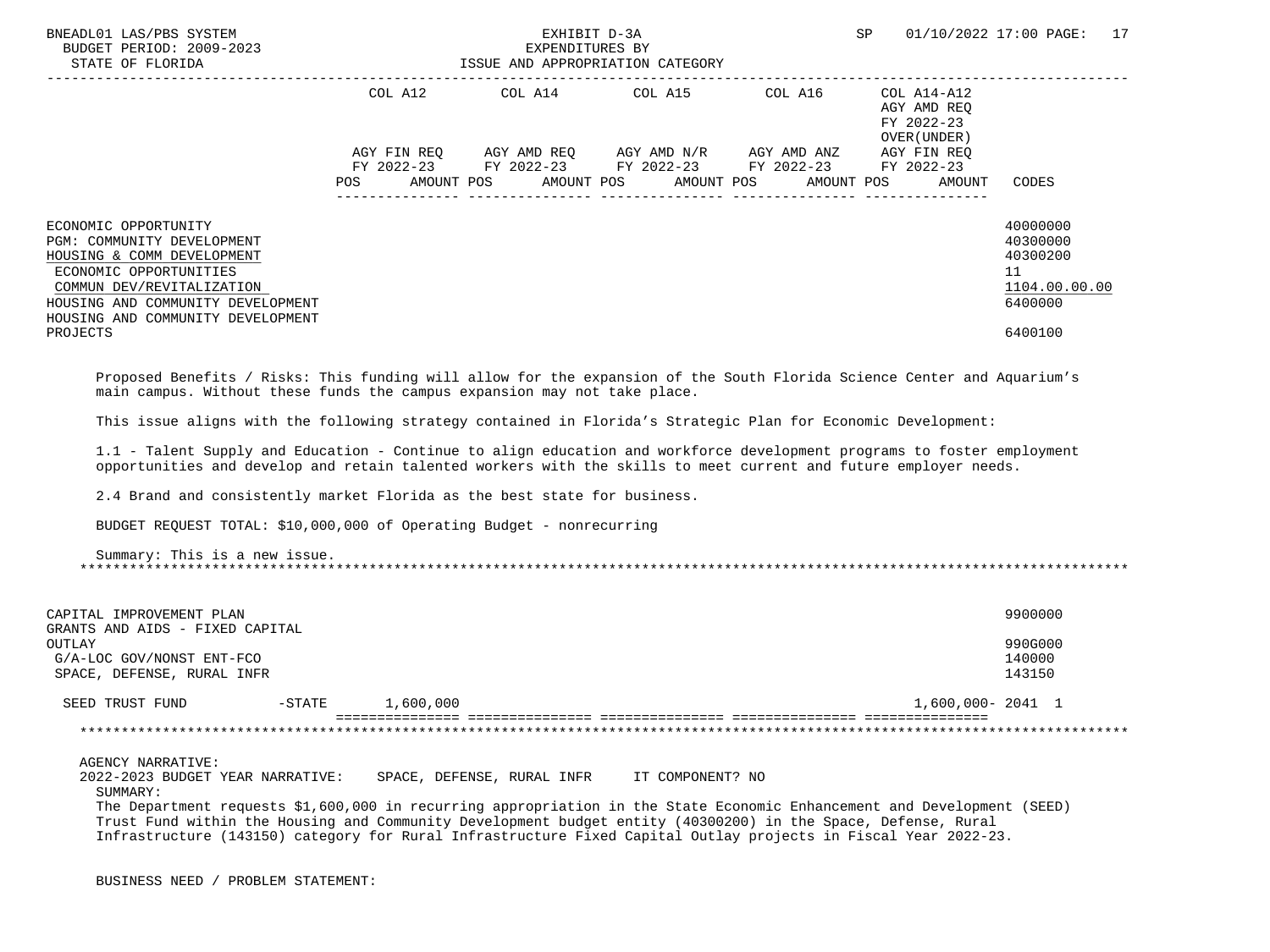| BNEADL01 LAS/PBS SYSTEM<br>BUDGET PERIOD: 2009-2023<br>STATE OF FLORIDA           |             | EXHIBIT D-3A<br>EXPENDITURES BY<br>ISSUE AND APPROPRIATION CATEGORY | SP                                                                                 | 01/10/2022 17:00 PAGE: 18 |                                                          |                                 |
|-----------------------------------------------------------------------------------|-------------|---------------------------------------------------------------------|------------------------------------------------------------------------------------|---------------------------|----------------------------------------------------------|---------------------------------|
|                                                                                   | COL A12     |                                                                     | COL A14 COL A15                                                                    | COL A16                   | COL A14-A12<br>AGY AMD REO<br>FY 2022-23<br>OVER (UNDER) |                                 |
|                                                                                   | AGY FIN REO |                                                                     | AGY AMD REO AGY AMD N/R AGY AMD ANZ<br>FY 2022-23 FY 2022-23 FY 2022-23 FY 2022-23 |                           | AGY FIN REO<br>FY 2022-23                                |                                 |
|                                                                                   | POS         |                                                                     |                                                                                    |                           | AMOUNT POS AMOUNT POS AMOUNT POS AMOUNT POS AMOUNT       | CODES                           |
| ECONOMIC OPPORTUNITY<br>PGM: COMMUNITY DEVELOPMENT                                |             |                                                                     |                                                                                    |                           |                                                          | 40000000<br>40300000            |
| HOUSING & COMM DEVELOPMENT<br>ECONOMIC OPPORTUNITIES<br>COMMUN DEV/REVITALIZATION |             |                                                                     |                                                                                    |                           |                                                          | 40300200<br>11<br>1104.00.00.00 |
| CAPITAL IMPROVEMENT PLAN<br>GRANTS AND AIDS - FIXED CAPITAL                       |             |                                                                     |                                                                                    |                           |                                                          | 9900000                         |
| OUTLAY                                                                            |             |                                                                     |                                                                                    |                           |                                                          | 990G000                         |

 In order to support the objectives, set forth in section 288.0655, F.S., the request is to reestablish recurring appropriation for Statewide Rural Infrastructure Fixed Capital Outlay projects.

 In FY 2020-21, an additional \$5,000,000 recurring appropriation was provided in this category increasing the recurring appropriation to \$6,600,000. The proviso language, however, limits the use of the funds to specified rural communities. In FY 2020-21, the historically recurring appropriation of \$1,600,000 for this program was made nonrecurring. This \$1,600,000 nonrecurring appropriation was then not appropriated in FY 2021-2022.

 This request seeks to reestablish the \$1,600,000 of recurring appropriation to support the statewide objectives of the program.

## PROPOSED SOLUTION:

 The Department requests to reestablish the recurring appropriation of \$1,600,000 to complete projects outlined for the Rural Infrastructure Fixed Capital Outlay appropriation.

PROPOSED BENEFITS / RISKS:

This funding will allow the Department to continue to complete needed projects.

 IMPACT IF NOT FUNDED: If this issue is not funded, there will be insufficient budget to support Statewide Rural Infrastructure needs.

 FLORIDA STRATEGIC PLAN FOR ECONOMIC DEVELOPMENT: This issue aligns with the following strategies contained in Florida's Strategic Plan for Economic Development:

 3.1 - Infrastructure and Growth Leadership - Enhance and protect accessibility and participation of a cross-representation of parties in an integrated planning, review and development process (e.g., workforce, development, natural resources and land use, housing, military, infrastructure and transportation).

 5.1 - Florida's Civic and Governance Systems Strategies - Integrate long-term investment strategies for statewide and regional economic development priorities.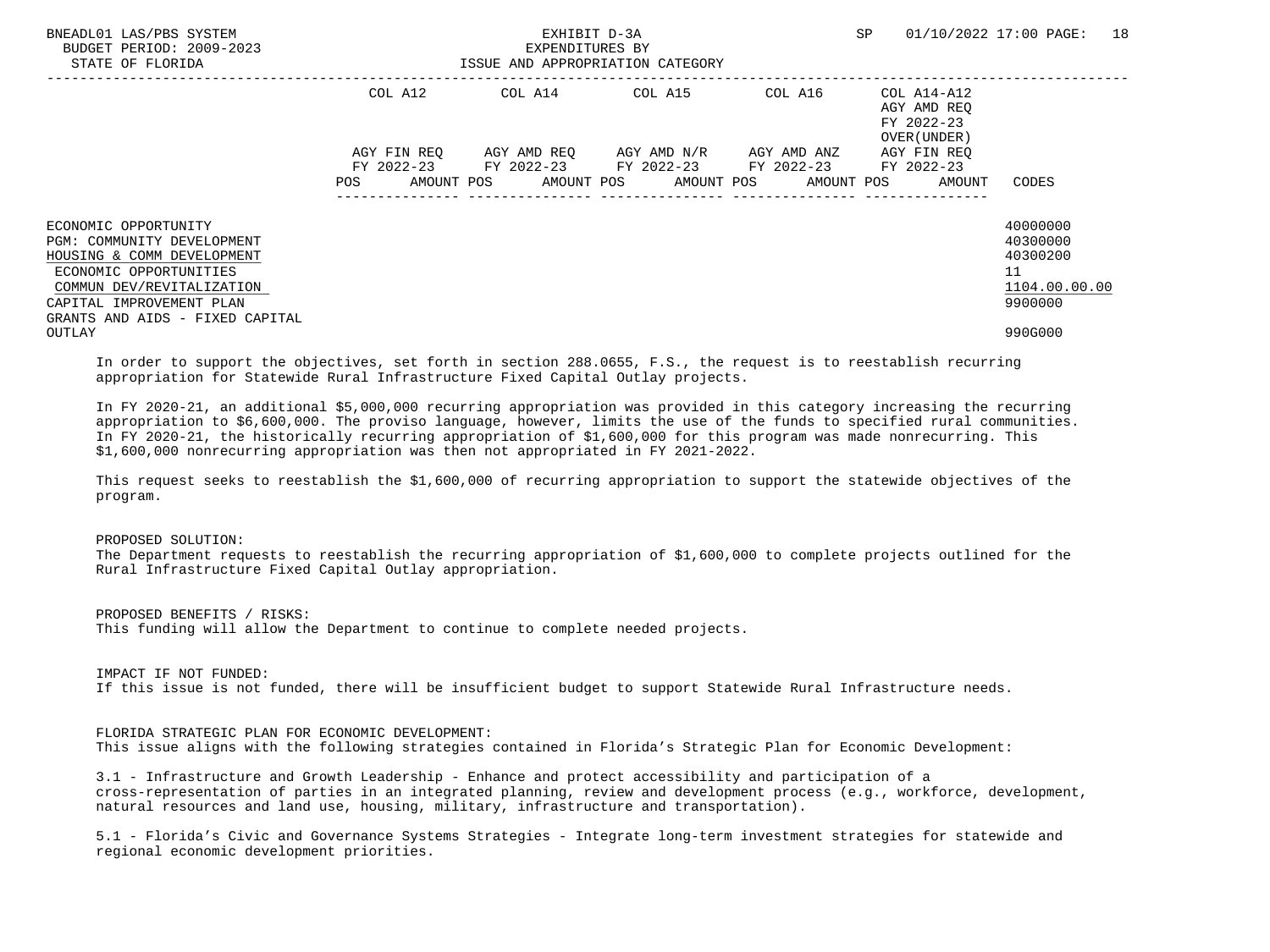| BNEADL01 LAS/PBS SYSTEM<br>BUDGET PERIOD: 2009-2023<br>STATE OF FLORIDA                                                                                                                                          |                    | EXHIBIT D-3A<br>EXPENDITURES BY<br>ISSUE AND APPROPRIATION CATEGORY | SP                                                                                                                                                                                              |  | 01/10/2022 17:00 PAGE: | 19                                                                 |                                                                               |  |
|------------------------------------------------------------------------------------------------------------------------------------------------------------------------------------------------------------------|--------------------|---------------------------------------------------------------------|-------------------------------------------------------------------------------------------------------------------------------------------------------------------------------------------------|--|------------------------|--------------------------------------------------------------------|-------------------------------------------------------------------------------|--|
|                                                                                                                                                                                                                  | COL A12<br>POS FOR |                                                                     | COL A14 COL A15 COL A16<br>AGY FIN REO AGY AMD REO AGY AMD N/R AGY AMD ANZ AGY FIN REO<br>FY 2022-23 FY 2022-23 FY 2022-23 FY 2022-23 FY 2022-23<br>AMOUNT POS AMOUNT POS AMOUNT POS AMOUNT POS |  |                        | COL A14-A12<br>AGY AMD REO<br>FY 2022-23<br>OVER (UNDER)<br>AMOUNT | CODES                                                                         |  |
| ECONOMIC OPPORTUNITY<br>PGM: COMMUNITY DEVELOPMENT<br>HOUSING & COMM DEVELOPMENT<br>ECONOMIC OPPORTUNITIES<br>COMMUN DEV/REVITALIZATION<br>CAPITAL IMPROVEMENT PLAN<br>GRANTS AND AIDS - FIXED CAPITAL<br>OUTLAY |                    |                                                                     |                                                                                                                                                                                                 |  |                        |                                                                    | 40000000<br>40300000<br>40300200<br>11<br>1104.00.00.00<br>9900000<br>990G000 |  |
| <b>BUDGET REQUEST TOTAL:</b><br>$$1,600,000$ of Operating Budget - recurring<br>Amended 2022-23 Narrative after December 15, 2021                                                                                |                    |                                                                     |                                                                                                                                                                                                 |  |                        |                                                                    |                                                                               |  |
| Justification for change: The Department is withdrawing this request for Fiscal Year 2022-23.<br>Summary: This issue is amended to request \$0 for Fiscal Year 2022-23.                                          |                    |                                                                     |                                                                                                                                                                                                 |  |                        |                                                                    |                                                                               |  |
| TOTAL: COMMUN DEV/REVITALIZATION<br>BY FUND TYPE                                                                                                                                                                 |                    |                                                                     |                                                                                                                                                                                                 |  |                        |                                                                    | 1104.00.00.00                                                                 |  |

 TRUST FUNDS..................... 1,600,000 26,000,000 26,000,000 24,400,000 2000 =============== =============== =============== =============== ===============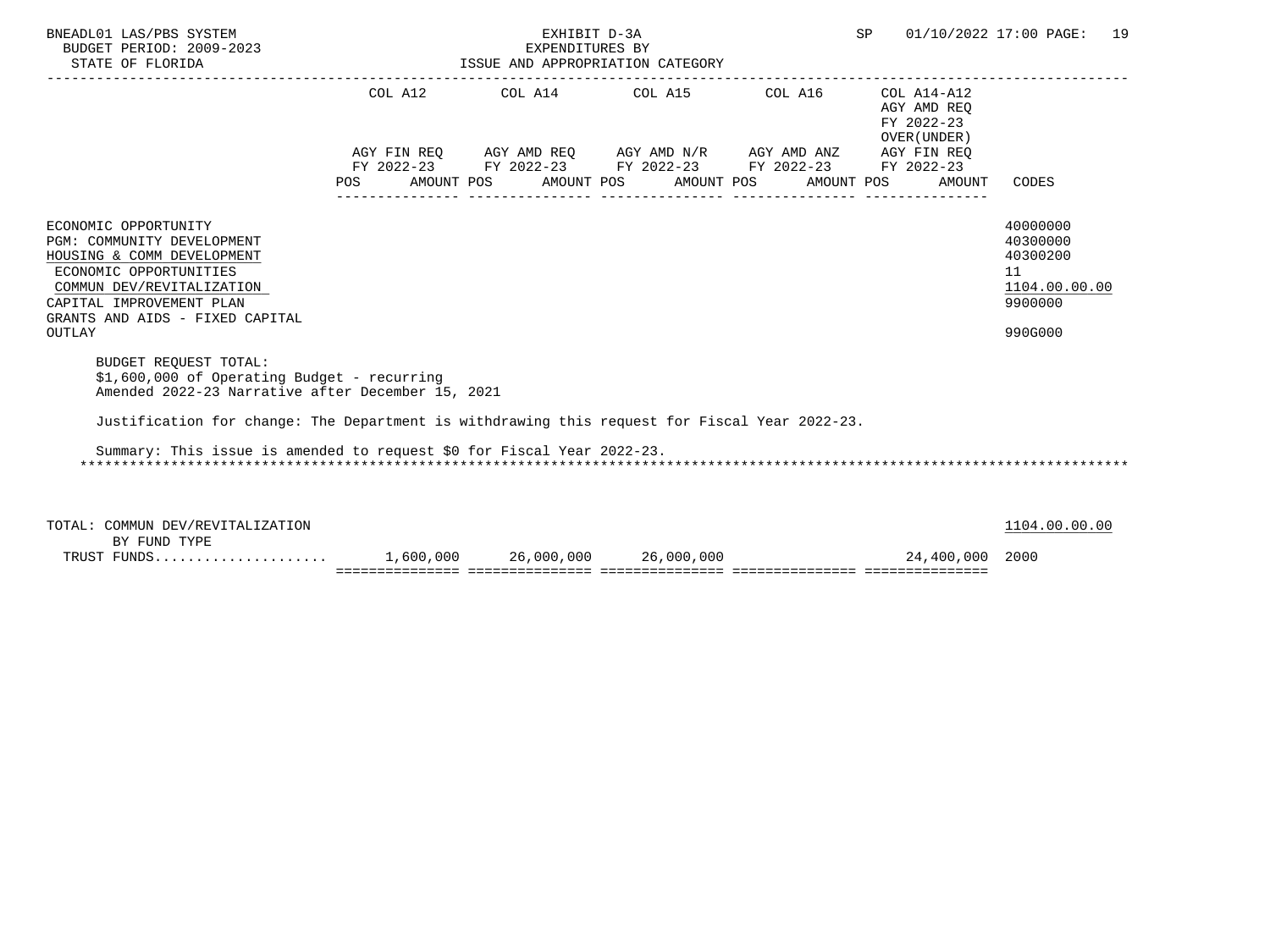| BNEADL01 LAS/PBS SYSTEM<br>BUDGET PERIOD: 2009-2023<br>STATE OF FLORIDA                                                                                                                                                                                |                                                                                                                |         | EXHIBIT D-3A<br>EXPENDITURES BY<br>ISSUE AND APPROPRIATION CATEGORY                                       |  |  |                                                           | SP 01/10/2022 17:00 PAGE:                                                                         | 20 |
|--------------------------------------------------------------------------------------------------------------------------------------------------------------------------------------------------------------------------------------------------------|----------------------------------------------------------------------------------------------------------------|---------|-----------------------------------------------------------------------------------------------------------|--|--|-----------------------------------------------------------|---------------------------------------------------------------------------------------------------|----|
|                                                                                                                                                                                                                                                        |                                                                                                                | COL A12 | AGY FIN REQ AGY AMD REQ AGY AMD N/R AGY AMD ANZ<br>FY 2022-23 FY 2022-23 FY 2022-23 FY 2022-23 FY 2022-23 |  |  | AGY AMD REO<br>FY 2022-23<br>OVER (UNDER )<br>AGY FIN REQ |                                                                                                   |    |
|                                                                                                                                                                                                                                                        | POS FOR THE POST OF THE STATE STATE STATE STATE STATE STATE STATE STATE STATE STATE STATE STATE STATE STATE ST |         | AMOUNT POS      AMOUNT POS     AMOUNT POS     AMOUNT POS                                                  |  |  | AMOUNT                                                    | CODES                                                                                             |    |
| ECONOMIC OPPORTUNITY<br>PGM: COMMUNITY DEVELOPMENT<br>FLA HOUSING FINANCE CORP<br>ECONOMIC OPPORTUNITIES<br>COMMUN DEV/REVITALIZATION<br>AFFORDABLE HOUSING FINANCING<br>AFFORDABLE HOUSING PROGRAMS<br>SPECIAL CATEGORIES<br>G/A-HFC-AFFORD HSNG PRGM |                                                                                                                |         |                                                                                                           |  |  |                                                           | 40000000<br>40300000<br>40300600<br>11<br>1104.00.00.00<br>6500000<br>6507400<br>100000<br>105035 |    |
| STATE HOUSING TF                                                                                                                                                                                                                                       |                                                                                                                |         | -STATE    65 , 200 , 000     94 , 967 , 332     94 , 967 , 332                                            |  |  | 29,767,332 2255 1                                         |                                                                                                   |    |
|                                                                                                                                                                                                                                                        |                                                                                                                |         |                                                                                                           |  |  |                                                           |                                                                                                   |    |

AGENCY ISSUE NARRATIVE:

2022-2023 BUDGET YEAR NARRATIVE: IT COMPONENT? NO

SUMMARY:

 Florida Housing Finance Corporation requests \$65,200,000 within the State Housing Trust Fund for the William E Sadowski affordable housing programs. The requested amount represents the Office of Economic and Demographic Research (EDR) estimates on deposits of documentary stamp tax collections for Fiscal Year 2022-2023.

#### BUSINESS NEED / PROBLEM STATEMENT:

 The William E. Sadowski Affordable Housing Act authorized the use of documentary stamp tax revenues within the State Housing Trust Fund for certain affordable housing programs. The Sadowski affordable housing programs include:

 State Apartment Incentive Loan (SAIL) Program - The State Apartment Incentive Loan (SAIL) Program provides low-interest loans on a competitive basis to developers of affordable rental housing. SAIL funds provide gap financing that allows developers to obtain the full financing needed to construct or rehabilitate affordable multifamily units. Special consideration is given to properties that target specific demographic groups such as the elderly, homeless people, farmworkers and commercial fishing workers.

 Homeownership Assistance Program (HAP) - This program, established pursuant to section 420.5088, F.S., provides funds to eligible borrowers for down payment or closing costs or for permanent financing related to the purchase of a borrower's primary residence.

 Predevelopment Loan Program (PLP) - PLP assists nonprofit and community-based organizations, local governments and public housing authorities with planning and financing of affordable housing. Eligible organizations may apply for a loan of up to \$500,000 without site acquisition or up to \$750,000 with site acquisition for predevelopment activities including title searches, engineering fees, impact fees, soil tests, appraisals, feasibility analyses, earnest money deposits, and insurance fees. Technical assistance is also provided at no charge to the applicant.

 Catalyst Program - The Affordable Housing Catalyst Program is designed to provide technical assistance and training to local government housing departments and not for profit organizations that are participating in SHIP, and other affordable housing programs. There is no cost to participants in the Catalyst Program.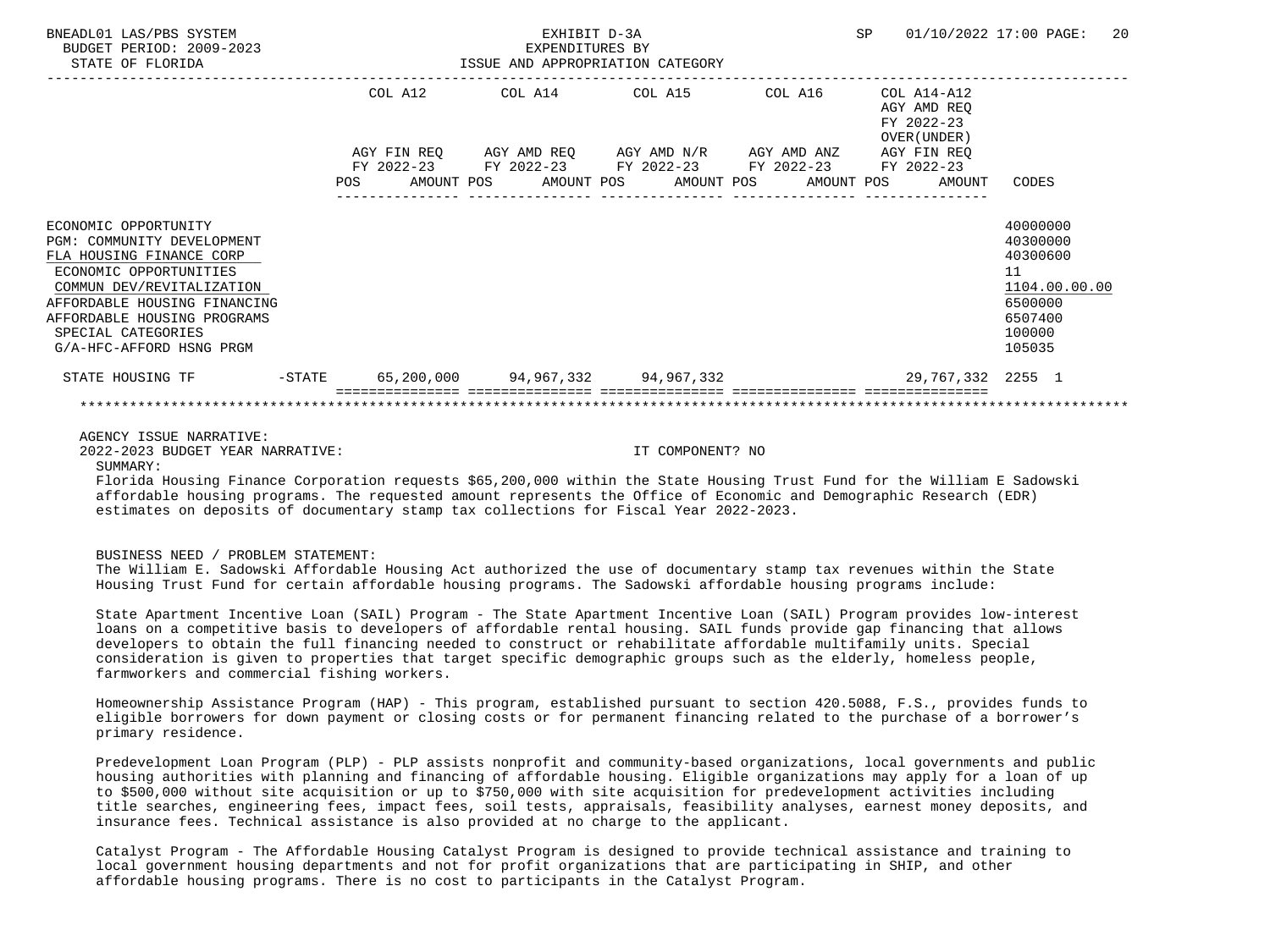| BNEADL01 LAS/PBS SYSTEM<br>BUDGET PERIOD: 2009-2023<br>STATE OF FLORIDA                                                                                               |                                  | EXHIBIT D-3A<br>EXPENDITURES BY<br>ISSUE AND APPROPRIATION CATEGORY |                         | SP                                              | 21<br>01/10/2022 17:00 PAGE:                             |                                                                    |
|-----------------------------------------------------------------------------------------------------------------------------------------------------------------------|----------------------------------|---------------------------------------------------------------------|-------------------------|-------------------------------------------------|----------------------------------------------------------|--------------------------------------------------------------------|
|                                                                                                                                                                       | COL A12                          |                                                                     | COL A14 COL A15         | COL A16                                         | COL A14-A12<br>AGY AMD REO<br>FY 2022-23<br>OVER (UNDER) |                                                                    |
|                                                                                                                                                                       | AGY FIN REO<br>AMOUNT POS<br>POS | FY 2022-23 FY 2022-23 FY 2022-23 FY 2022-23                         | AGY AMD REO AGY AMD N/R | AGY AMD ANZ<br>AMOUNT POS AMOUNT POS AMOUNT POS | AGY FIN REO<br>FY 2022-23<br>AMOUNT                      | CODES                                                              |
| ECONOMIC OPPORTUNITY<br>PGM: COMMUNITY DEVELOPMENT<br>FLA HOUSING FINANCE CORP<br>ECONOMIC OPPORTUNITIES<br>COMMUN DEV/REVITALIZATION<br>AFFORDABLE HOUSING FINANCING |                                  |                                                                     |                         |                                                 |                                                          | 40000000<br>40300000<br>40300600<br>11<br>1104.00.00.00<br>6500000 |
| AFFORDABLE HOUSING PROGRAMS                                                                                                                                           |                                  |                                                                     |                         |                                                 |                                                          | 6507400                                                            |

 In 2019, the most recent year for which we have data, approximately 8.4 million households resided in Florida and the average household size was 2.46 persons. Florida's population grew by 1.83 percent between 2019 and 2020. Over the upcoming decade, the state's growth rate is projected to stay above one percent, exceeding the anticipated national average annual growth of 0.67 percent. The number of cost burdened households will likely grow as the population increases.

 Demand for affordable housing programs continues to outpace available funding. The rental market, particularly for affordable units, is particularly tight with occupancy rates above 97 percent. Current expectations are that Florida's rental market will remain tight over the next 3-5 years as the need for housing expands. The requested funding in the State Housing Trust Fund will allow Florida Housing to continue the effort to address the needs of the targeted populations, work towards the goal to help fellow Floridians obtain safe, decent housing that might otherwise be unavailable to them, and at the same time provide an economic boost to the construction industry.

## PROPOSED SOLUTION:

 Florida Housing Finance Corporation requests \$65,200,000 within the State Housing Trust Fund for the William E Sadowski affordable housing programs.

 One of the main barriers to homeownership for first-time buyers is down payment and closing cost assistance. To help overcome this barrier, Florida Housing offers the HAP down payment and closing cost assistance loan. These are 0-percent interest nonamortizing loans which means the homebuyer does not make any monthly payments on them. Instead, the loan is repaid when the homebuyer sells the home, transfers ownership, satisfies or refinances the first mortgage, or ceases to occupy the home. These loans are for applicants whose incomes are at or below 120% of area median income (AMI), adjusted for family size.

 Florida Housing strategically combines federal and state resources for rental housing which helps incentivize local funding opportunities and foster creative private partnerships. Since 2013 Florida Housing has used a competitive Request for Application (RFA) process to allocate rental resources that ensures transparency and accountability in meeting statutorily and legislatively directed commitments. This approach provides Florida Housing with greater flexibility to react to changing markets and needs.

 Florida Housing's Board of Directors establishes a timeline for multifamily RFAs to be issued during the year. Each RFA is then independently drafted, beginning with opportunities for stakeholder input, including at least one public workshop and a public comment period. Draft RFAs incorporate this input, culminating in the request that is ultimately issued. Applications are scored by Florida Housing staff and recommendations are forwarded to Florida Housing's Board, which makes final award decisions. This RFA process allows Florida Housing to respond to statewide affordable housing needs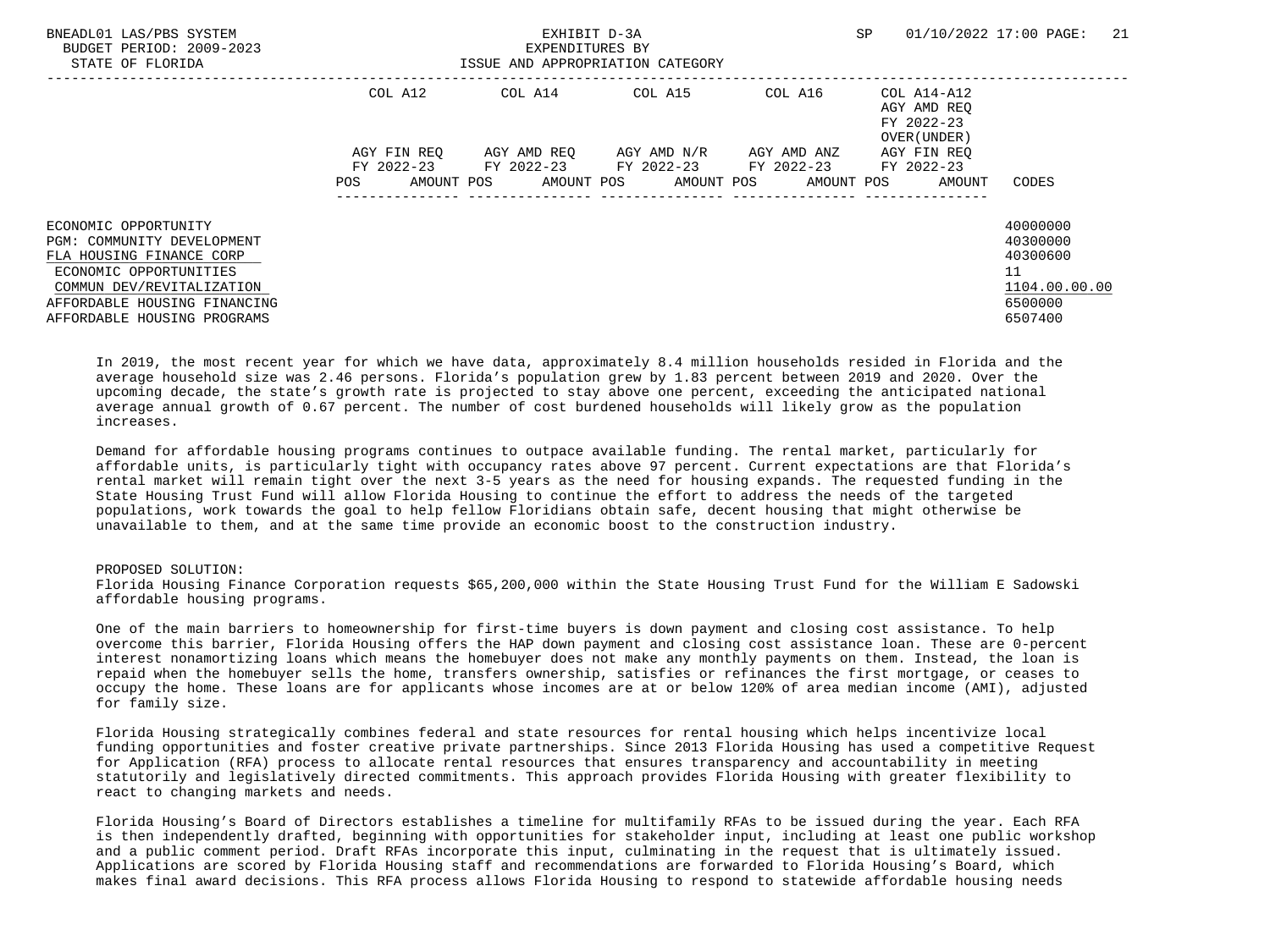| BNEADL01 LAS/PBS SYSTEM<br>BUDGET PERIOD: 2009-2023<br>STATE OF FLORIDA                                                                                                                              |                                  | EXHIBIT D-3A<br>EXPENDITURES BY<br>ISSUE AND APPROPRIATION CATEGORY |                                                              | SP.                                                       | 01/10/2022 17:00 PAGE:<br>22                             |                                                                               |
|------------------------------------------------------------------------------------------------------------------------------------------------------------------------------------------------------|----------------------------------|---------------------------------------------------------------------|--------------------------------------------------------------|-----------------------------------------------------------|----------------------------------------------------------|-------------------------------------------------------------------------------|
|                                                                                                                                                                                                      | COL A12                          | COL A14                                                             | COL A15                                                      | COL A16                                                   | COL A14-A12<br>AGY AMD REO<br>FY 2022-23<br>OVER (UNDER) |                                                                               |
|                                                                                                                                                                                                      | AGY FIN REO<br>AMOUNT POS<br>POS |                                                                     | AGY AMD REO AGY AMD N/R AGY AMD ANZ<br>AMOUNT POS AMOUNT POS | FY 2022-23 FY 2022-23 FY 2022-23 FY 2022-23<br>AMOUNT POS | AGY FIN REO<br>FY 2022-23<br>AMOUNT                      | CODES                                                                         |
| ECONOMIC OPPORTUNITY<br>PGM: COMMUNITY DEVELOPMENT<br>FLA HOUSING FINANCE CORP<br>ECONOMIC OPPORTUNITIES<br>COMMUN DEV/REVITALIZATION<br>AFFORDABLE HOUSING FINANCING<br>AFFORDABLE HOUSING PROGRAMS |                                  |                                                                     |                                                              |                                                           |                                                          | 40000000<br>40300000<br>40300600<br>11<br>1104.00.00.00<br>6500000<br>6507400 |

 assessments. The ability to target specific demographic groups and geographic regions results in a more comprehensive response to the affordable housing challenges across Florida.

## PROPOSED BENEFITS / RISKS:

 Florida Housing's mission is to provide a range of affordable housing opportunities for residents that help make Florida communities great places to live, work and do business. We do this by increasing housing opportunities and ensuring that our programs match the needs of those we serve. These financing efforts, whether for homeownership or affordable rental housing, combine to support Florida's housing market and help grow the state's economy. Florida Housing expects to fund homeownership programs and to issue a number of RFAs for rental housing to respond to statewide affordable housing needs.

 Florida Housing's programs are intended to boost the state's construction industry, assist in mitigating periodic economic dislocations in the construction and building trade industry, and provide better access to federal housing initiatives. Florida Housing's programs annually funnel millions of dollars into the construction industry, promoting a more stable business climate in Florida. The most recent available analysis shows that in 2019 the total economic impact to the state of Florida from Florida Housing's programs was \$5.06 billion in economic output, 39,378 jobs and \$3.03 billion in value added.

## IMPACT IF NOT FUNDED:

 Florida Housing's main priority is to help Floridians obtain safe, decent housing that might otherwise be unavailable to them. To do this, we must maximize the capacity of the private sector, both for-profit and nonprofit, to develop and preserve affordable single family and multifamily housing. If this request is not funded, Florida Housing will not have sufficient resources to further it's priority and the economic impact these resources provide to the state in the form of jobs, industry revenues and added contribution to the state GDP will not be realized.

## FLORIDA STRATEGIC PLAN FOR ECONOMIC DEVELOPMENT:

This issue aligns with the following strategies in Florida's Strategic Plan for Economic Development:

 3.1 - Enhance and protect accessibility and participation of a cross-representation of parties in an integrated planning, review and development process (workforce, development, natural resources and land use, housing military, infrastructure and transportation).

 3.4 - Ensure the availability of workforce housing, the future supply of quality water, cutting-edge telecommunications and effective energy sources to meet Florida's economic and quality of life goals.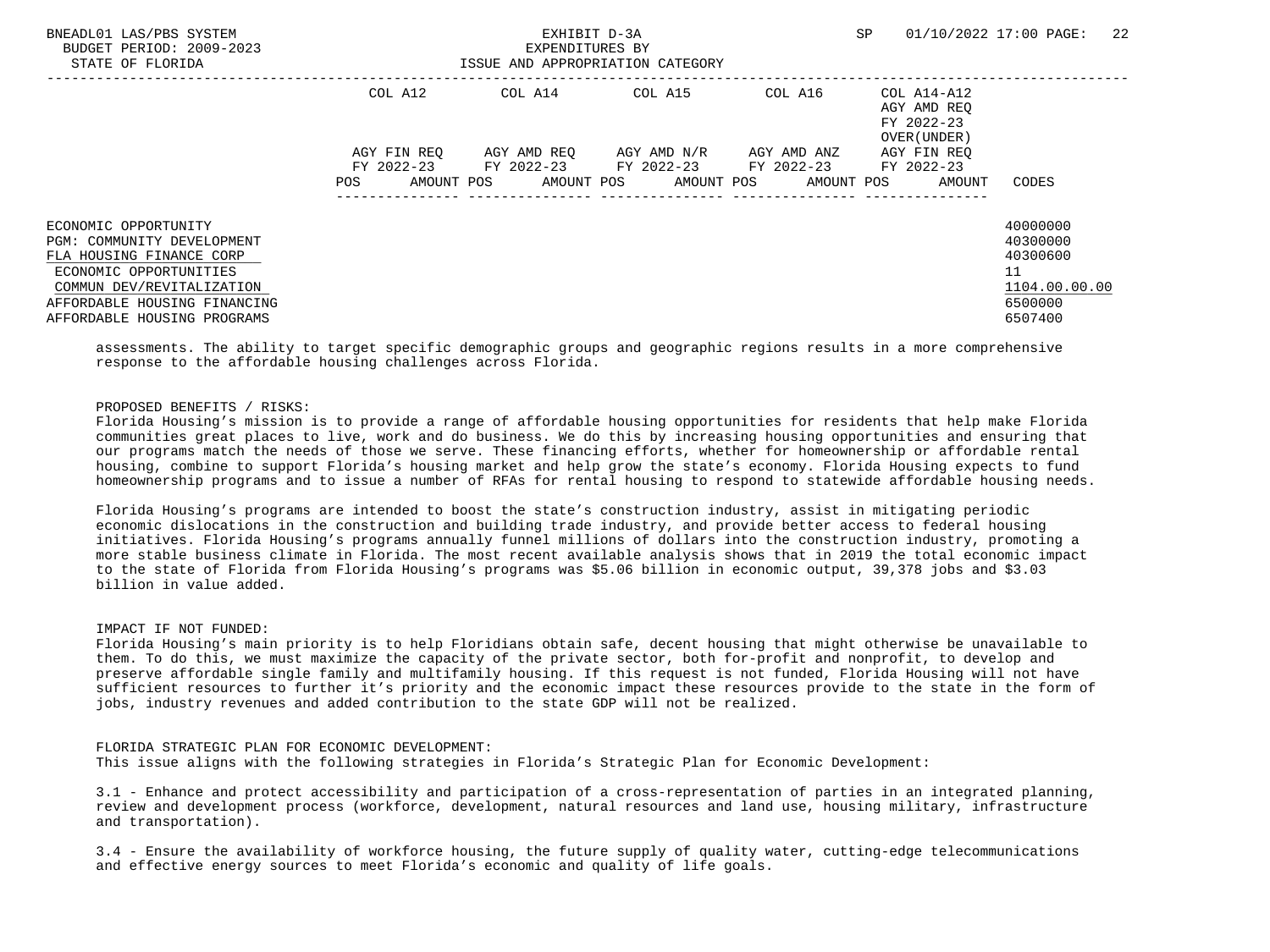| BNEADL01 LAS/PBS SYSTEM<br>BUDGET PERIOD: 2009-2023<br>STATE OF FLORIDA<br>----------------------------                                                                                                                                                                                                                                                                                                                                                                |     | EXHIBIT D-3A<br>EXPENDITURES BY<br>EXPENDITURES BY<br>ISSUE AND APPROPRIATION CATEGORY                                                                                                                                                                          | SP         | 01/10/2022 17:00 PAGE: 23 |                                                     |                                                                               |
|------------------------------------------------------------------------------------------------------------------------------------------------------------------------------------------------------------------------------------------------------------------------------------------------------------------------------------------------------------------------------------------------------------------------------------------------------------------------|-----|-----------------------------------------------------------------------------------------------------------------------------------------------------------------------------------------------------------------------------------------------------------------|------------|---------------------------|-----------------------------------------------------|-------------------------------------------------------------------------------|
|                                                                                                                                                                                                                                                                                                                                                                                                                                                                        | POS | COL A12 COL A14 COL A15 COL A16 COL A14-A12<br>$AGY \text{ FIN REQ} \qquad \text{AGY AMD REQ} \qquad \text{AGY AMD N/R} \qquad \text{AGY AMD ANZ} \qquad \text{AGY FIN REQ}$<br>FY 2022-23 FY 2022-23 FY 2022-23 FY 2022-23 FY 2022-23<br>AMOUNT POS AMOUNT POS | AMOUNT POS | AMOUNT POS                | AGY AMD REO<br>FY 2022-23<br>OVER (UNDER)<br>AMOUNT | CODES                                                                         |
| ECONOMIC OPPORTUNITY<br>PGM: COMMUNITY DEVELOPMENT<br>FLA HOUSING FINANCE CORP<br>ECONOMIC OPPORTUNITIES<br>COMMUN DEV/REVITALIZATION<br>AFFORDABLE HOUSING FINANCING<br>AFFORDABLE HOUSING PROGRAMS<br>5.3 - Strengthen local, regional and statewide partnerships to accomplish Florida's economic and quality of life and                                                                                                                                           |     |                                                                                                                                                                                                                                                                 |            |                           |                                                     | 40000000<br>40300000<br>40300600<br>11<br>1104.00.00.00<br>6500000<br>6507400 |
| quality places goals.<br>5.4 - Florida's Civic and Governance Systems - Provide local, regional and statewide assistance for the protection,<br>provision and resiliency of resources and infrastructure.<br>6.1 - Florida's Quality of Life and Quality Places Strategies - Create and sustain vibrant, safe, healthy and resilient<br>communities that attract workers, residents, businesses and visitors.<br>BUDGET REOUEST TOTAL:<br>$$65,200,000 - nonrecurring$ |     |                                                                                                                                                                                                                                                                 |            |                           |                                                     |                                                                               |
| Amended 2022-23 Narrative after December 15, 2021                                                                                                                                                                                                                                                                                                                                                                                                                      |     |                                                                                                                                                                                                                                                                 |            |                           |                                                     |                                                                               |

 Summary: This issue request increases from \$65,200,000 to \$94,967,332 per updated EDR estimates. \*\*\*\*\*\*\*\*\*\*\*\*\*\*\*\*\*\*\*\*\*\*\*\*\*\*\*\*\*\*\*\*\*\*\*\*\*\*\*\*\*\*\*\*\*\*\*\*\*\*\*\*\*\*\*\*\*\*\*\*\*\*\*\*\*\*\*\*\*\*\*\*\*\*\*\*\*\*\*\*\*\*\*\*\*\*\*\*\*\*\*\*\*\*\*\*\*\*\*\*\*\*\*\*\*\*\*\*\*\*\*\*\*\*\*\*\*\*\*\*\*\*\*\*\*\*\*

| STATE HOUSING INITIATIVES<br>(SHIP)<br>PARTNERSHIP<br>PROGRAM<br>SPECIAL CATEGORIES<br>G/A-HFC-SHIP PROGRAM |           |             |             |             |                   | 6507600<br>100000<br>105045 |
|-------------------------------------------------------------------------------------------------------------|-----------|-------------|-------------|-------------|-------------------|-----------------------------|
| LOCAL GOV HOUSING TF                                                                                        | $-$ STATE | 152,900,000 | 220,526,178 | 220,526,178 | 67,626,178 2250 1 |                             |
|                                                                                                             |           |             |             |             |                   |                             |
| AGENCY ISSUE NARRATIVE:                                                                                     |           |             |             |             |                   |                             |

2022-2023 BUDGET YEAR NARRATIVE: IT COMPONENT? NO

SUMMARY:

 Florida Housing Finance Corporation requests \$152,900,000 within the Local Government Housing Trust Fund for the State Housing Initiatives Partnership (SHIP) Program. This request amount represents the Office of Economic and Demographic Research (EDR) estimates on deposits of documentary stamp tax collections for Fiscal Year 2022-2023.

BUSINESS NEED / PROBLEM STATEMENT:

Created in 1992 by the William E. Sadowski Affordable Housing Act, the State Housing Initiatives Partnership (SHIP)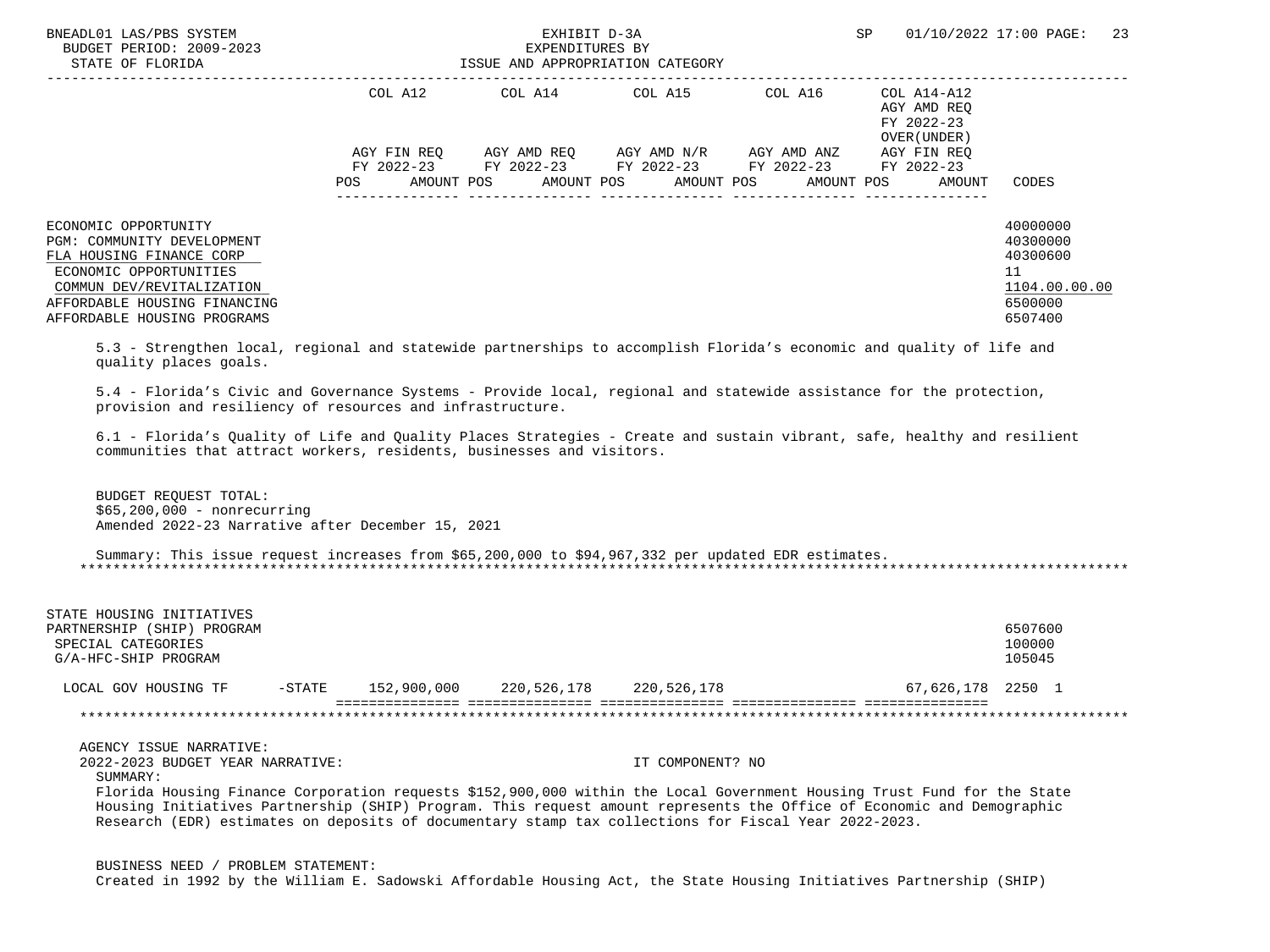| BNEADL01 LAS/PBS SYSTEM<br>BUDGET PERIOD: 2009-2023<br>STATE OF FLORIDA                                  |             | EXPENDITURES BY<br>ISSUE AND APPROPRIATION CATEGORY    | EXHIBIT D-3A                        |         | SP                                                       | 24<br>01/10/2022 17:00 PAGE:           |
|----------------------------------------------------------------------------------------------------------|-------------|--------------------------------------------------------|-------------------------------------|---------|----------------------------------------------------------|----------------------------------------|
|                                                                                                          | COL A12     | COL A14 COL A15                                        |                                     | COL A16 | COL A14-A12<br>AGY AMD REO<br>FY 2022-23<br>OVER (UNDER) |                                        |
|                                                                                                          | AGY FIN REO | FY 2022-23 FY 2022-23 FY 2022-23 FY 2022-23 FY 2022-23 | AGY AMD REO AGY AMD N/R AGY AMD ANZ |         | AGY FIN REO                                              |                                        |
|                                                                                                          | POS         |                                                        |                                     |         | AMOUNT POS AMOUNT POS AMOUNT POS AMOUNT POS AMOUNT       | CODES                                  |
| ECONOMIC OPPORTUNITY<br>PGM: COMMUNITY DEVELOPMENT<br>FLA HOUSING FINANCE CORP<br>ECONOMIC OPPORTUNITIES |             |                                                        |                                     |         |                                                          | 40000000<br>40300000<br>40300600<br>11 |
| COMMUN DEV/REVITALIZATION<br>AFFORDABLE HOUSING FINANCING<br>STATE HOUSING INITIATIVES                   |             |                                                        |                                     |         |                                                          | 1104.00.00.00<br>6500000               |
| PARTNERSHIP (SHIP) PROGRAM                                                                               |             |                                                        |                                     |         |                                                          | 6507600                                |

 Program provides funds to local governments on a population-based formula as an incentive to produce and preserve affordable housing for very low, low, and moderate income families. SHIP funds are distributed on an entitlement basis to all 67 counties and 54 Community Development Block Grant entitlement cities in Florida. SHIP funds may be used to fund emergency repairs, new construction, rehabilitation, down payment and closing cost assistance, impact fees, construction and gap financing, mortgage buy-downs, acquisitions of property for affordable housing, matching dollars for federal housing grants and programs, and homeownership counseling. A minimum of 65 percent of a local government's SHIP funds must be targeted to homeownership. Over \$2.6 billion in state funds that have gone into this program since 1992 have supported homeownership; more than 218,000 households in Florida have been served by SHIP over this period. In accordance with Section 420.9079(2), up to one quarter of one percent of the SHIP appropriation may be used for compliance monitoring.

 Florida Housing's main priority is to help Floridians obtain safe, decent housing that might otherwise be unavailable to them. To do this, we must maximize the capacity of local governments and the private sector, both for-profit and nonprofit, to develop and preserve affordable housing. Local governments play a vital role in the development and preservation of affordable housing in their communities for very low and low income families and other targeted populations. SHIP funding allocated to local governments is a primary source that allows local governments to carry out these activities.

#### PROPOSED SOLUTION:

 Florida Housing Finance Corporation requests \$152,900,000 within the Local Government Housing Trust Fund for the State Housing Initiatives Partnership (SHIP) Program. SHIP program funding allocated to local governments is a primary source that allows local governments to carry out activities to produce and preserve affordable housing for very low, low, and moderate income families. Florida Housing's main priority is to help Floridians obtain safe, decent housing that might otherwise be unavailable to them. To do this, we must maximize the capacity of local governments and the private sector, both for-profit and nonprofit, to develop and preserve affordable housing. Local governments play a vital role in the development and preservation of affordable housing in their communities for very low and low income families and other targeted populations.

## PROPOSED BENEFITS / RISKS:

 Florida Housing's main priority is to help Floridians obtain safe, decent housing that might otherwise be unavailable to them. To do this, we must maximize the capacity of local governments and the private sector, both for-profit and nonprofit, to develop and preserve affordable housing. Local governments play a vital role in the development and preservation of affordable housing in their communities for very low and low income families and other targeted populations. SHIP funding allocated to local governments is a primary source that allows local governments to carry out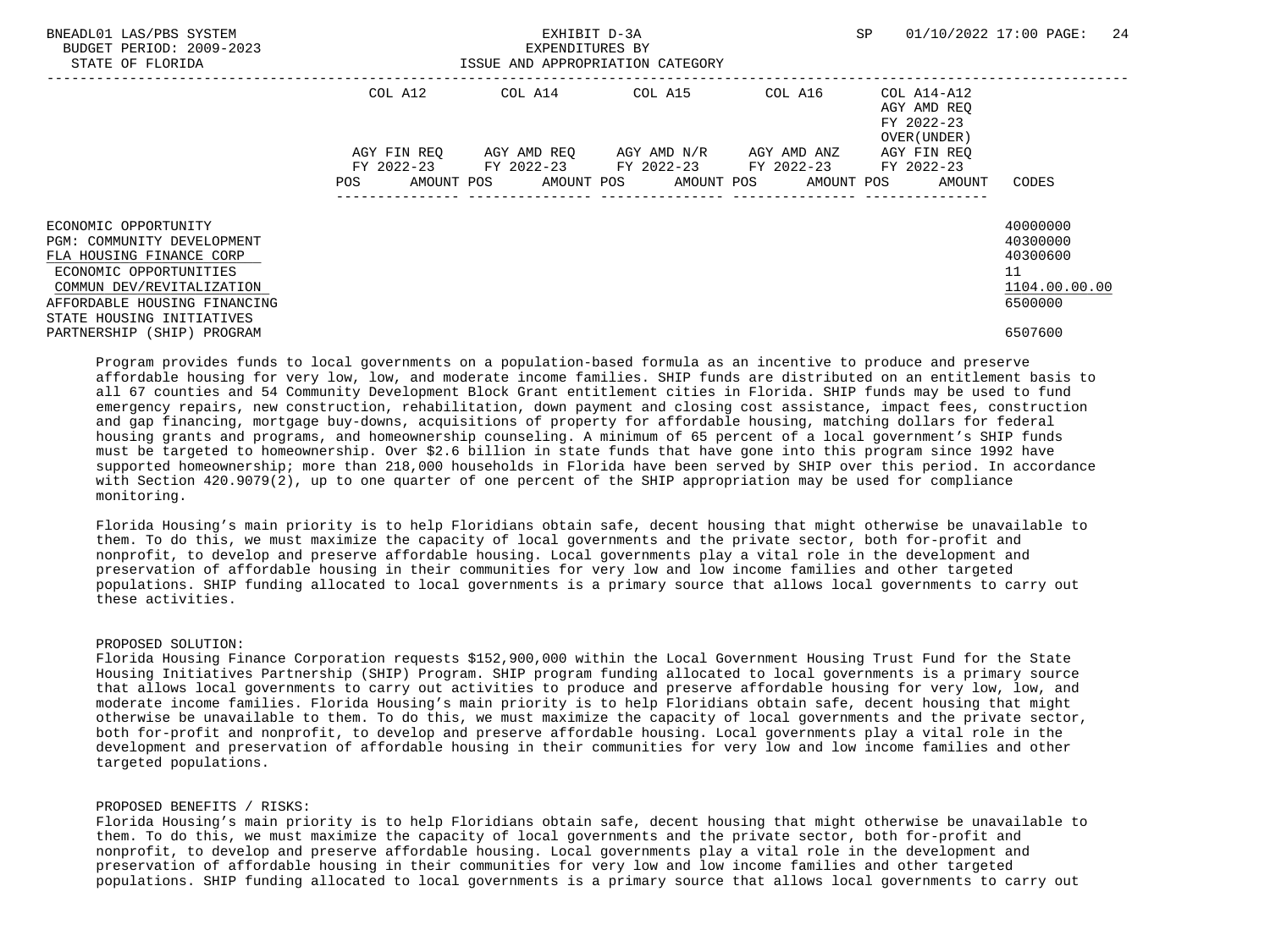| BNEADL01 LAS/PBS SYSTEM<br>BUDGET PERIOD: 2009-2023<br>STATE OF FLORIDA                                                                                                                            |                    | EXHIBIT D-3A<br>EXPENDITURES BY<br>ISSUE AND APPROPRIATION CATEGORY |                                     |         | SP                                                                      | 01/10/2022 17:00 PAGE: 25                                          |
|----------------------------------------------------------------------------------------------------------------------------------------------------------------------------------------------------|--------------------|---------------------------------------------------------------------|-------------------------------------|---------|-------------------------------------------------------------------------|--------------------------------------------------------------------|
|                                                                                                                                                                                                    | COL A12            | COL A14 COL A15                                                     |                                     | COL A16 | COL A14-A12<br>AGY AMD REO<br>FY 2022-23<br>OVER (UNDER)                |                                                                    |
|                                                                                                                                                                                                    | AGY FIN REO<br>POS | FY 2022-23 FY 2022-23 FY 2022-23 FY 2022-23 FY 2022-23              | AGY AMD REO AGY AMD N/R AGY AMD ANZ |         | AGY FIN REO<br>AMOUNT POS AMOUNT POS AMOUNT POS AMOUNT POS AMOUNT CODES |                                                                    |
| ECONOMIC OPPORTUNITY<br>PGM: COMMUNITY DEVELOPMENT<br>FLA HOUSING FINANCE CORP<br>ECONOMIC OPPORTUNITIES<br>COMMUN DEV/REVITALIZATION<br>AFFORDABLE HOUSING FINANCING<br>STATE HOUSING INITIATIVES |                    |                                                                     |                                     |         |                                                                         | 40000000<br>40300000<br>40300600<br>11<br>1104.00.00.00<br>6500000 |
| PARTNERSHIP (SHIP) PROGRAM                                                                                                                                                                         |                    |                                                                     |                                     |         |                                                                         | 6507600                                                            |

these activities.

 In the most recent closed out fiscal year 2017-18, \$93.6 million was expended or encumbered toward homeownership activities by local governments, providing assistance to 3,795 homeownership units. \$17.7 million was expended or encumbered toward rental housing activities by local governments providing assistance to 2,301 rental housing units. Included in the previous figures, \$38.6 million was expended to assist 1,869 households with special needs.

 Florida Housing's programs are intended to boost the state's construction industry, assist in mitigating periodic economic dislocations in the construction and building trade industry, and provide better access to federal housing initiatives. Florida Housing's programs annually funnel millions of dollars into the construction industry, promoting a more stable business climate in Florida. The most recent available analysis shows that in 2019 the total economic impact to the state of Florida from Florida Housing's programs was \$5.06 billion in economic output, 39,378 jobs and \$3.03 billion in value added.

## IMPACT IF NOT FUNDED:

 Florida Housing's main priority is to help Floridians obtain safe, decent housing that might otherwise be unavailable to them. To do this, we must maximize the capacity of local governments. Local governments play a vital role in the development and preservation of affordable housing in their communities for very low and low income families and other targeted populations. If this request is not funded, Florida Housing will not have sufficient resources to further its priority and the economic impact these resources provide to the state in the form of jobs, industry revenues and added contribution to the state GDP will not be realized.

## FLORIDA STRATEGIC PLAN FOR ECONOMIC DEVELOPMENT:

This issue aligns with the following strategies in Florida's Strategic Plan for Economic Development:

 3.1 - Enhance and protect accessibility and participation of a cross-representation of parties in an integrated planning, review and development process (workforce, development, natural resources and land use, housing military, infrastructure and transportation).

 3.4 - Ensure the availability of workforce housing, the future supply of quality water, cutting-edge telecommunications and effective energy sources to meet Florida's economic and quality of life goals.

 5.3 - Strengthen local, regional and statewide partnerships to accomplish Florida's economic and quality of life and quality places goals.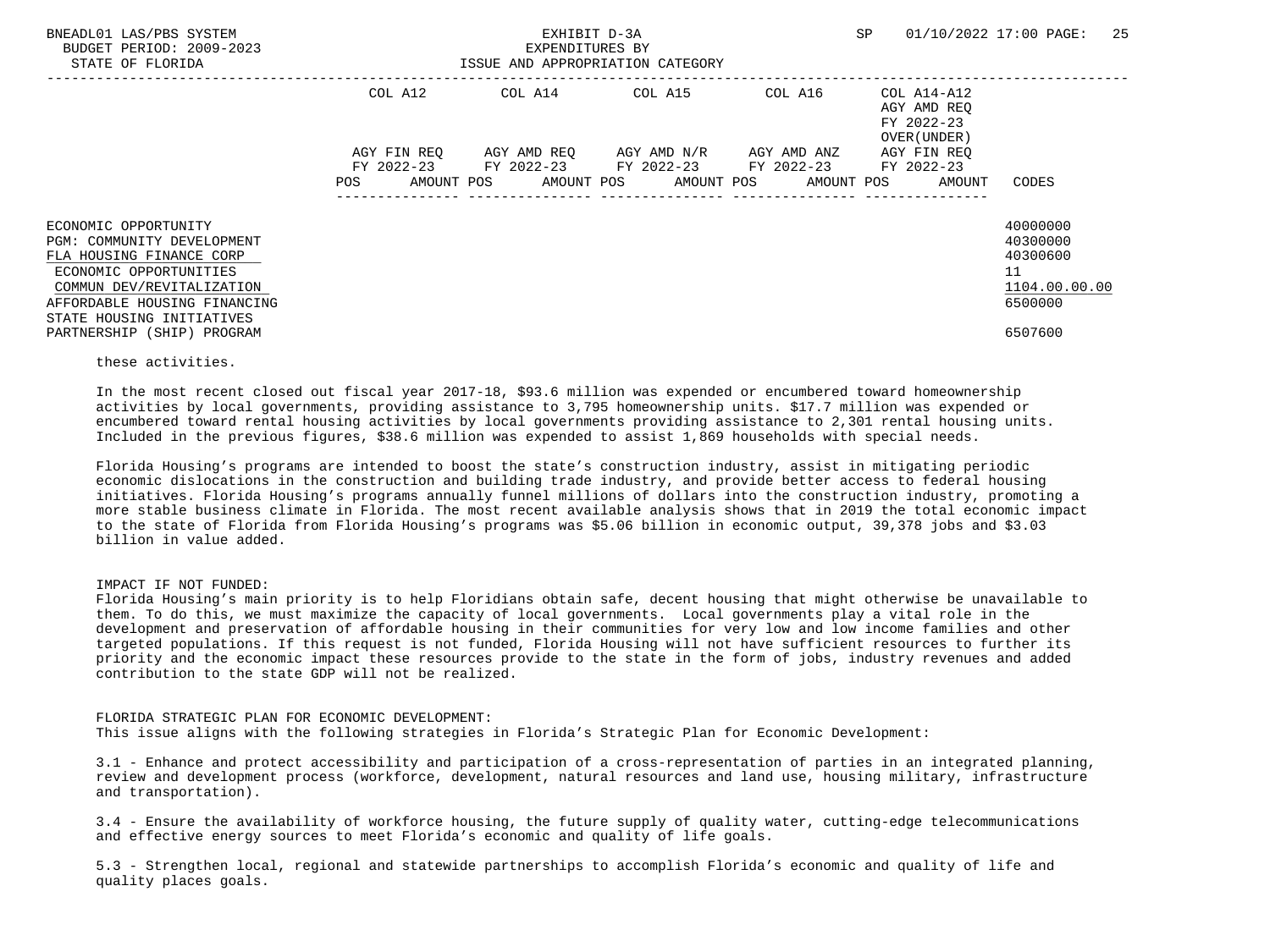| BNEADL01 LAS/PBS SYSTEM<br>BUDGET PERIOD: 2009-2023<br>STATE OF FLORIDA                                                                                                                                                          |                           | EXHIBIT D-3A<br>EXPENDITURES BY<br>ISSUE AND APPROPRIATION CATEGORY                        |                                     |         | SP                                                       | 26<br>01/10/2022 17:00 PAGE:                                                  |
|----------------------------------------------------------------------------------------------------------------------------------------------------------------------------------------------------------------------------------|---------------------------|--------------------------------------------------------------------------------------------|-------------------------------------|---------|----------------------------------------------------------|-------------------------------------------------------------------------------|
|                                                                                                                                                                                                                                  | COL A12                   | COL A14 COL A15                                                                            |                                     | COL A16 | COL A14-A12<br>AGY AMD REO<br>FY 2022-23<br>OVER (UNDER) |                                                                               |
|                                                                                                                                                                                                                                  | AGY FIN REO<br><b>POS</b> | FY 2022-23 FY 2022-23 FY 2022-23 FY 2022-23<br>AMOUNT POS AMOUNT POS AMOUNT POS AMOUNT POS | AGY AMD REO AGY AMD N/R AGY AMD ANZ |         | AGY FIN REQ<br>FY 2022-23<br>AMOUNT                      | CODES                                                                         |
| ECONOMIC OPPORTUNITY<br>PGM: COMMUNITY DEVELOPMENT<br>FLA HOUSING FINANCE CORP<br>ECONOMIC OPPORTUNITIES<br>COMMUN DEV/REVITALIZATION<br>AFFORDABLE HOUSING FINANCING<br>STATE HOUSING INITIATIVES<br>PARTNERSHIP (SHIP) PROGRAM |                           |                                                                                            |                                     |         |                                                          | 40000000<br>40300000<br>40300600<br>11<br>1104.00.00.00<br>6500000<br>6507600 |

 5.4 - Florida's Civic and Governance Systems - Provide local, regional and statewide assistance for the protection, provision and resiliency of resources and infrastructure.

 6.1 - Florida's Quality of Life and Quality Places Strategies - Create and sustain vibrant, safe, healthy and resilient communities that attract workers, residents, businesses and visitors.

 BUDGET REQUEST TOTAL: \$152,900,000 - nonrecurring Amended 2022-23 Narrative after December 15, 2021

 Summary: This issue request increases from \$152,900,000 to \$220,526,178 per updated EDR estimates. \*\*\*\*\*\*\*\*\*\*\*\*\*\*\*\*\*\*\*\*\*\*\*\*\*\*\*\*\*\*\*\*\*\*\*\*\*\*\*\*\*\*\*\*\*\*\*\*\*\*\*\*\*\*\*\*\*\*\*\*\*\*\*\*\*\*\*\*\*\*\*\*\*\*\*\*\*\*\*\*\*\*\*\*\*\*\*\*\*\*\*\*\*\*\*\*\*\*\*\*\*\*\*\*\*\*\*\*\*\*\*\*\*\*\*\*\*\*\*\*\*\*\*\*\*\*\*

| TRIIST |                              | ,100,000<br>218 | 315,493,510 | 315,493,510 | ົ 202<br>0.7 | 2000                 |
|--------|------------------------------|-----------------|-------------|-------------|--------------|----------------------|
|        | FUND TYPE<br><b>RV</b>       |                 |             |             |              |                      |
| TOTAL  | DEV/REVITALIZATION<br>COMMUN |                 |             |             |              | nn nn<br>ററ<br>1 N 4 |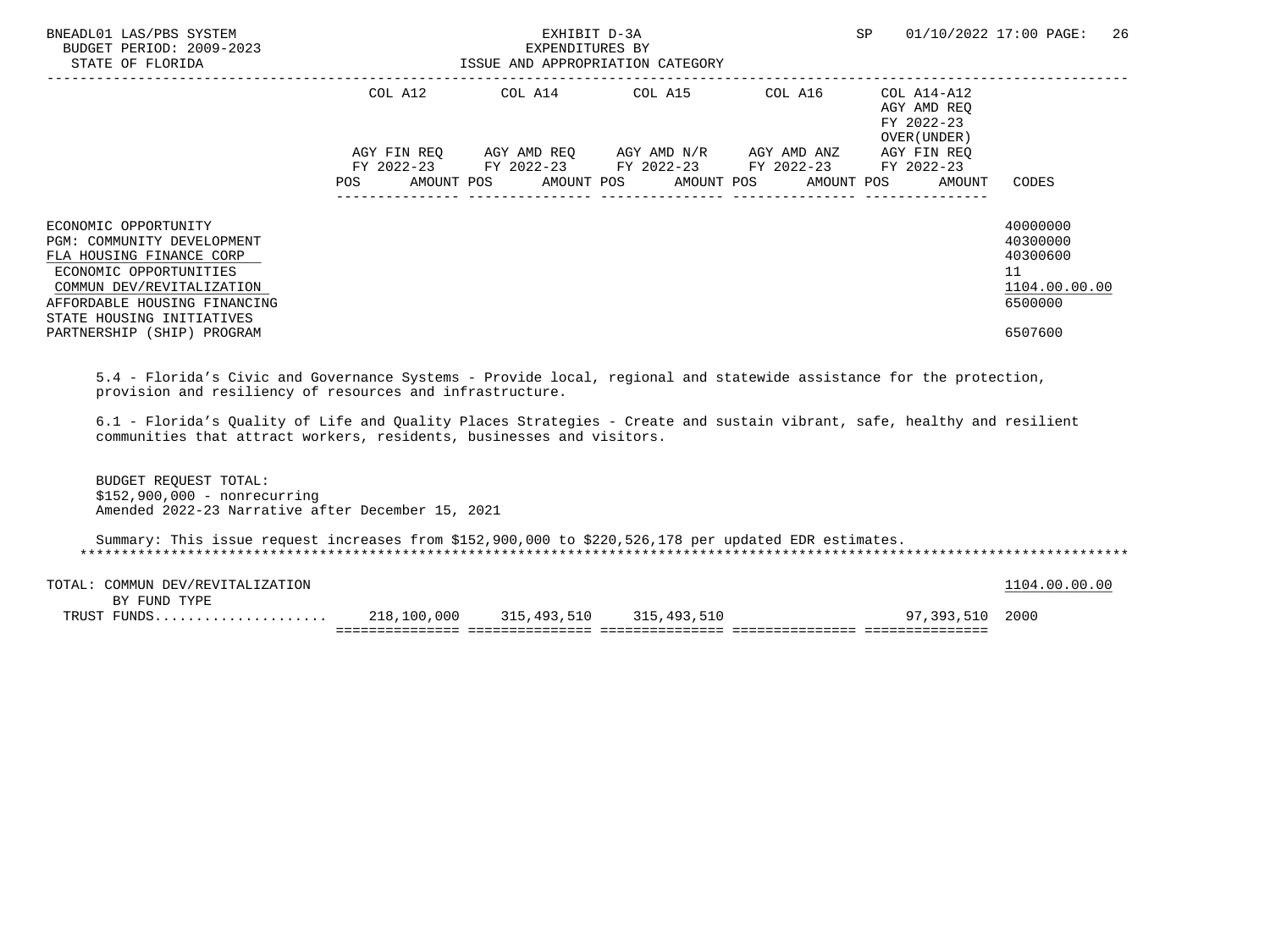| BNEADL01 LAS/PBS SYSTEM<br>BUDGET PERIOD: 2009-2023                                                                                                                                                                                                           |                         | EXHIBIT D-3A<br>EXPENDITURES BY                                           |                       | SP                                         | 01/10/2022 17:00 PAGE:<br>27           |
|---------------------------------------------------------------------------------------------------------------------------------------------------------------------------------------------------------------------------------------------------------------|-------------------------|---------------------------------------------------------------------------|-----------------------|--------------------------------------------|----------------------------------------|
| STATE OF FLORIDA                                                                                                                                                                                                                                              |                         | ISSUE AND APPROPRIATION CATEGORY                                          |                       |                                            |                                        |
|                                                                                                                                                                                                                                                               |                         | COL A12 COL A14 COL A15 COL A16 COL A14-A12                               |                       | AGY AMD REQ<br>FY 2022-23<br>OVER (UNDER ) |                                        |
|                                                                                                                                                                                                                                                               |                         | AGY FIN REQ AGY AMD REQ AGY AMD N/R AGY AMD ANZ AGY FIN REQ               |                       |                                            |                                        |
|                                                                                                                                                                                                                                                               | POS                     | FY 2022-23 FY 2022-23 FY 2022-23 FY 2022-23 FY 2022-23<br>AMOUNT POS      | AMOUNT POS AMOUNT POS | AMOUNT POS<br>AMOUNT                       | CODES                                  |
| ECONOMIC OPPORTUNITY<br>PGM: STRATEGIC BUS DEV<br>STRATEGIC BUSINESS DEV                                                                                                                                                                                      |                         |                                                                           |                       |                                            | 40000000<br>40400000<br>40400100       |
| ECONOMIC OPPORTUNITIES<br>BUSINESS DEVELOPMENT                                                                                                                                                                                                                |                         |                                                                           |                       |                                            | 11<br>1101.00.00.00                    |
| PROGRAM REDUCTIONS<br>REDUCE TARGETED PROGRAM EXPENSES<br>SPECIAL CATEGORIES<br>G/A-ENTERPRISE FLORIDA PRG                                                                                                                                                    |                         |                                                                           |                       |                                            | 33V0000<br>33V0020<br>100000<br>102003 |
| SEED TRUST FUND                                                                                                                                                                                                                                               | -STATE                  | $2,400,000 -$                                                             |                       | 2,400,000-2041 1                           |                                        |
|                                                                                                                                                                                                                                                               |                         | accordinations consultations considerations considerations considerations |                       |                                            |                                        |
| AGENCY ISSUE NARRATIVE:<br>2022-2023 BUDGET YEAR NARRATIVE:<br>Amended 2022-23 Narrative after December 15, 2021                                                                                                                                              |                         |                                                                           | IT COMPONENT? NO      |                                            |                                        |
| Issue Title: Reduce Targeted Program Expenses                                                                                                                                                                                                                 |                         |                                                                           |                       |                                            |                                        |
| Summary: The Department proposes a reduction in the amount of (\$2,400,000) in the G/A-Enterprise Florida Program category<br>in the State Economic Enhancement and Development Trust Fund (SEED) within the Strategic Business Development budget<br>entity. |                         |                                                                           |                       |                                            |                                        |
| BUDGET REQUEST TOTAL: (\$2,400,000)                                                                                                                                                                                                                           |                         |                                                                           |                       |                                            |                                        |
| Summary: This is a new issue.                                                                                                                                                                                                                                 |                         |                                                                           |                       |                                            |                                        |
| ENTERPRISE FLORIDA<br>FLORIDA JOB GROWTH GRANT FUNDING<br>SPECIAL CATEGORIES<br>G/A-FL JOB GRWTH GRT FND                                                                                                                                                      |                         |                                                                           |                       |                                            | 4200000<br>4200470<br>100000<br>108741 |
| GENERAL REVENUE FUND                                                                                                                                                                                                                                          | 25,000,000<br>$-$ STATE |                                                                           |                       | 25,000,000-1000 1                          |                                        |
|                                                                                                                                                                                                                                                               |                         |                                                                           |                       |                                            |                                        |
| AGENCY ISSUE NARRATIVE:<br>2022-2023 BUDGET YEAR NARRATIVE:<br>SUMMARY:<br>The Department requests a total nonrecurring appropriation of \$25,000,000 from General Revenue for the Florida Job Growth                                                         |                         |                                                                           | IT COMPONENT? NO      |                                            |                                        |
| Grant Fund. This program provides funding for public infrastructure and job training projects that support growth and<br>employment in Florida's diverse industries.                                                                                          |                         |                                                                           |                       |                                            |                                        |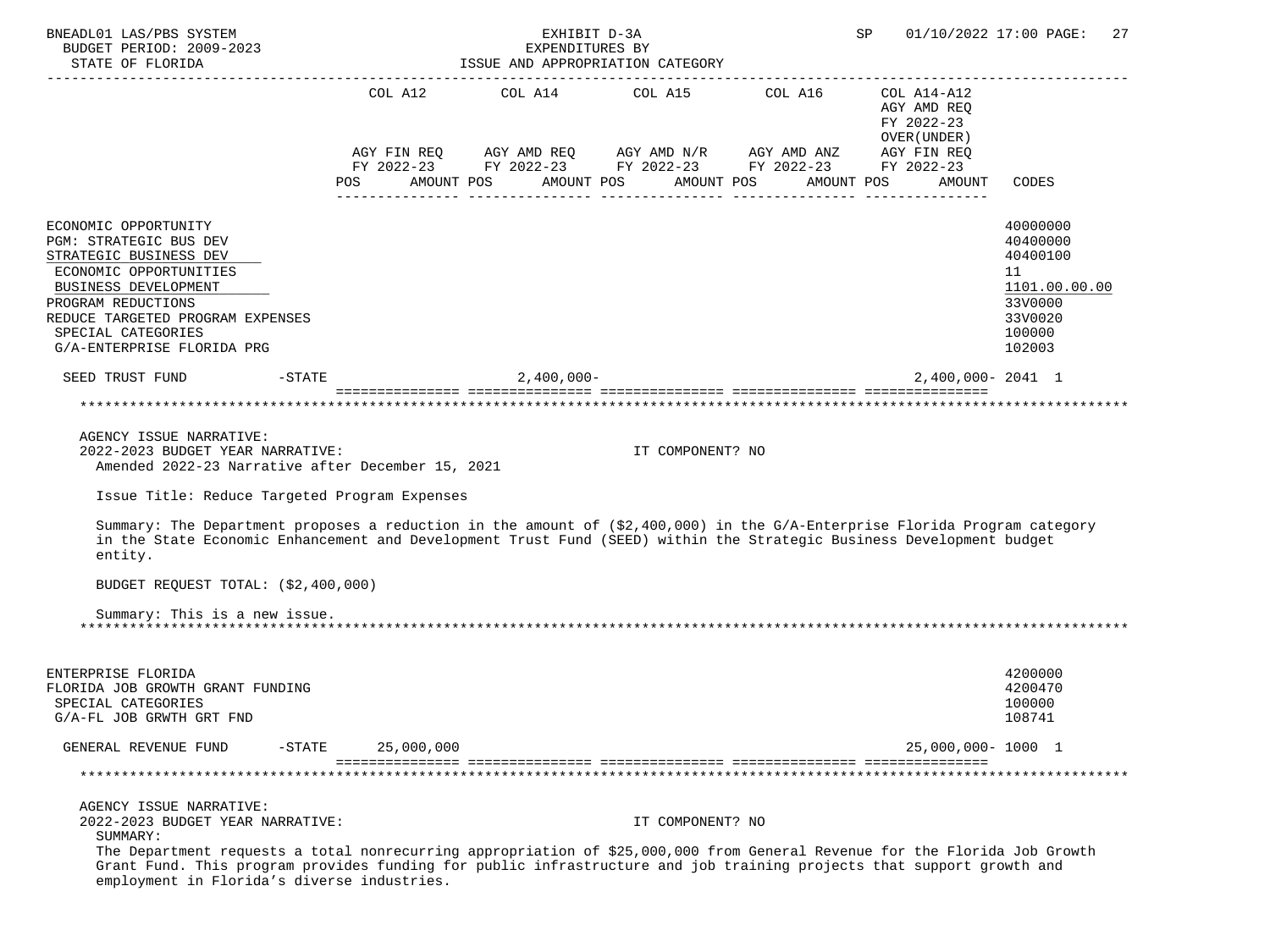| BNEADL01 LAS/PBS SYSTEM<br>BUDGET PERIOD: 2009-2023<br>STATE OF FLORIDA | EXHIBIT D-3A<br>EXPENDITURES BY<br>ISSUE AND APPROPRIATION CATEGORY |             |  |                                             |  |                                  |  |             | <b>SP</b> |                                                          | 01/10/2022 17:00 PAGE: | 28 |
|-------------------------------------------------------------------------|---------------------------------------------------------------------|-------------|--|---------------------------------------------|--|----------------------------------|--|-------------|-----------|----------------------------------------------------------|------------------------|----|
|                                                                         |                                                                     | COL A12     |  | COL A14                                     |  | COL A15                          |  | COL A16     |           | COL A14-A12<br>AGY AMD REO<br>FY 2022-23<br>OVER (UNDER) |                        |    |
|                                                                         |                                                                     | AGY FIN REO |  | AGY AMD REO AGY AMD N/R                     |  |                                  |  | AGY AMD ANZ |           | AGY FIN REO                                              |                        |    |
|                                                                         | POS                                                                 | AMOUNT POS  |  | FY 2022-23 FY 2022-23 FY 2022-23 FY 2022-23 |  | AMOUNT POS AMOUNT POS AMOUNT POS |  |             |           | FY 2022-23<br>AMOUNT                                     | CODES                  |    |
|                                                                         |                                                                     |             |  |                                             |  |                                  |  |             |           |                                                          |                        |    |
| ECONOMIC OPPORTUNITY                                                    |                                                                     |             |  |                                             |  |                                  |  |             |           |                                                          | 40000000               |    |
| PGM: STRATEGIC BUS DEV                                                  |                                                                     |             |  |                                             |  |                                  |  |             |           |                                                          | 40400000               |    |
| STRATEGIC BUSINESS DEV                                                  |                                                                     |             |  |                                             |  |                                  |  |             |           |                                                          | 40400100               |    |
| ECONOMIC OPPORTUNITIES                                                  |                                                                     |             |  |                                             |  |                                  |  |             |           |                                                          | 11                     |    |
| BUSINESS DEVELOPMENT                                                    |                                                                     |             |  |                                             |  |                                  |  |             |           |                                                          | 1101.00.00.00          |    |
| ENTERPRISE FLORIDA                                                      |                                                                     |             |  |                                             |  |                                  |  |             |           |                                                          | 4200000                |    |
| FLORIDA JOB GROWTH GRANT FUNDING                                        |                                                                     |             |  |                                             |  |                                  |  |             |           |                                                          | 4200470                |    |

#### BUSINESS NEED / PROBLEM STATEMENT:

 The Florida Job Growth Grant Fund was created in fiscal year 2017-18 to promote economic opportunity by improving public infrastructure and enhancing workforce training. In fiscal year 2017-18, 35 projects were awarded totaling \$135 million; in fiscal year 2018-19, 23 projects were awarded totaling \$85 million; in fiscal year 2019-20, 5 projects were awarded totaling \$15.5 million. The fiscal year 2019-20 state budget had \$24 million available for the Job Growth Grant Fund, and an additional \$50 million was included in the fiscal year 2021-22 General Appropriations Act, Section 152. The total Job Growth Grant Funds available for fiscal year 2021-22 economic development projects are more than \$74 million.

 The program is provided statewide and is designed to support economic diversification, economic recovery, or economic enhancement of targeted industries.

 The Department anticipates economic development project applications to greatly exceed the \$74 million appropriation based on the current applications submitted within quarter one of fiscal year 2021-22. Additional funding will be required for the program to continue beyond the current appropriation.

## PROPOSED SOLUTION:

 The Department requests \$25 million in nonrecurring appropriation for the Florida Job Growth Grant Fund for fiscal year 2022-23. This funding will benefit the citizens of Florida in two areas:

 1. Providing workforce training through the state's colleges and technical centers in critical industries, thereby preparing Floridians to be more competitive in the job market.

 2. Enhancing infrastructure in underserved areas or in areas that will maximize economic output by attracting new or expanding businesses.

# PROPOSED BENEFITS / RISKS:

 Over the past four years there has been overwhelming demand for participation in the program. By either allowing the state's colleges and technical centers to expand or create training programs to develop workforce competencies that support targeted industries or allowing county and local governments to grow or augment infrastructure critical to economic development, the Florida Job Growth Grant Fund's flexibility makes it a powerful tool to foster the state's workforce and local economies.

The Florida Job Growth Grant fund is a statewide program with a broad scope that is community driven.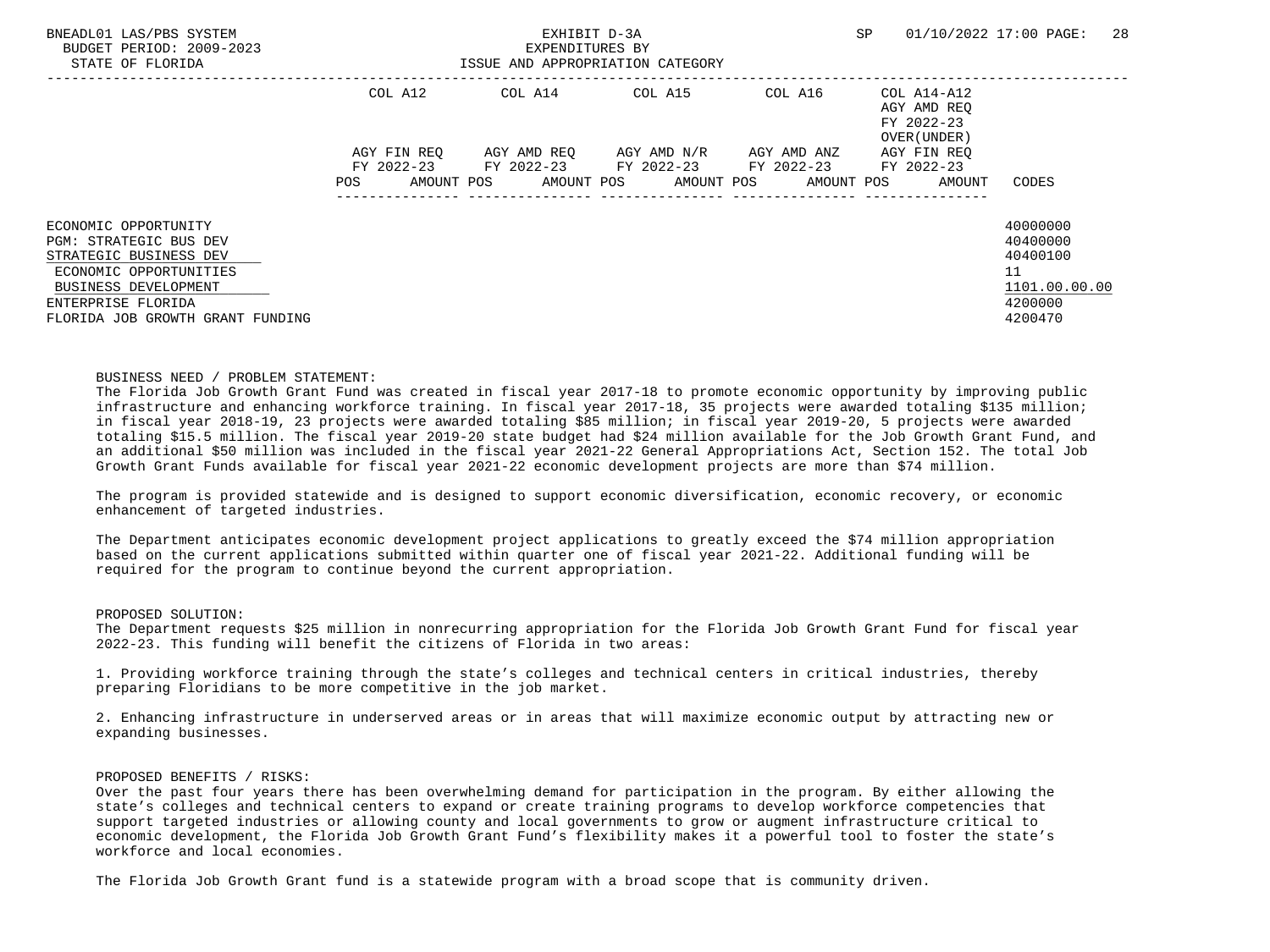| BNEADL01 LAS/PBS SYSTEM<br>BUDGET PERIOD: 2009-2023<br>STATE OF FLORIDA | EXHIBIT D-3A<br>EXPENDITURES BY<br>ISSUE AND APPROPRIATION CATEGORY |  |                       |  |  |                                             | SP |                                           | 01/10/2022 17:00 PAGE: | 29 |
|-------------------------------------------------------------------------|---------------------------------------------------------------------|--|-----------------------|--|--|---------------------------------------------|----|-------------------------------------------|------------------------|----|
|                                                                         | COL A12                                                             |  |                       |  |  |                                             |    | AGY AMD REO<br>FY 2022-23<br>OVER (UNDER) |                        |    |
|                                                                         | AGY FIN REO                                                         |  |                       |  |  | AGY AMD REO AGY AMD N/R AGY AMD ANZ         |    | AGY FIN REO                               |                        |    |
|                                                                         |                                                                     |  | FY 2022-23 FY 2022-23 |  |  | FY 2022-23 FY 2022-23                       |    | FY 2022-23                                |                        |    |
|                                                                         | POS                                                                 |  |                       |  |  | AMOUNT POS AMOUNT POS AMOUNT POS AMOUNT POS |    | AMOUNT                                    | CODES                  |    |
| ECONOMIC OPPORTUNITY                                                    |                                                                     |  |                       |  |  |                                             |    |                                           | 40000000               |    |
| PGM: STRATEGIC BUS DEV                                                  |                                                                     |  |                       |  |  |                                             |    |                                           | 40400000               |    |
| STRATEGIC BUSINESS DEV                                                  |                                                                     |  |                       |  |  |                                             |    |                                           | 40400100               |    |
| ECONOMIC OPPORTUNITIES                                                  |                                                                     |  |                       |  |  |                                             |    |                                           | 11                     |    |
| BUSINESS DEVELOPMENT                                                    |                                                                     |  |                       |  |  |                                             |    |                                           | 1101.00.00.00          |    |
| ENTERPRISE FLORIDA                                                      |                                                                     |  |                       |  |  |                                             |    |                                           | 4200000                |    |
| FLORIDA JOB GROWTH GRANT FUNDING                                        |                                                                     |  |                       |  |  |                                             |    |                                           | 4200470                |    |

The training itself gives participants transferable and sustainable skills applicable to more than a single employer.

 The infrastructure component allows local governments to identify needs and apply for funding to construct, reconstruct, or improve public facilities, acquire land, make land improvements, or cover engineering costs.

 One of Florida's primary strategic goals is to lead the nation in global competitiveness as a location for business, investment, talent, innovation, and visitors.

 By developing the talent resources and physical resources of Florida's communities and workforce through the Florida Job Growth Grant Fund, the state will be directly investing in the ability to attract businesses seeking a well-trained workforce and communities with the resources to support growth, expansion and prosperity.

IMPACT IF NOT FUNDED:

 If the Florida Job Growth Grant Fund is not funded, one of the state's most valuable economic development drivers will be unavailable to state colleges, technical centers, and local governments.

 The Florida Job Growth Grant Fund has been utilized to support projects and infrastructure across the state, especially in rural areas. These projects each have supported multiple companies and many jobs.

 FLORIDA STRATEGIC PLAN FOR ECONOMIC DEVELOPMENT: This issue aligns with the following strategies contained in Florida's Strategic Plan for Economic Development:

 1.1 - Talent Supply and Education - Continue to align education and workforce development programs to foster employment opportunities and develop and retain talented workers with the skills to meet current and future employer needs.

 4.2 - Business Climate and Competitiveness - Ensure state, regional and local agencies provide collaborative and timely customer service to businesses and workers.

 5.1 - Florida's Civic and Governance Systems Strategies - Integrate long-term investment strategies for statewide and regional economic development priorities.

 BUDGET REQUEST TOTAL: \$25,000,000 - nonrecurring